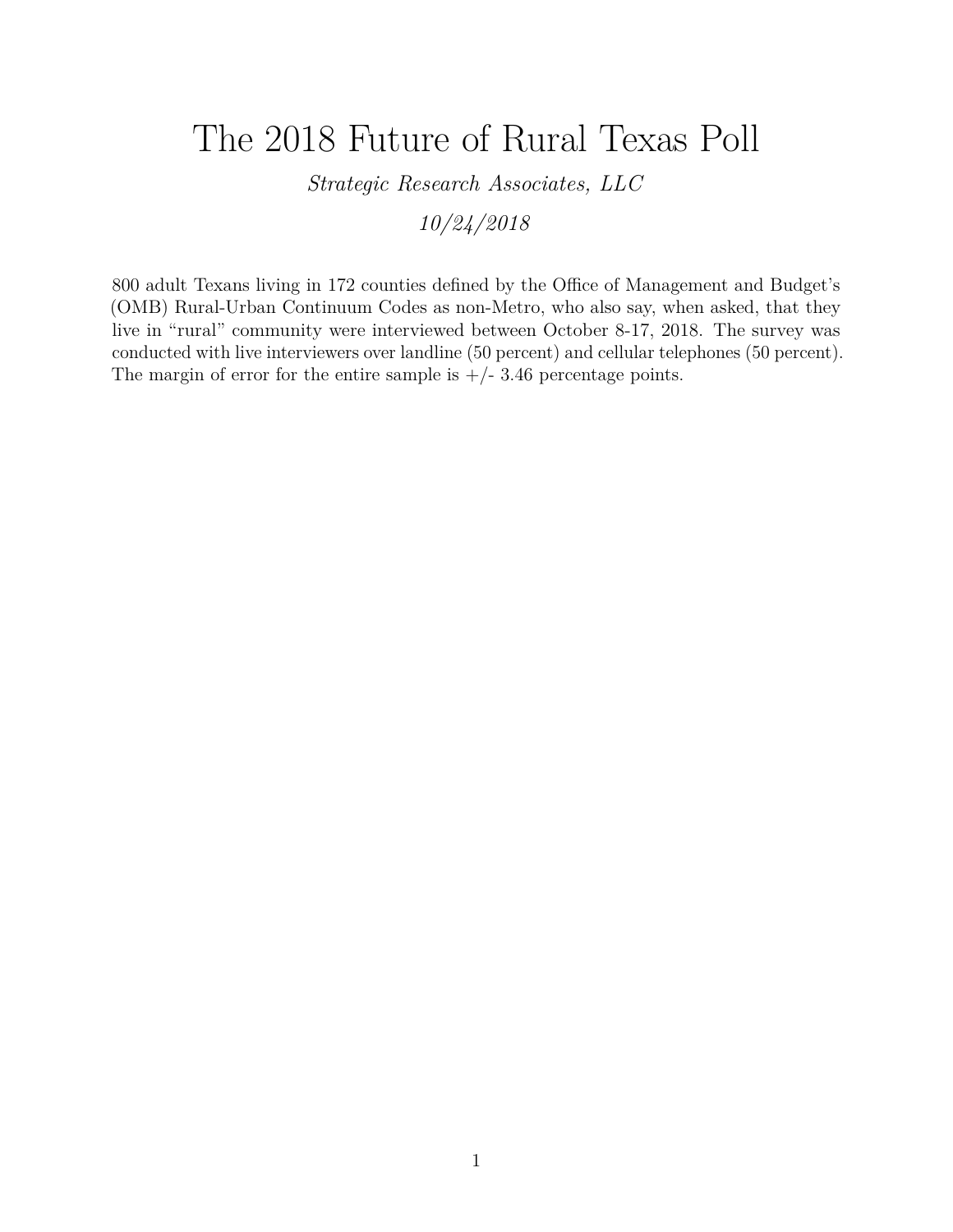Q1A. Would you say that you live in an urban, suburban, or rural community?

|       | Percent |
|-------|---------|
| Rural | 100     |

Q1B. How long have you lived in the community where you live now?

|                    | Percent |
|--------------------|---------|
| Less than 1 year   | 1       |
| $1$ to $5$ years   | 11      |
| 6 to 10 years      | 14      |
| 11 to 20 years     | 25      |
| $21$ to 30 years   | 15      |
| $31$ to $40$ years | 15      |
| $41$ to $50$ years | 19      |

Q2. How would you rate the overall quality of life in the area where you live?

|           | Percent |
|-----------|---------|
| Excellent | 33      |
| Good      | 46      |
| Fair      | 17      |
| Poor      | 5       |

|           | Age Cohort |       |         |       |      | Gender | Race/Ethnicity |      |      |      | Income | Education                                                          |      |         |
|-----------|------------|-------|---------|-------|------|--------|----------------|------|------|------|--------|--------------------------------------------------------------------|------|---------|
|           | 18-29      | 30-44 | $45-64$ | $65+$ | Male | Female | White          |      |      |      |        | Black/AA Hispanic Other Less than \$40K More than \$40K No College |      | College |
| Excellent | 33.3       | 29.0  | 32.2    | 35.3  | 32.4 | 32.6   | 36.0           | 39.1 | 23.1 | 44.0 | 30.4   | 34.2                                                               | 33.9 | 29.8    |
| Good      | 52.2       | 42.4  | 46.3    | 43.7  | 46.4 | 45.9   | 44.5           | 39.1 | 51.3 | 48.9 | 42.4   | 46.4                                                               | 44.3 | 49.8    |
| Fair      | 11.8       | 21.3  | 16.4    |       | 17.7 | 15.5   | 14.8           | 17.6 | 20.8 | 4.7  | 19.7   | 16.9                                                               | 16.1 | 17.7    |
| Poor      |            |       | 5.1     | 3.8   | 3.5  | 6.0    | 4.8            | 4.2  | 4.8  | 2.4  | 7.4    | 2.5                                                                | 5.8  | 2.7     |

|           | Residency |      |      |      | Religious Importance | Church Attendance                                                                                                                           |      |      |      |      |  |  |
|-----------|-----------|------|------|------|----------------------|---------------------------------------------------------------------------------------------------------------------------------------------|------|------|------|------|--|--|
|           |           |      |      |      |                      | $\epsilon$ =5 yrs 5-20 yrs >20 yrs Important Not important More than once a week Once a week A few times a month Once or twice a year Never |      |      |      |      |  |  |
| Excellent | 26.8      | 35.8 | 31.3 | 33.2 | 21.9                 | 29.3                                                                                                                                        | 32.2 | 30.9 | 41.7 | 24.9 |  |  |
| Good      | 50.3      | 42.1 | 48.3 | 45.6 | 52.1                 | 52.5                                                                                                                                        | 44.7 | 41.1 | 41.8 | 54.1 |  |  |
| Fair      | 21.5      | 17.7 | 14.6 | 17.1 | 16.5                 | 15.4                                                                                                                                        | 18.2 | 25.1 | 13.6 | 9.1  |  |  |
| Poor      |           | 4.4  | 5.8  | 4.2  | 9.5                  | 2.8                                                                                                                                         | 4.9  | 2.8  | 2.9  | 11.8 |  |  |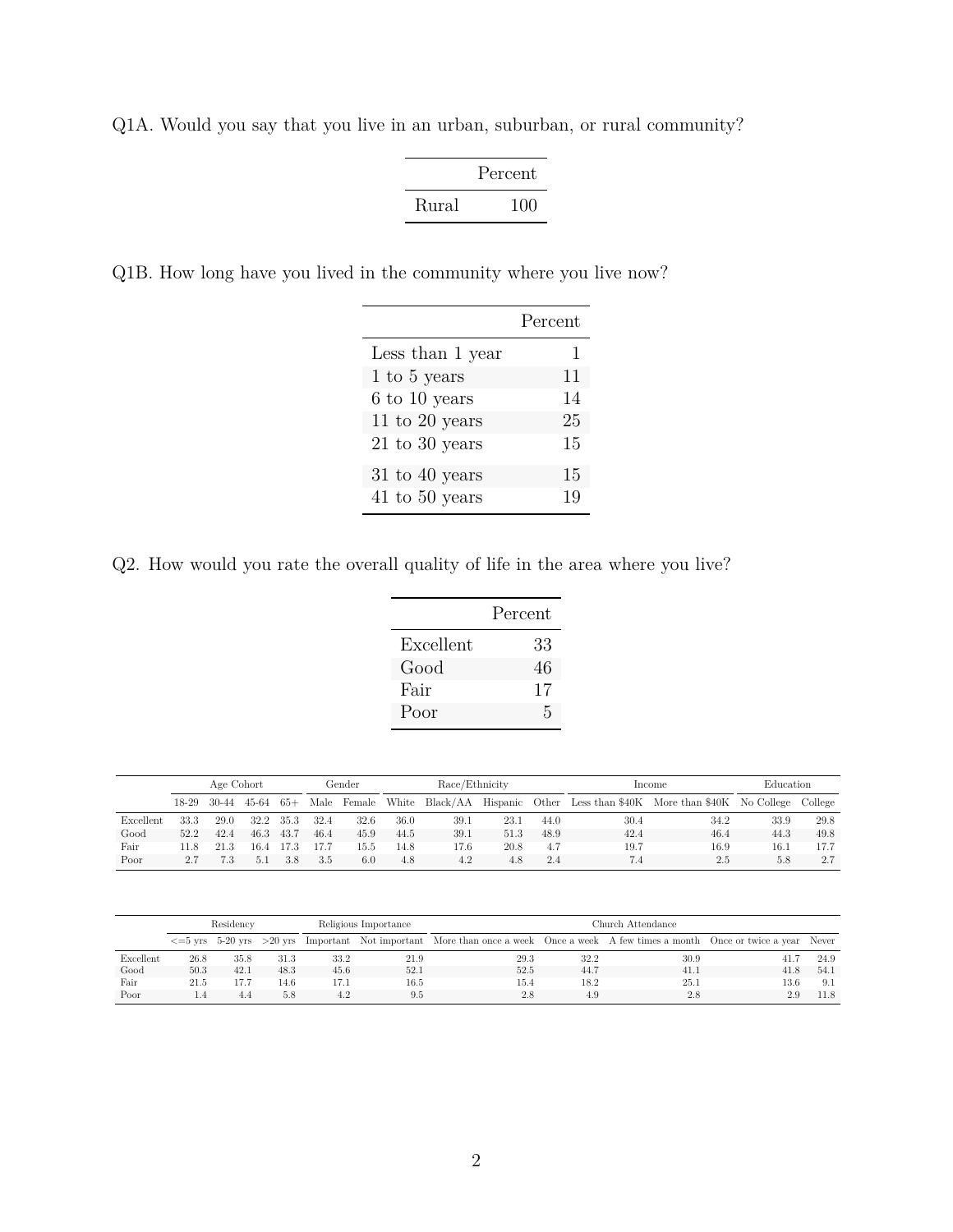*Next, I have two questions that I'd like you to answer in just a few words. . .*

Q3A. What would you say is the most important problem facing Texas today? **[OPEN-ENDED]**

|                                 | Percent        |
|---------------------------------|----------------|
| Border security                 | 21             |
| Immigration                     | 19             |
| Government/politics in general  | 8              |
| Crime and drugs                 | 7              |
| Education                       | 4              |
| Unemployment/jobs               | $\overline{4}$ |
| Health care                     | 3              |
| Political opposition            | 3              |
| <b>Taxes</b>                    | 3              |
| Political corruption/leadership | $\overline{2}$ |
| Political incivility            | $\overline{2}$ |
| State government spending       | $\overline{2}$ |
| The economy                     | $\overline{2}$ |
| Transportation/roads/traffic    | $\overline{2}$ |
| Moral decline                   | 1              |
| Opioid/prescription drug abuse  | 1              |
| Social welfare programs         | 1              |
| Trade agreements                | 1              |
| Water supply                    | 1              |
| Other                           | 3              |
| Don't know/none                 | 13             |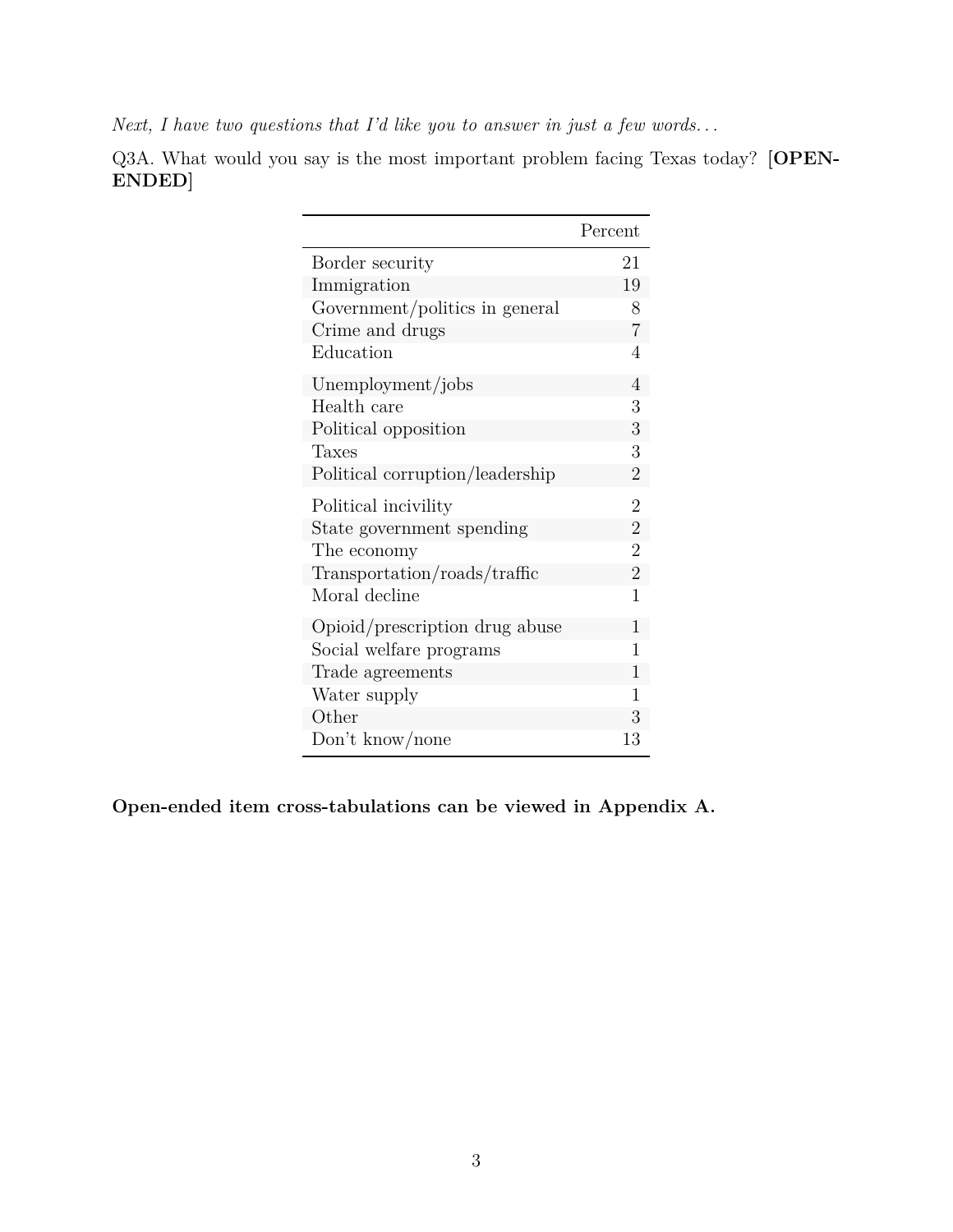Q3B. What would you say is the most important problem facing the place where you live today? **[OPEN-ENDED]**

|                                 | Percent        |
|---------------------------------|----------------|
| Drugs and attendant crime       | 18             |
| Unemployment/jobs               | 10             |
| Transportation/roads/traffic    | 8              |
| Education                       | $\overline{7}$ |
| Health care                     | 6              |
| Political corruption/leadership | 5              |
| The economy                     | 5              |
| Immigration                     | $\overline{4}$ |
| Taxes                           | $\overline{4}$ |
| Government/politics in general  | $\overline{2}$ |
| Lack of resources               | $\overline{2}$ |
| Community feel                  | $\overline{1}$ |
| Housing                         | $\mathbf{1}$   |
| Infrastructure                  | $\mathbf{1}$   |
| Political opposition            | $\overline{1}$ |
| Population aging                | $\overline{1}$ |
| Population growth               | 1              |
| Poverty                         | $\overline{1}$ |
| Race relations                  | 1              |
| Water supply                    | 1              |
| Other                           | $\overline{2}$ |
| Don't know/none                 | 17             |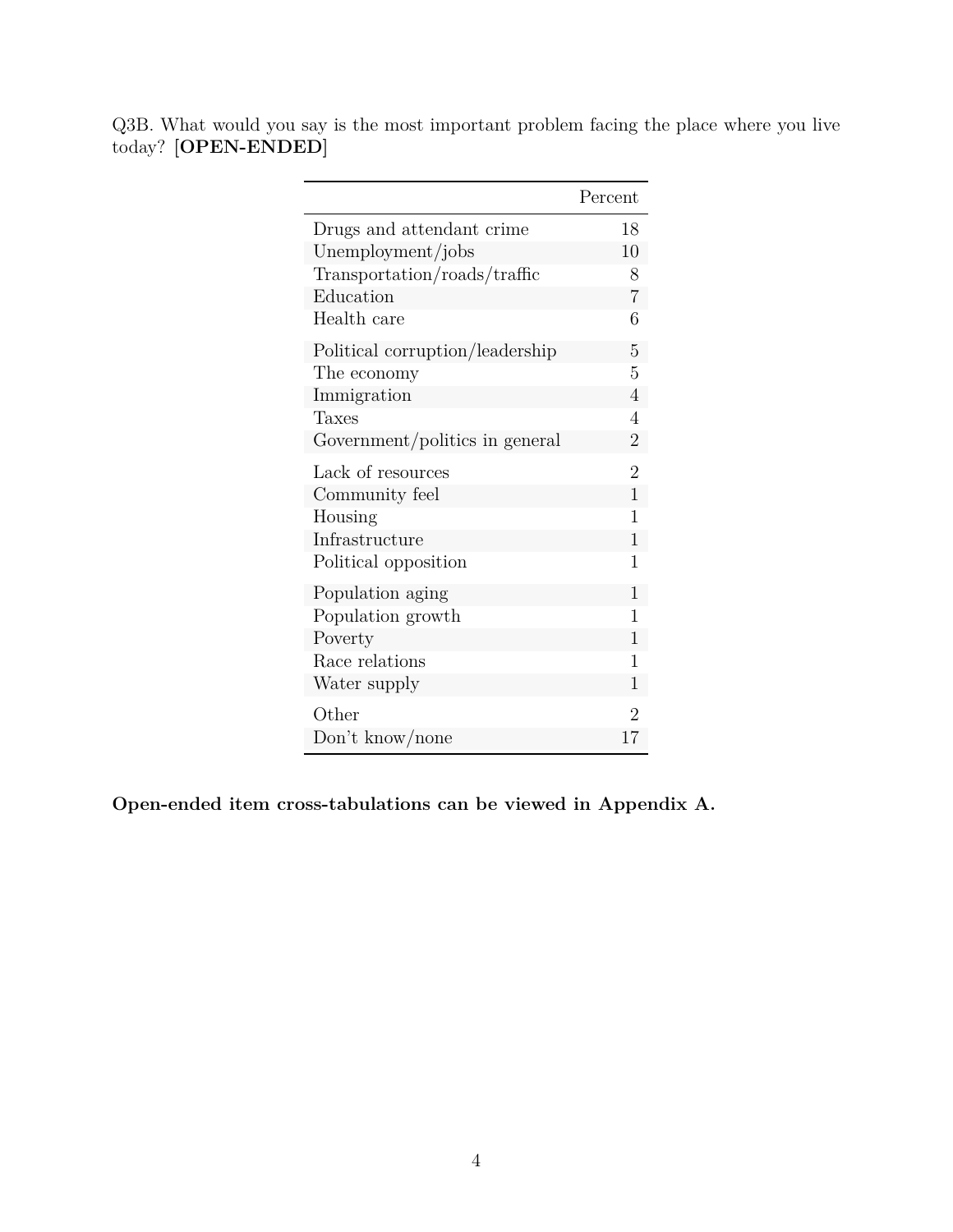*Again, in just a few words. . .*

| Q4A. What do you like most about the place where you live? [OPEN-ENDED] |  |  |  |  |  |
|-------------------------------------------------------------------------|--|--|--|--|--|
|-------------------------------------------------------------------------|--|--|--|--|--|

|                     | Percent        |
|---------------------|----------------|
| Rural               | 34             |
| Neighbors/community | 17             |
| Peaceful/quiet      | 13             |
| Town size           | 9              |
| Location            | 6              |
| Familiarity         | 5              |
| Outdoor activities  | $\overline{2}$ |
| Safe                | $\overline{2}$ |
| Scenery             | $\overline{2}$ |
| Cost of living      | 1              |
| Education           | 1              |
| Family around       | 1              |
| Local government    | 1              |
| Weather             | 1              |
| Other               | 1              |
| Don't know/none     | 5              |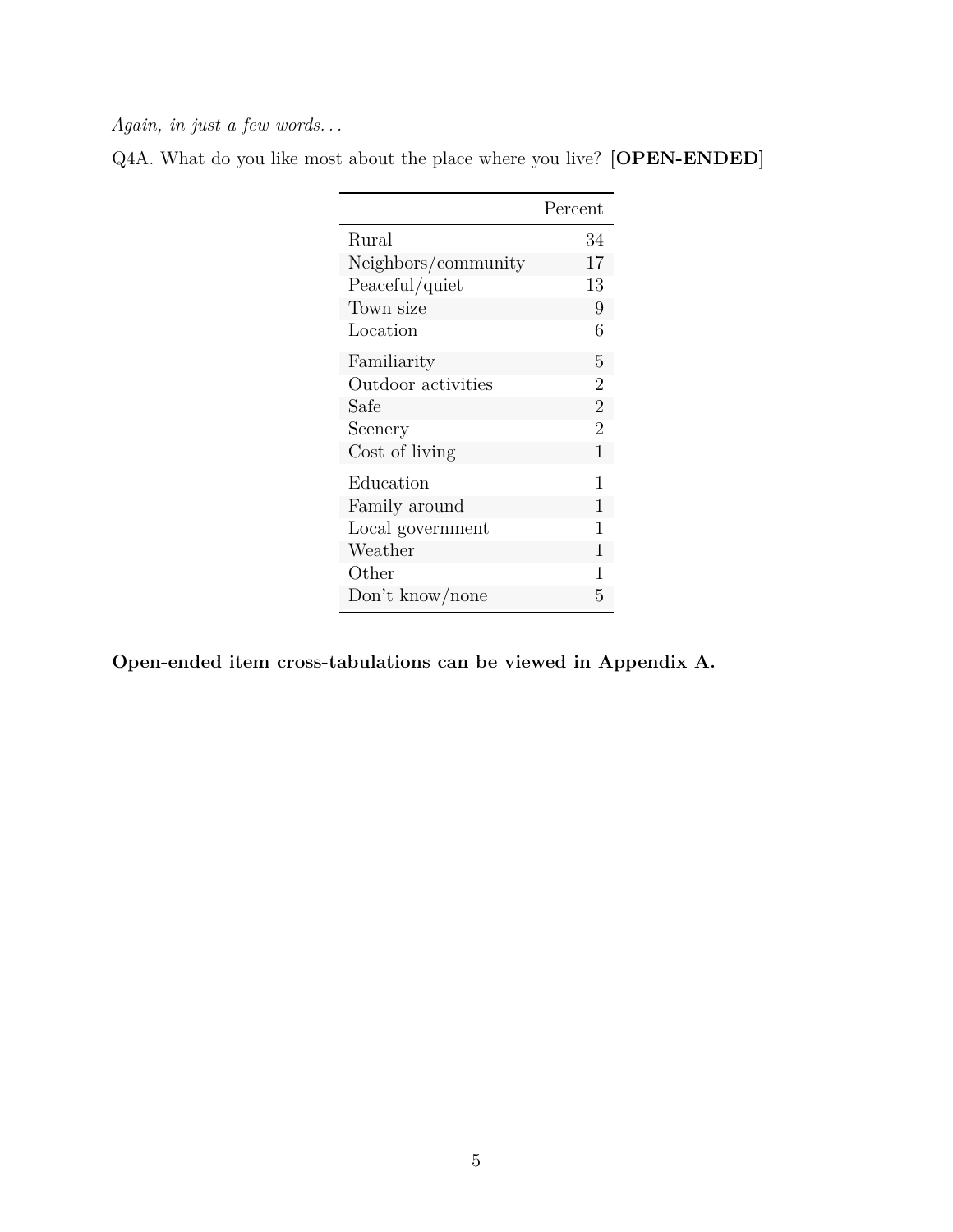Q4B. What do you think would most improve the overall quality of life in the place where you live? **[OPEN-ENDED]**

|                                            | Percent        |
|--------------------------------------------|----------------|
| Better job opportunities                   | 9              |
| Better roads/transportation                | 5              |
| Improved local amenities/more things to do | 4              |
| More policing/less crime and drugs         | 4              |
| Better infrastructure                      | 3              |
| Fewer people                               | 3              |
| Lower taxes                                | 3              |
| Better education                           | $\overline{2}$ |
| Better economy                             |                |
| Better health care                         | $\mathbf{1}$   |
| Better local government                    | 1              |
| Better water supply                        | 1              |
| Improved local aesthetics                  | 1              |
| Increased border security                  | $\mathbf{1}$   |
| Increased revenue                          | 1              |
| Increased social harmony                   | 1              |
| Less political opposition                  | 1              |
| More affordable housing                    | 1              |
| Other                                      | 2              |
| Don't know/none                            | 54             |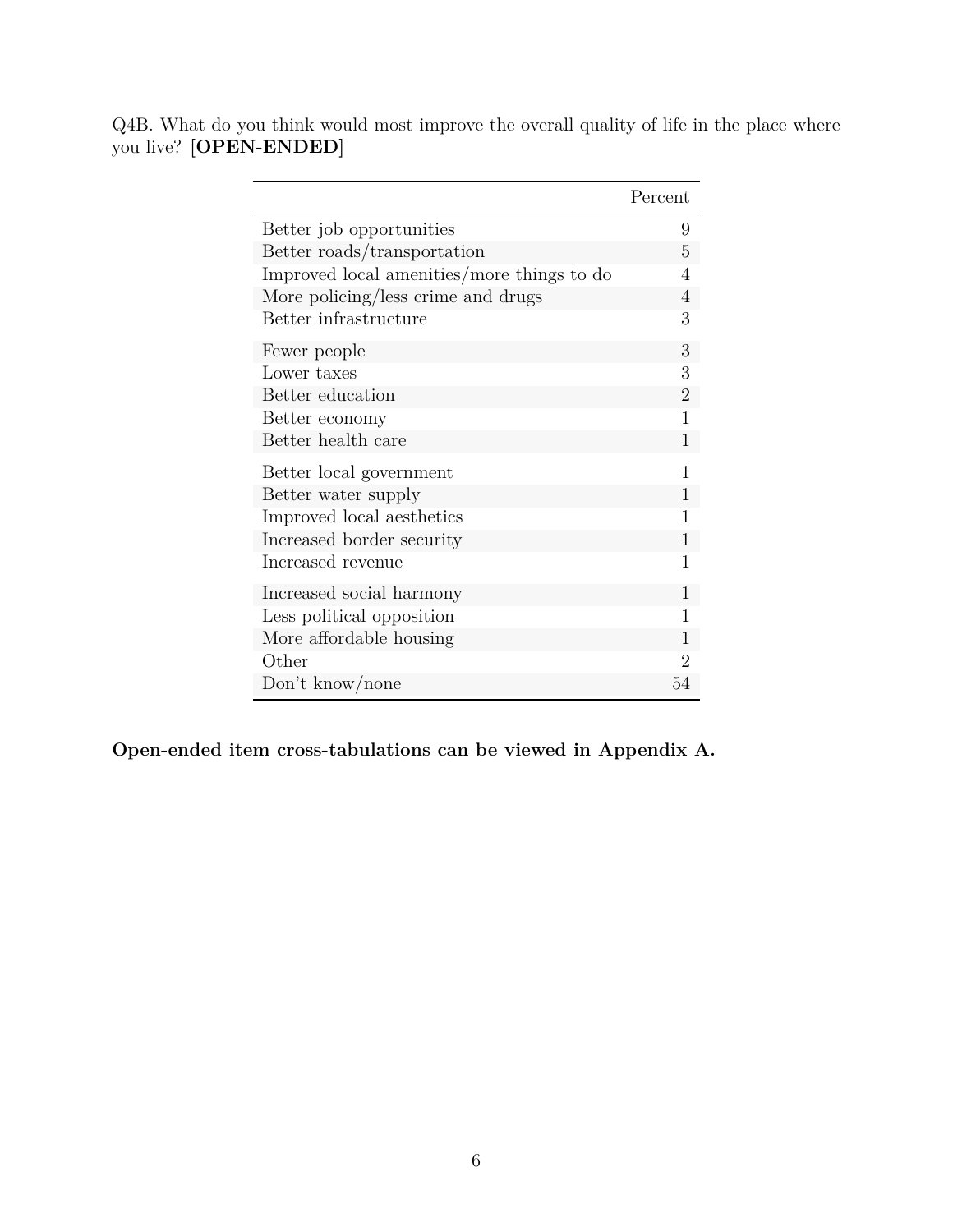Q5. Overall, do you expect you and your family to be better off, about the same, or worse off a year from now? Would that be a lot or somewhat *[better/worse]* off?

|                     | Percent |
|---------------------|---------|
| A lot better off    | 22      |
| Somewhat better off | 28      |
| About the same      | 44      |
| Somewhat worse off  | 1       |
| A lot worse off     | 2       |
| Don't know/Refuse   |         |

|                     | Age Cohort |       |               |       | Gender |        | Race/Ethnicity |      |           | Income | Education |                                                                            |      |      |
|---------------------|------------|-------|---------------|-------|--------|--------|----------------|------|-----------|--------|-----------|----------------------------------------------------------------------------|------|------|
|                     | 18-29      | 30-44 | 45-64         | $65+$ | Male   | Female | White          |      |           |        |           | Black/AA Hispanic Other Less than \$40K More than \$40K No College College |      |      |
| A lot better off    | 18.8       | 20.1  | 21.3          | 25.6  | 23.1   | 20.0   | 22.5           | 25.3 | 18.3      | 29.7   | 23.4      | 22.0                                                                       | 23.0 | 18.8 |
| Somewhat better off | 31.1       | 30.3  | 28.9          | 20.0  | 28.7   | 26.3   | 25.6           | 37.7 | 28.6      | 27.8   | 25.9      | 27.6                                                                       | 28.4 | 25.8 |
| About the same      | 38.8       | 47.6  | 43.6          | 46.3  | 40.8   | 47.4   | 45.9           | 35.4 | 42.8      | 39.5   | 41.8      | 46.8                                                                       | 41.1 | 49.6 |
| Somewhat worse off  | 1.1        | 0.9   | $1.6^{\circ}$ | 1.5   | 1.4    | 1.3    | $1.0\,$        | 0.4  | 2.3       | 1.2    | 1.8       | 0.9                                                                        | 0.9  | 2.2  |
| A lot worse off     | 0.0        | 0.5   |               |       | 1.9    | 1.4    | 2.2            | 0.0  | $\cdot$ 2 | 0.0    | 3.1       | 1.4                                                                        | 2.2  | 0.7  |
| Don't know/Refuse   | 10.2       | 0.5   | 1.9           | 3.8   | 4.1    | 3.5    | 2.8            | 1.2  | 6.8       | 1.8    | 4.0       | 1.3                                                                        | 4.3  | 2.9  |

|                     |      | Residency |      |               | Religious Importance | Church Attendance                                                                                                                           |      |      |      |      |  |  |
|---------------------|------|-----------|------|---------------|----------------------|---------------------------------------------------------------------------------------------------------------------------------------------|------|------|------|------|--|--|
|                     |      |           |      |               |                      | $\epsilon$ =5 yrs 5-20 yrs >20 yrs Important Not important More than once a week Once a week A few times a month Once or twice a year Never |      |      |      |      |  |  |
| A lot better off    | 22.7 | 20.9      | 21.8 | 20.7          | 31.0                 | 21.9                                                                                                                                        | 21.9 | 25.0 | 16.3 | 24.8 |  |  |
| Somewhat better off | 26.1 | 27.0      | 28.3 | 28.3          | 17.6                 | 35.3                                                                                                                                        | 27.3 | 20.8 | 33.3 | 13.4 |  |  |
| About the same      | 43.2 | 46.4      | 42.4 | 43.9          | 45.7                 | 39.5                                                                                                                                        | 45.4 | 43.9 | 44.8 | 48.5 |  |  |
| Somewhat worse off  | 0.0  | 0.9       | 2.0  | $1.0^{\circ}$ | 5.7                  | 0.3                                                                                                                                         | 0.7  | 1.6  | 2.4  | 3.4  |  |  |
| A lot worse off     | 1.0  |           | 2.4  | 1.9           | 0.0                  | 1.0                                                                                                                                         | 0.2  | 2.5  | 2.2  | 4.6  |  |  |
| Don't know/Refuse   | 7.0  | 3.6       | 3.2  | 4.2           | 0.0                  | 2.0                                                                                                                                         | 4.6  | 6.2  | 1.0  | 5.4  |  |  |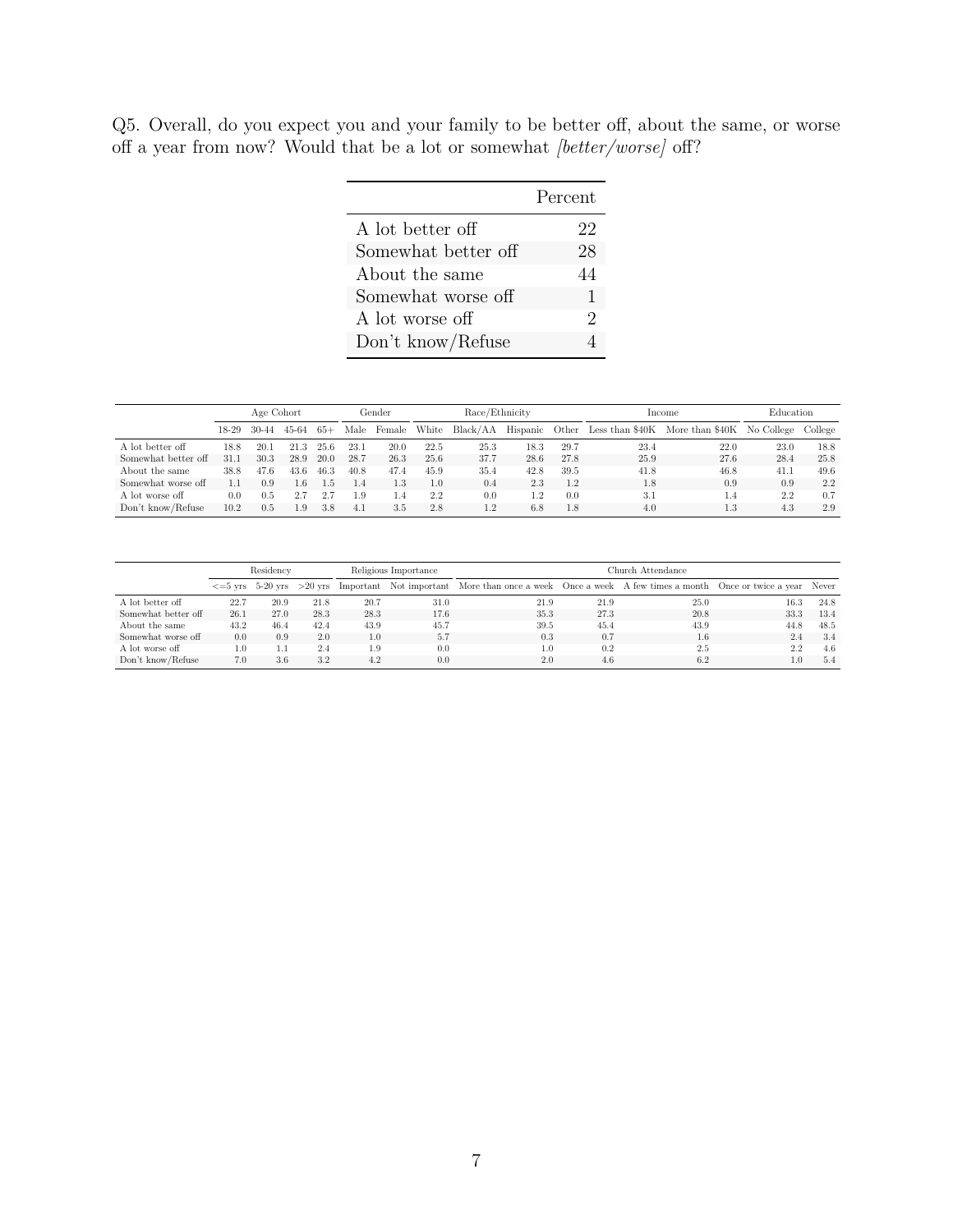Q6. Thinking about the economy in the area where you live, would you rate it as excellent, good, poor, terrible, or don't you have an opinion?

|            | Percent |
|------------|---------|
| Excellent  | g       |
| Good       | 58      |
| Poor       | 22      |
| Terrible   | 3       |
| Don't know |         |

|            | Age Cohort |       |       |       | Race/Ethnicity<br>Gender |        |       |                   |      | Income | Education |                                                  |      |         |
|------------|------------|-------|-------|-------|--------------------------|--------|-------|-------------------|------|--------|-----------|--------------------------------------------------|------|---------|
|            | 18-29      | 30-44 | 45-64 | $65+$ | Male                     | Female | White | Black/AA Hispanic |      |        |           | Other Less than \$40K More than \$40K No College |      | College |
| Excellent  | 5.3        | 7.4   | 10.5  | 11    | 10.4                     | 7.4    | 9.9   | 5.4               | 8.   | 5.6    | 6.7       | 11.3                                             | 7.3  | 12.0    |
| Good       | 54.7       | 61.5  | 59.5  | 56.8  | 59.2                     | 57.3   | 58.1  | 68.1              | 55.5 | 64.4   | 53.2      | 61.8                                             | 59.8 | 55.3    |
| Poor       | 28.5       | 20.3  | 20.4  | 20.7  | 20.9                     | 23.4   | 21.2  | 9.9               | 27.4 | 20.6   | 27.5      | 19.1                                             | 19.9 | 26.6    |
| Terrible   | 0.0        | 7.2   | 3.3   | 3.5   | 3.0                      | 4.0    | 2.9   | 6.6               | 4.0  | 2.4    | 4.7       | 2.3                                              | 3.6  | 3.3     |
| Don't know | 11.5       | 3.6   | 6.3   | 7.9   | -6.6                     | 7.9    | 7.9   | 10.0              | 5.0  | 7.1    | 7.9       | 5.b                                              | 9.5  | 2.9     |

|            |      | Residency                   |      |      | Religious Importance | Church Attendance.                                                                                               |      |      |      |      |  |  |
|------------|------|-----------------------------|------|------|----------------------|------------------------------------------------------------------------------------------------------------------|------|------|------|------|--|--|
|            |      | $\epsilon = 5$ vrs 5-20 vrs |      |      |                      | >20 yrs Important Not important More than once a week Once a week A few times a month Once or twice a year Never |      |      |      |      |  |  |
| Excellent  | 2.9  | 8.2                         | 11.0 | 9.4  | 4.3                  | 11.6                                                                                                             | 9.0  | 11.0 |      | 7.0  |  |  |
| Good       | 47.6 | 60.6                        | 59.1 | 57.6 | 58.0                 | 65.0                                                                                                             | 50.9 | 60.0 | 54.6 | 58.5 |  |  |
| Poor       | 35.5 | 19.5                        | 20.9 | 22.1 | 29.2                 | 13.7                                                                                                             | 24.2 | 23.3 | 28.0 | 28.8 |  |  |
| Terrible   | 3.0  | 4.0                         | 3.2  | 3.6  | 3.3                  | 2.6                                                                                                              | 5.0  | 1.5  | 5.2  | 3.8  |  |  |
| Don't know | 10.9 | 7.7                         | 5.9  | 7.3  | 5.2                  | 7.2                                                                                                              | 10.9 |      |      | 1.9  |  |  |

### Q7. How about **[RANDOMIZE FROM A-F KEEP DRAWING UNTIL LIST IS COMPLETE]**? **[IF NECESSARY: Would you rate [REPEAT ITEM] as excellent, good, poor, terrible, or don't you have an opinion]**

|                                                           | Excellent |    |    |               | Good Poor Terrible Don't know |
|-----------------------------------------------------------|-----------|----|----|---------------|-------------------------------|
| The availability of jobs                                  | 8         | 35 | 44 | 8             | .,                            |
| The wages and incomes that people                         | 4         | 44 | 36 | 6             |                               |
| earn                                                      |           |    |    |               |                               |
| The cost of living for necessities                        | 9         | 60 | 18 |               | h,                            |
| like housing, food, and utilities                         |           |    |    |               |                               |
| Opportunities for home ownership                          | 14        | 53 | 24 | $\mathcal{D}$ | 6                             |
| Opportunities for young people<br>entering the job market |           | 32 | 40 | 12            |                               |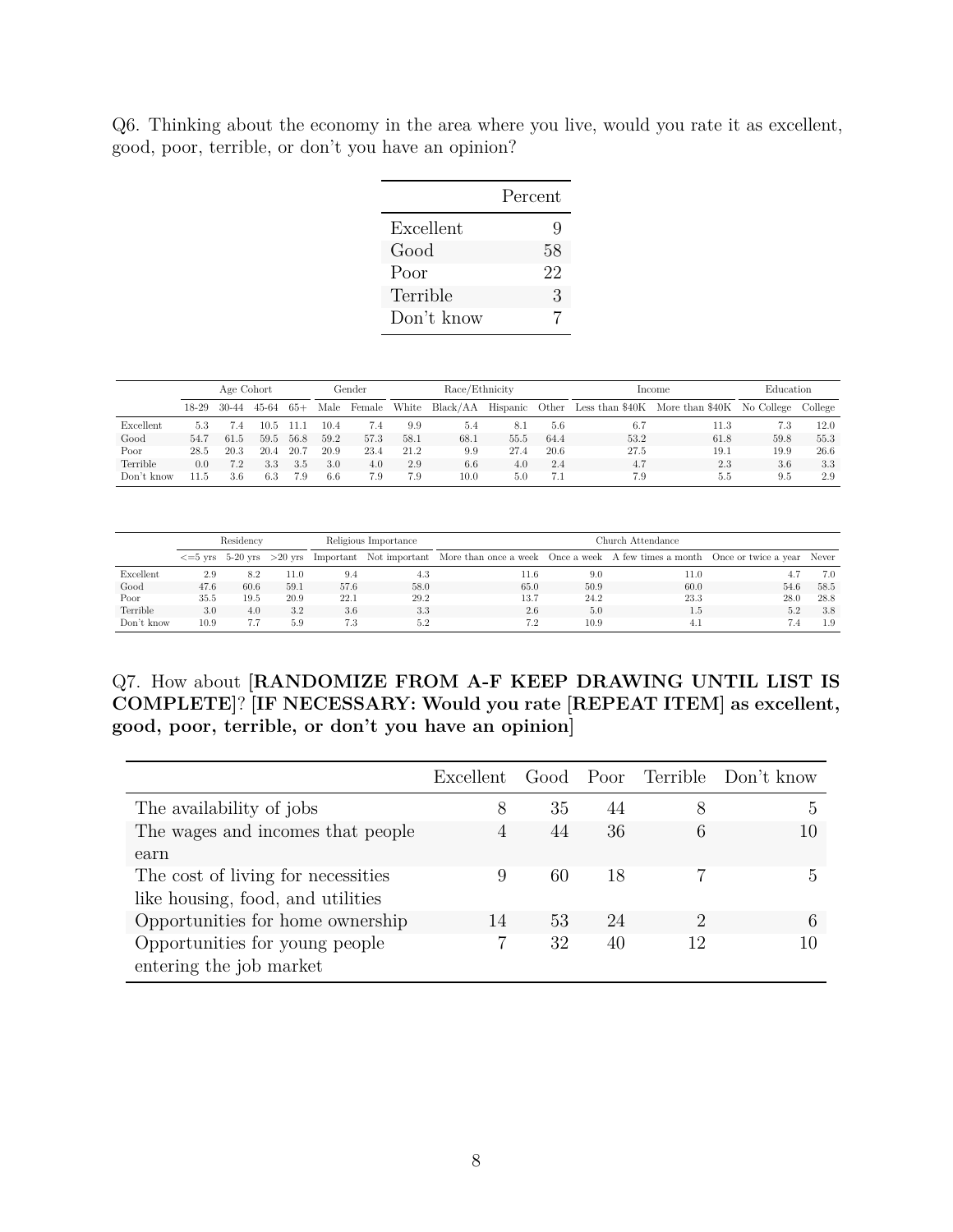## Q7A. The availability of jobs

|            | Percent |
|------------|---------|
| Excellent  | 8       |
| Good       | 35      |
| Poor       | 44      |
| Terrible   | 8       |
| Don't know | 5       |

|            |         | Age Cohort |           |       | Gender |        | Race/Ethnicity |      |      |      | Income | Education                                                          |      |         |
|------------|---------|------------|-----------|-------|--------|--------|----------------|------|------|------|--------|--------------------------------------------------------------------|------|---------|
|            | $18-29$ | 30-44      | $45 - 64$ | $65+$ | Male   | Female | White          |      |      |      |        | Black/AA Hispanic Other Less than \$40K More than \$40K No College |      | College |
| Excellent  | 4.1     | 5.4        | 9.5       | 9.9   | 10.0   | 5.1    | 8.8            | 4.8  | 5.9  | 7.8  | 4.4    | 10.4                                                               | 6.5  | 9.9     |
| Good       | 34.7    | 31.5       | 36.9      | 34.6  | 39.9   | 29.4   | 35.8           | 47.3 | 28.5 | 46.6 | 33.6   | 35.7                                                               | 35.8 | 32.8    |
| Poor       | 54.3    | 46.5       | 39.0      | 39.3  | 38.0   | 50.0   | 41.8           | 35.9 | 51.8 | 15.8 | 45.8   | 45.3                                                               | 42.5 | 46.6    |
| Terrible   | 5.8     | 12.3       | 9.5       | 5.6   | 7.3    | 9.5    | 8.1            | 9.3  | 7.5  | 27.1 | 11.1   | 4.8                                                                | 9.3  | 6.5     |
| Don't know |         | 4.2        | 5.1       | 10.7  | 4.9    | 6.0    | 5.5            | 2.7  | 6.2  | 2.6  | 5.1    | 3.7                                                                | 6.0  | 4.3     |

|            |      | Residency |      |      | Religious Importance | Church Attendance                                                                                                                           |      |      |      |      |  |  |
|------------|------|-----------|------|------|----------------------|---------------------------------------------------------------------------------------------------------------------------------------------|------|------|------|------|--|--|
|            |      |           |      |      |                      | $\epsilon$ =5 yrs 5-20 yrs >20 yrs Important Not important More than once a week Once a week A few times a month Once or twice a year Never |      |      |      |      |  |  |
| Excellent  | 2.4  |           | 8.9  | 7.2  |                      | 8.1                                                                                                                                         | 6.5  | 8.1  | 7.0  | 6.3  |  |  |
| Good       | 29.7 | 36.6      | 34.6 | 34.7 | 38.7                 | 40.1                                                                                                                                        | 27.9 | 37.0 | 38.8 | 31.6 |  |  |
| Poor       | 57.9 | 40.3      | 43.2 | 44.8 | 37.4                 | 40.2                                                                                                                                        | 47.5 | 43.4 | 43.6 | 47.9 |  |  |
| Terrible   | 8.3  | 10.5      | 6.6  | 7.6  | 14.6                 | 6.4                                                                                                                                         | 9.8  | 6.3  | 8.7  | 10.9 |  |  |
| Don't know |      | 4.9       | 6.8  | 5.7  | 1.6                  | 5.3                                                                                                                                         | 8.4  | 5.2  | 1.9  | 3.3  |  |  |

Q7B. The wages and incomes that people earn

|            | Percent |
|------------|---------|
| Excellent  | 4       |
| Good       | 44      |
| Poor       | 36      |
| Terrible   | 6       |
| Don't know | 10      |

|            |       | Age Cohort |       |       |      | Gender | Race/Ethnicity |                   |      |      | Income | Education                                        |      |         |
|------------|-------|------------|-------|-------|------|--------|----------------|-------------------|------|------|--------|--------------------------------------------------|------|---------|
|            | 18-29 | 30-44      | 45-64 | $65+$ | Male | Female | White          | Black/AA Hispanic |      |      |        | Other Less than \$40K More than \$40K No College |      | College |
| Excellent  | 5.3   | 0.9        | 4.1   | 4.6   | 5.3  | 2.2    | 3.8            | 0.0               | 4.1  | 17.4 | 2.6    | 3.9                                              | 3.5  | 4.4     |
| Good       | 42.6  | 40.9       | 42.6  | 49.9  | 52.0 | 35.6   | 49.6           | 38.5              | 35.1 | 26.4 | 33.0   | 49.0                                             | 43.8 | 44.4    |
| Poor       | 34.8  | 42.6       | 38.9  | 27.9  | 31.2 | 41.3   | 31.4           | 45.9              | 43.6 | 28.5 | 43.7   | 33.3                                             | 36.5 | 35.5    |
| Terrible   | 4.3   | 10.2       | 6.0   | 4.8   | 3.7  | 8.9    | 5.1            | 13.9              | 5.5  | 21.0 | 10.1   | 5.4                                              | 5.6  | 7.4     |
| Don't know | 12.9  | 5.4        | 8.5   | 12.8  | 7.8  | 11.9   | 10.0           |                   | 11.8 | 6.8  | 10.6   | 8.4                                              | 10.6 | 8.4     |

|            | Residency |      |      |      | Religious Importance | Church Attendance                                                                                                                           |      |      |      |      |  |  |
|------------|-----------|------|------|------|----------------------|---------------------------------------------------------------------------------------------------------------------------------------------|------|------|------|------|--|--|
|            |           |      |      |      |                      | $\epsilon$ =5 yrs 5-20 yrs >20 yrs Important Not important More than once a week Once a week A few times a month Once or twice a year Never |      |      |      |      |  |  |
| Excellent  |           | 2.8  | 5.2  | 3.7  | 1.9                  | 4.8                                                                                                                                         | -5.1 | 2.4  | 2.0  | 1.6  |  |  |
| Good       | 42.1      | 50.7 | 39.2 | 44.0 | 45.1                 | 39.9                                                                                                                                        | 48.7 | 47.6 | 39.3 | 44.1 |  |  |
| Poor       | 39.4      | 33.2 | 37.7 | 36.8 | 30.9                 | 40.2                                                                                                                                        | 30.5 | 37.5 | 41.6 | 35.4 |  |  |
| Terrible   | 4.2       | 6.1  | 6.8  | 5.6  | 13.1                 | 6.0                                                                                                                                         | 5.5  | 6.5  | 6.8  | 7.8  |  |  |
| Don't know | 13.2      | 7.1  | 11.1 | 9.9  | 9.0                  | 9.0                                                                                                                                         | 10.3 | 5.9  | 10.3 | 11.1 |  |  |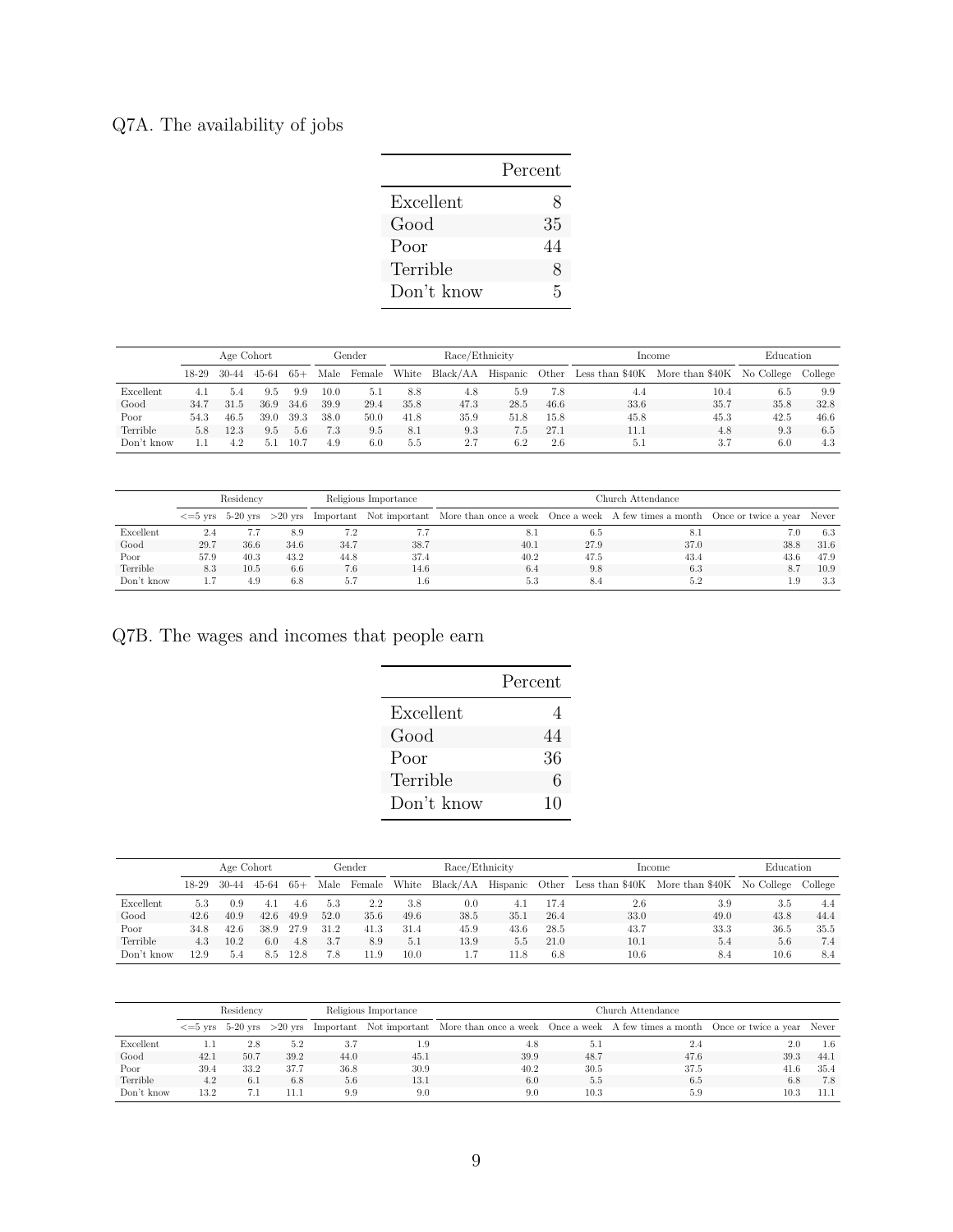|            | Percent |
|------------|---------|
| Excellent  | Q       |
| Good       | 60      |
| Poor       | 18      |
| Terrible   |         |
| Don't know | 5       |

Q7C. The cost of living for necessities like housing, food, and utilities

|            | Age Cohort |       |           |       |      | Gender      |       | Race/Ethnicity |      |      |      | Income                                                    | Education |         |
|------------|------------|-------|-----------|-------|------|-------------|-------|----------------|------|------|------|-----------------------------------------------------------|-----------|---------|
|            | $18-29$    | 30-44 | $45 - 64$ | $65+$ |      | Male Female | White | Black/AA       |      |      |      | Hispanic Other Less than \$40K More than \$40K No College |           | College |
| Excellent  | 3.0        | 9.6   | 10.9      | 12.9  | 12.6 | 6.1         | 11.9  | 3.3            | 6.4  | 6.9  | 7.6  | 10.3                                                      | 9.4       | 9.7     |
| Good       | 62.0       | 64.3  | 57.6      | 58.1  | 62.3 | 57.7        | 57.8  | 73.3           | 61.3 | 56.1 | 57.0 | 63.2                                                      | 57.7      | 64.6    |
| Poor       | 17.2       | 16.2  | 21.6      | 16.3  | 13.8 | 23.0        | 15.1  | 19.7           | 23.3 | 35.8 | 23.1 | 16.1                                                      | 19.1      | 16.7    |
| Terrible   | 7.4        | 7.9   | 7.6       | 6.3   | 6.0  | 8.7         | 8.0   | 3.0            | 7.5  | 1.2  | 10.4 | 4.4                                                       | 9.3       | 3.4     |
| Don't know | 10.4       | 1.9   | 2.3       | 6.3   | 5.2  | 4.5         | 7.3   | 0.7            | 1.5  | 0.0  | 1.9  | 5.9                                                       | 4.5       | 5.7     |

|            | Residency |      |      |      | Religious Importance | Church Attendance.                                                                                                                          |      |      |      |      |  |  |  |
|------------|-----------|------|------|------|----------------------|---------------------------------------------------------------------------------------------------------------------------------------------|------|------|------|------|--|--|--|
|            |           |      |      |      |                      | $\epsilon$ =5 yrs 5-20 yrs >20 yrs Important Not important More than once a week Once a week A few times a month Once or twice a year Never |      |      |      |      |  |  |  |
| Excellent  | 9.2       | 9.6  | 9.4  | 8.9  |                      | 6.5                                                                                                                                         | 8.2  | 17.4 | 5.8  | 4.2  |  |  |  |
| Good       | 59.5      | 60.4 | 59.9 | 60.7 | 55.9                 | 66.4                                                                                                                                        | 60.7 | 54.9 | 60.4 | 59.6 |  |  |  |
| Poor       | 26.0      | 17.2 | 17.2 | 19.2 | 12.3                 | 16.1                                                                                                                                        | 22.9 | 17.0 | 22.6 | 12.9 |  |  |  |
| Terrible   | 2.9       | 7.7  | 8.1  | 6.5  | 16.3                 | 5.1                                                                                                                                         | 6.3  | 5.4  | 6.7  | 15.7 |  |  |  |
| Don't know | 2.5       | 5.1  | 5.3  | 4.7  | 8.2                  | 5.9                                                                                                                                         | 1.9  | 5.3  | 4.5  | 7.5  |  |  |  |

Q7D. Opportunities for home ownership

|            | Percent                     |
|------------|-----------------------------|
| Excellent  | 14                          |
| Good       | 53                          |
| Poor       | 24                          |
| Terrible   | $\mathcal{D}_{\mathcal{L}}$ |
| Don't know | հ                           |

|            | Age Cohort    |       |       |       |      | Gender |       | Race/Ethnicity |          |      |      | Income                                           | Education |         |
|------------|---------------|-------|-------|-------|------|--------|-------|----------------|----------|------|------|--------------------------------------------------|-----------|---------|
|            | 18-29         | 30-44 | 45-64 | $65+$ | Male | Female | White | Black/AA       | Hispanic |      |      | Other Less than \$40K More than \$40K No College |           | College |
| Excellent  | 14.4          | 11.5  | 16.9  | 12.'  | 16.9 | 11.5   | 13.1  | 12.0           | 16.4     | 28.4 | 13.8 | 14.8                                             | 14.5      | 13.8    |
| Good       | 43.4          | 57.5  | 53.0  | 58.4  | 51.2 | 55.2   | 58.2  | 42.7           | 45.5     | 58.6 | 45.3 | 57.2                                             | 50.7      | 57.9    |
| Poor       | 24.8          | 27.0  | 23.7  | 19.9  | 23.5 | 23.9   | 20.1  | 40.2           | 27.4     | 10.6 | 30.0 | 19.7                                             | 25.9      | 19.5    |
| Terrible   | $6.6^{\circ}$ | t.b   | 3.8   | 2.2   | 1.7  | 3.3    | 1.5   | 0.4            | 5.0      | 1.2  | 4.0  |                                                  | 2.6       | 2.3     |
| Don't know | 15.8          | 2.5   | 2.6   | 6.8   | 6.6  | 6.1    |       | 4.7            | 5.8      | 1.2  | 6.9  | 6.9                                              | 6.3       | 6.5     |

|            | Residency |      |      |      | Religious Importance | Church Attendance                                                                                                                           |      |      |      |      |  |  |
|------------|-----------|------|------|------|----------------------|---------------------------------------------------------------------------------------------------------------------------------------------|------|------|------|------|--|--|
|            |           |      |      |      |                      | $\epsilon$ =5 yrs 5-20 yrs >20 yrs Important Not important More than once a week Once a week A few times a month Once or twice a year Never |      |      |      |      |  |  |
| Excellent  | 16.3      | 14.3 | 13.7 | 13.6 | 16.0                 | 13.0                                                                                                                                        | 11.1 | 12.4 | 21.5 | 14.3 |  |  |
| Good       | 48.8      | 52.9 | 54.5 | 53.8 | 52.0                 | 60.1                                                                                                                                        | 51.7 | 60.8 | 39.6 | 50.9 |  |  |
| Poor       | 16.1      | 21.8 | 27.1 | 24.5 | 15.7                 | 19.7                                                                                                                                        | 24.1 | 22.1 | 31.9 | 23.3 |  |  |
| Terrible   |           | 3.4  | 2.1  | 1.9  | 6.1                  | 2.5                                                                                                                                         | 2.3  | 1.5  | 0.6  | 5.0  |  |  |
| Don't know | 17.6      | 7.6  | 2.6  | 6.2  | 10.2                 |                                                                                                                                             | 10.7 | 3.1  | 6.4  | 6.6  |  |  |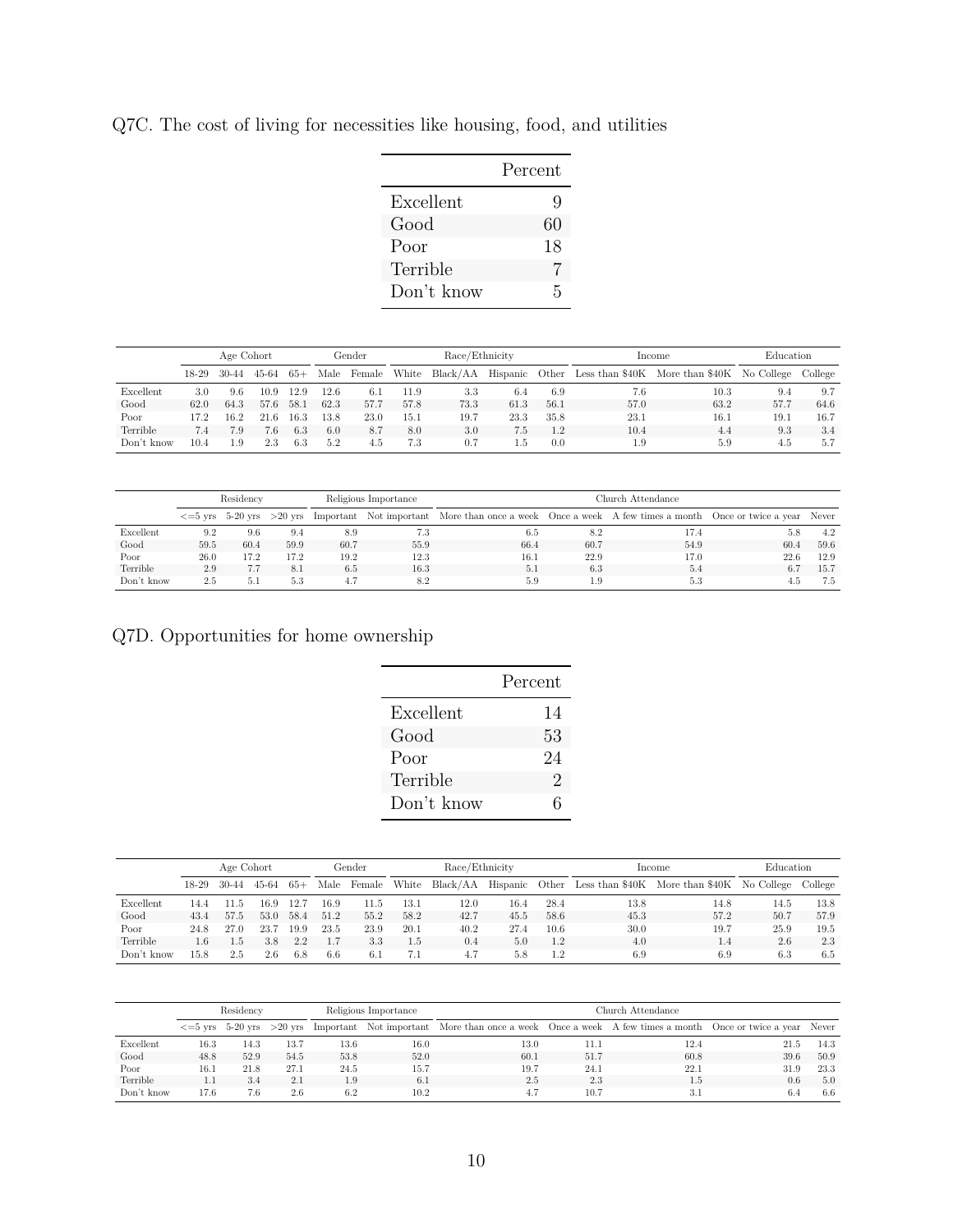|            | Percent |
|------------|---------|
| Excellent  |         |
| Good       | 32      |
| Poor       | 40      |
| Terrible   | 12      |
| Don't know | 10      |

Q7E. Opportunities for young people entering the job market"

|            | Age Cohort |       |       |       |      | Gender |       | Race/Ethnicity |      |      |      | Income                                                             | Education |         |
|------------|------------|-------|-------|-------|------|--------|-------|----------------|------|------|------|--------------------------------------------------------------------|-----------|---------|
|            | $18-29$    | 30-44 | 45-64 | $65+$ | Male | Female | White |                |      |      |      | Black/AA Hispanic Other Less than \$40K More than \$40K No College |           | College |
| Excellent  | 10.2       | 0.4   | 8.3   | 6.3   | 8.6  | 4.5    | 7.6   | 5.1            | 5.4  | 0.0  | 6.7  | 8.2                                                                | 6.6       | 6.6     |
| Good       | 30.9       | 35.3  | 33.7  | 28.9  | 33.9 | 30.6   | 30.5  | 41.3           | 31.6 | 64.6 | 34.0 | 29.5                                                               | 33.3      | 30.3    |
| Poor       | 35.4       | 40.8  | 41.1  | 39.9  | 33.2 | 46.3   | 41.3  | 30.8           | 39.5 | 20.8 | 36.5 | 38.8                                                               | 39.1      | 40.4    |
| Terrible   | 8.7        | 18.7  | 10.3  | 11.0  | 12.5 | 11.1   | 11.1  | 14.7           | 12.6 | 9.6  | 12.8 | 13.6                                                               | 10.7      | 14.0    |
| Don't know | 14.8       | 4.8   | 6.6   | 13.9  | 11.9 | 7.5    | 9.5   | 8.2            | 10.9 | 5.0  | 9.9  | 9.9                                                                | 10.3      | 8.7     |

|            | Residency |                             |      |      | Religious Importance |                                                                                                                  | Church Attendance. |      |      |      |  |  |  |  |
|------------|-----------|-----------------------------|------|------|----------------------|------------------------------------------------------------------------------------------------------------------|--------------------|------|------|------|--|--|--|--|
|            |           | $\epsilon = 5$ vrs 5-20 vrs |      |      |                      | >20 yrs Important Not important More than once a week Once a week A few times a month Once or twice a year Never |                    |      |      |      |  |  |  |  |
| Excellent  | 7.0       | 6.4                         | 6.7  | 6.0  | 14.2                 | 4.5                                                                                                              | 8.3                | 6.6  |      | 9.4  |  |  |  |  |
| Good       | 24.3      | 33.0                        | 33.7 | 32.3 | 25.0                 | 35.8                                                                                                             | 28.0               | 30.4 | 39.3 | 24.5 |  |  |  |  |
| Poor       | 32.4      | 41.5                        | 39.8 | 40.5 | 33.0                 | 36.9                                                                                                             | 40.1               | 42.5 | 39.7 | 41.4 |  |  |  |  |
| Terrible   | 20.7      | 10.0                        | 11.1 | 11.0 | 24.0                 | 14.6                                                                                                             | 8.3                | 9.4  | 12.0 | 19.8 |  |  |  |  |
| Don't know | 15.6      | 9.1                         | 8.7  | 10.3 | 3.8                  | 8.2                                                                                                              | 15.4               | 11.1 | 4.3  | 4.9  |  |  |  |  |

Q8. Next, I'd like to know your opinions about healthcare in the area where you live. Would you rate you and your family's ability to access quality healthcare in your local area as excellent, good, poor, terrible, or don't you have an opinion?

How about **[RANDOMIZE FROM B-F; KEEP DRAWING UNTIL LIST IS COM-PLETE]**? **[IF NECESSARY: Would you rate you and your family's ability to access [REPEAT ITEM] as excellent, good, poor, terrible, or don't you have an opinion]**

|                                     |    |    |    |    | Excellent Good Poor Terrible Don't know |
|-------------------------------------|----|----|----|----|-----------------------------------------|
| Quality healthcare                  | 18 | 49 | 22 |    |                                         |
| Medical specialists                 | 13 | 42 | 33 |    | 6                                       |
| Medical care in an emergency        | 18 | 54 | 21 | 5  | റ                                       |
| Mental health services              | 6  | 35 | 28 |    | 24                                      |
| Drug abuse and addiction            | 3  | 23 | 27 | 12 | 35                                      |
| treatment                           |    |    |    |    |                                         |
| Healthcare services for the elderly | 15 | 51 | 20 | h, |                                         |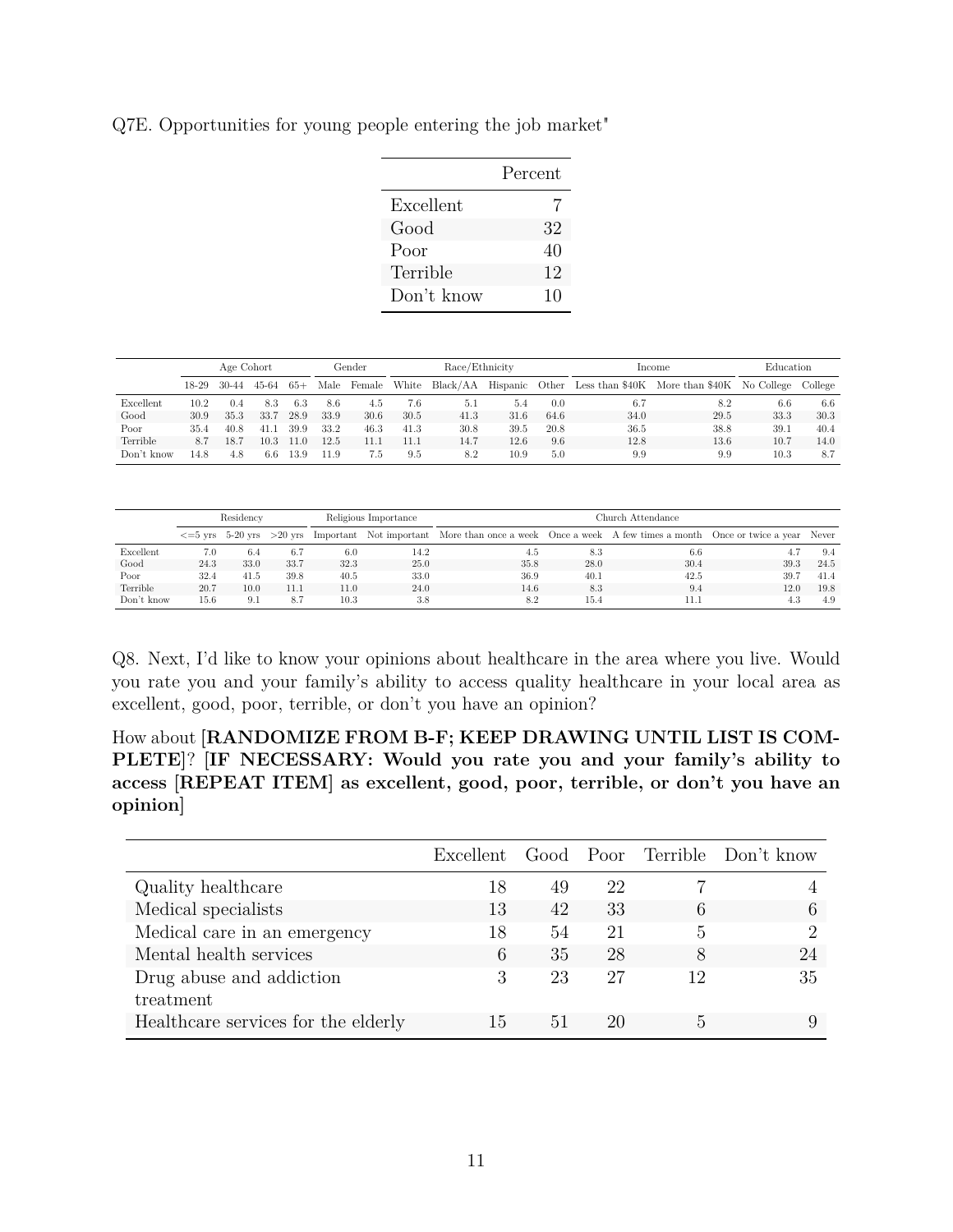# Q8A. Quality healthcare

|            | Percent |
|------------|---------|
| Excellent  | 18      |
| Good       | 49      |
| Poor       | 22      |
| Terrible   | 7       |
| Don't know |         |

|            | Age Cohort |         |       |       |      | Gender |       | Race/Ethnicity |          |          |      | Income                                           | Education |         |
|------------|------------|---------|-------|-------|------|--------|-------|----------------|----------|----------|------|--------------------------------------------------|-----------|---------|
|            | $18-29$    | $30-44$ | 45-64 | $65+$ | Male | Female | White | Black/AA       | Hispanic |          |      | Other Less than \$40K More than \$40K No College |           | College |
| Excellent  | 12.8       | 15.9    | 18.0  | 22.9  | 13.9 | 21.6   | 18.7  | 14.3           | 17.1     | 5.5      | 14.5 | 22.2                                             | 17.0      | 18.9    |
| Good       | 55.6       | 44.5    | 50.7  | 46.3  | 56.0 | 42.5   | 50.6  | 49.8           | 46.6     | 53.6     | 50.8 | 44.9                                             | 51.2      | 45.9    |
| Poor       | 22.1       | 28.3    | 20.3  | 18.   | 18.1 | 26.0   | 20.3  | 22.8           | 24.5     | 30.5     | 26.8 | 19.2                                             | 22.5      | 20.7    |
| Terrible   | 6.5        | 9.6     | 7.5   | 5.5   | 6.5  | 7.9    |       | 8.0            | 7.0      | $10.5\,$ | 5.2  | 10.7                                             | 4.8       | 11.9    |
| Don't know | 3.0        |         | 3.5   | 6.7   | 5.5  | 2.0    | 3.3   | 5.0            |          | 0.0      | 2.7  | 3.0                                              | 4.5       | 2.5     |

|            | Residency |      |      |      | Religious Importance | Church Attendance                                                                                                                              |      |      |      |      |  |  |  |
|------------|-----------|------|------|------|----------------------|------------------------------------------------------------------------------------------------------------------------------------------------|------|------|------|------|--|--|--|
|            |           |      |      |      |                      | $\epsilon$ =5 yrs 5-20 yrs $>$ 20 yrs Important Not important More than once a week Once a week A few times a month Once or twice a year Never |      |      |      |      |  |  |  |
| Excellent  | 12.7      | 15.4 | 20.7 | 18.3 | 13.2                 | 18.7                                                                                                                                           | 16.7 | 18.1 | 15.6 | 17.2 |  |  |  |
| Good       | 50.6      | 55.2 | 44.5 | 47.9 | 58.9                 | 49.1                                                                                                                                           | 44.0 | 48.2 | 59.0 | 50.3 |  |  |  |
| Poor       | 19.6      | 20.0 | 24.0 | 23.3 | 12.7                 | 23.4                                                                                                                                           | 24.2 | 25.6 | 17.4 | 18.3 |  |  |  |
| Terrible   | 13.6      | 5.7  | 6.8  | 6.6  | 14.3                 | 6.8                                                                                                                                            | 9.7  | 4.1  | 4.3  | 9.8  |  |  |  |
| Don't know | 3.5       | 3.7  | 4.0  | 3.8  | 0.9                  | 2.0                                                                                                                                            | 5.4  | 4.0  |      | 4.4  |  |  |  |

### Q8B. Medical specialists

|            | Percent |
|------------|---------|
| Excellent  | 13      |
| Good       | 42      |
| Poor       | 33      |
| Terrible   | 6       |
| Don't know | 6       |

l,

|            | Age Cohort |       |       |       |      | Gender | Race/Ethnicity |          |          |      | Income | Education                                        |      |         |
|------------|------------|-------|-------|-------|------|--------|----------------|----------|----------|------|--------|--------------------------------------------------|------|---------|
|            | 18-29      | 30-44 | 45-64 | $65+$ | Male | Female | White          | Black/AA | Hispanic |      |        | Other Less than \$40K More than \$40K No College |      | College |
| Excellent  | 15.4       | 91    | 112   | 16.1  | 14.2 | 11.4   | 14.6           | 7.9      | 10.0     | 22.0 | 7.8    | 16.6                                             | 12.5 | 13.4    |
| Good       | 34.7       | 38.7  | 48.3  | 40.3  | 42.0 | 41.0   | 42.1           | 47.1     | 38.4     | 49.9 | 40.8   | 41.9                                             | 40.9 | 42.7    |
| Poor       | 37.8       | 39.9  | 28.0  | 30.4  | 33.1 | 33.0   | 29.6           | 35.4     | 40.3     | 18.7 | 34.9   | 31.9                                             | 32.3 | 34.6    |
| Terrible   | 4.1        | 9.2   | 7.2   | 4.8   | 5.1  | 7.8    | 6.7            | 6.8      | 5.7      | 5.7  | 6.9    | 5.1                                              | 7.2  | 4.9     |
| Don't know | 8.0        | 3.1   | 5.3   | 8.4   | 5.6  | 6.8    | 6.9            | 2.9      | Ð.       | 3.7  | 9.6    | 4.5                                              |      | 4.4     |

|            | Residency |      |      |      | Religious Importance | Church Attendance                                                                                                                           |      |      |      |      |  |  |
|------------|-----------|------|------|------|----------------------|---------------------------------------------------------------------------------------------------------------------------------------------|------|------|------|------|--|--|
|            |           |      |      |      |                      | $\epsilon$ =5 yrs 5-20 yrs >20 yrs Important Not important More than once a week Once a week A few times a month Once or twice a year Never |      |      |      |      |  |  |
| Excellent  | 4.3       | 14.5 | 13.7 | 12.4 | 15.9                 | 18.4                                                                                                                                        | 8.5  | 10.9 | 10.1 | 14.0 |  |  |
| Good       | 36.8      | 38.1 | 45.4 | 42.3 | 38.6                 | 48.5                                                                                                                                        | 42.4 | 34.9 | 49.0 | 33.7 |  |  |
| Poor       | 41.6      | 31.9 | 31.9 | 33.2 | 33.0                 | 23.1                                                                                                                                        | 34.3 | 42.3 | 31.3 | 40.7 |  |  |
| Terrible   | 8.3       | 8.0  | 4.7  | 6.4  | 6.2                  | 5.9                                                                                                                                         | 6.9  | 4.7  | 8.0  | 6.8  |  |  |
| Don't know | 9.1       | 7.6  | 4.3  | 5.7  | 6.4                  | 4.2                                                                                                                                         | 7.9  | 7.2  | 1.5  | 4.8  |  |  |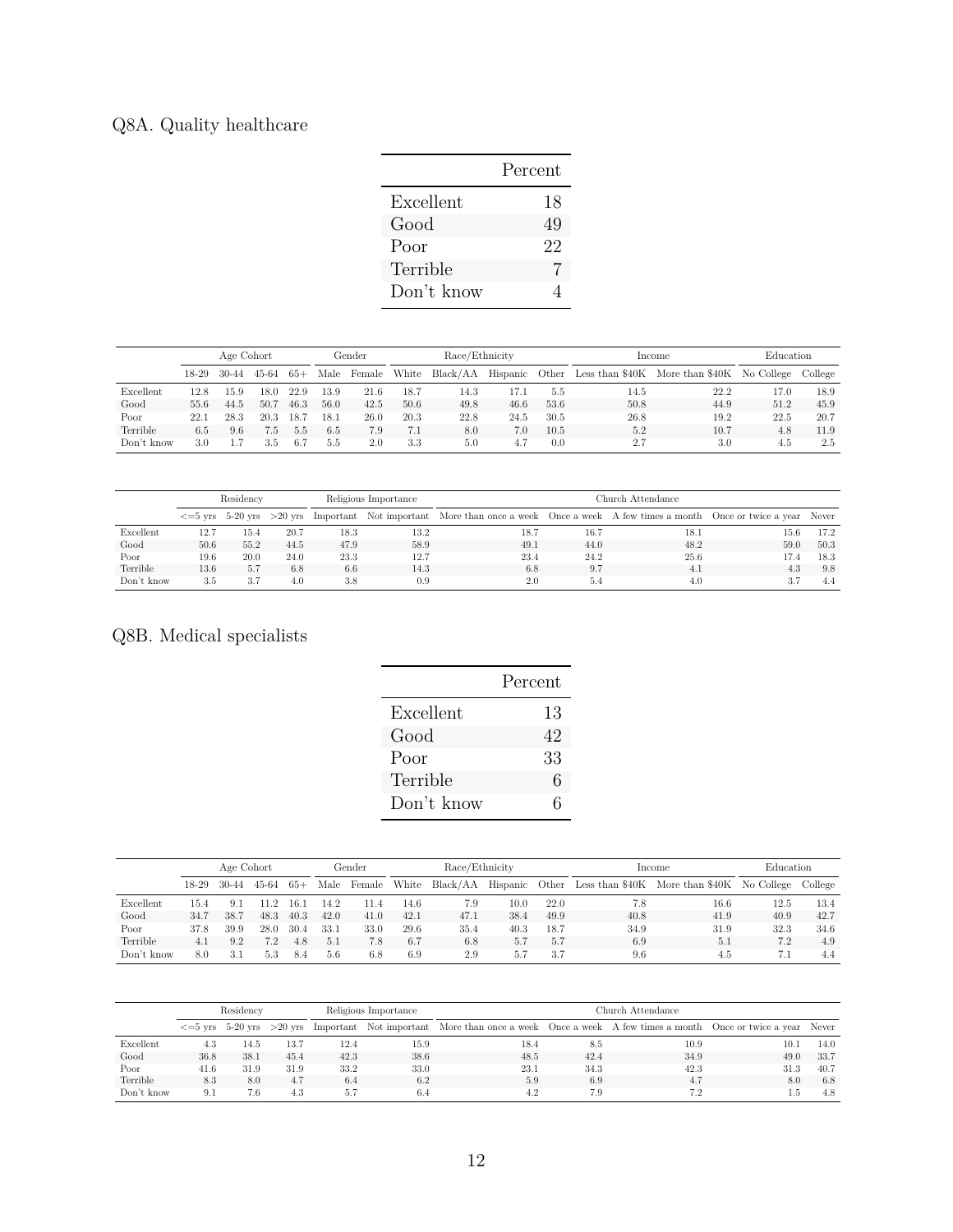## Q8C. Medical care in an emergency

|            | Percent       |
|------------|---------------|
| Excellent  | 18            |
| Good       | 54            |
| Poor       | 21            |
| Terrible   | 5             |
| Don't know | $\mathcal{D}$ |

|            | Age Cohort |             |       |       |      | Gender | Race/Ethnicity |          |          |      | Income | Education                                        |      |         |
|------------|------------|-------------|-------|-------|------|--------|----------------|----------|----------|------|--------|--------------------------------------------------|------|---------|
|            | $18-29$    | $30-44$     | 45-64 | $65+$ | Male | Female | White          | Black/AA | Hispanic |      |        | Other Less than \$40K More than \$40K No College |      | College |
| Excellent  | 15.7       | $^{16.5}\:$ | 18.6  | 22.5  | 15.7 | 21.4   | 19.1           | 7.8      | 19.0     | 37.6 | 15.6   | 20.5                                             | 18.3 | 18.8    |
| Good       | 59.1       | 50.8        | 52.9  | 53.3  | 57.6 | 50.0   | 52.3           | 51.3     | 58.8     | 35.9 | 50.8   | 60.4                                             | 53.3 | 55.1    |
| Poor       | 23.0       | 22.9        | 20.5  | 17.4  | 19.9 | 21.7   | 21.7           | 32.8     | 16.1     | 13.7 | 25.9   | 12.6                                             | 21.8 | 18.7    |
| Terrible   | $2.2\,$    | 5.9         | 5.7   | 4.3   | 4.2  | 5.2    | 4.8            | 2.6      | 4.8      | 6.9  | 5.1    | 4.3                                              | 4.5  | 4.9     |
| Don't know | 0.0        | 3.9         | 2.3   | 2.4   | 2.6  | 1.8    | 2.1            | .b.b     | 1.3      | 6.0  | 2.6    | 2.2                                              | 2.1  | 2.4     |

|            | Residency |      |      |      | Religious Importance |                                                                                                                                             | Church Attendance |      |      |      |  |  |  |
|------------|-----------|------|------|------|----------------------|---------------------------------------------------------------------------------------------------------------------------------------------|-------------------|------|------|------|--|--|--|
|            |           |      |      |      |                      | $\epsilon$ =5 yrs 5-20 yrs >20 yrs Important Not important More than once a week Once a week A few times a month Once or twice a year Never |                   |      |      |      |  |  |  |
| Excellent  | 7.5       | 18.2 | 21.5 | 18.5 | 13.6                 | 17.8                                                                                                                                        | 20.0              | 15.4 | 19.5 | 13.8 |  |  |  |
| Good       | 60.1      | 54.3 | 52.0 | 53.2 | 66.9                 | 61.2                                                                                                                                        | 53.7              | 50.8 | 42.8 | 65.2 |  |  |  |
| Poor       | 24.3      | 21.4 | 19.4 | 21.2 | 13.3                 | 15.1                                                                                                                                        | 19.7              | 26.8 | 27.7 | 13.9 |  |  |  |
| Terrible   | 5.2       | 3.9  | 5.1  | 4.6  | 6.3                  | 4.2                                                                                                                                         | 4.4               | 4.0  | 5.5  | 7.2  |  |  |  |
| Don't know | 3.0       | 2.1  | 2.0  | 2.4  | 0.0                  |                                                                                                                                             | 2.2               | 2.9  | 4.5  | 0.0  |  |  |  |

Q8D. Mental health services

|            | Percent |
|------------|---------|
| Excellent  | 6       |
| Good       | 35      |
| Poor       | 28      |
| Terrible   | 8       |
| Don't know | 24      |

|            | Age Cohort |       |           |       |      | Gender | Race/Ethnicity |          |          |          |      | Income                                           | Education |         |
|------------|------------|-------|-----------|-------|------|--------|----------------|----------|----------|----------|------|--------------------------------------------------|-----------|---------|
|            | 18-29      | 30-44 | $45 - 64$ | $65+$ | Male | Female | White          | Black/AA | Hispanic |          |      | Other Less than \$40K More than \$40K No College |           | College |
| Excellent  | 5.3        | -8.7  | 3.9       | 7.4   | 6.6  | 5.4    | 6.9            | 6.6      | 3.6      | $15.6\,$ | 4.2  | 8.0                                              | 4.4       | 9.2     |
| Good       | 42.3       | 36.2  | 31.6      | 30.6  | 35.8 | 33.2   | 32.2           | 48.2     | 36.3     | 23.5     | 39.1 | 32.8                                             | 35.4      | 32.8    |
| Poor       | 24.5       | 28.3  | 32.1      | 24.9  | 25.5 | 30.6   | 26.3           | 29.5     | 31.7     | 17.5     | 29.8 | 27.4                                             | 27.0      | 29.9    |
| Terrible   | 4.1        | 9.2   | 7.8       | 9.3   | 8.2  | 7.1    | 9.3            | 5.8      | 4.8      | 9.2      | 6.3  | 5.9                                              | 7.3       | 8.4     |
| Don't know | 23.8       | L7.6  | 24.7      | 27.8  | 23.8 | 23.7   | 25.4           | 9.9      | 23.7     | 34.2     | 20.6 | 25.9                                             | 25.9      | 19.6    |

|            | Residency |      |      |      | Religious Importance | Church Attendance                                                                                                                           |      |      |      |      |  |  |
|------------|-----------|------|------|------|----------------------|---------------------------------------------------------------------------------------------------------------------------------------------|------|------|------|------|--|--|
|            |           |      |      |      |                      | $\epsilon$ =5 yrs 5-20 yrs >20 yrs Important Not important More than once a week Once a week A few times a month Once or twice a year Never |      |      |      |      |  |  |
| Excellent  | 1.8       | 5.0  | 7.9  | 5.7  | 3.0                  | 11.2                                                                                                                                        | 5.5  | 3.0  | 2.2  | 3.0  |  |  |
| Good       | 24.3      | 37.0 | 35.2 | 33.9 | 43.9                 | 32.5                                                                                                                                        | 27.5 | 39.7 | 40.7 | 41.9 |  |  |
| Poor       | 33.4      | 26.1 | 28.1 | 28.5 | 25.3                 | 22.6                                                                                                                                        | 30.0 | 32.1 | 30.9 | 27.3 |  |  |
| Terrible   | 10.4      | 7.9  | 6.8  | 7.9  | 7.1                  | 8.8                                                                                                                                         | 6.9  | 7.5  | 8.2  | 8.4  |  |  |
| Don't know | 30.2      | 23.9 | 22.1 | 24.0 | 20.7                 | 24.9                                                                                                                                        | 30.0 | 17.8 | 18.0 | 19.4 |  |  |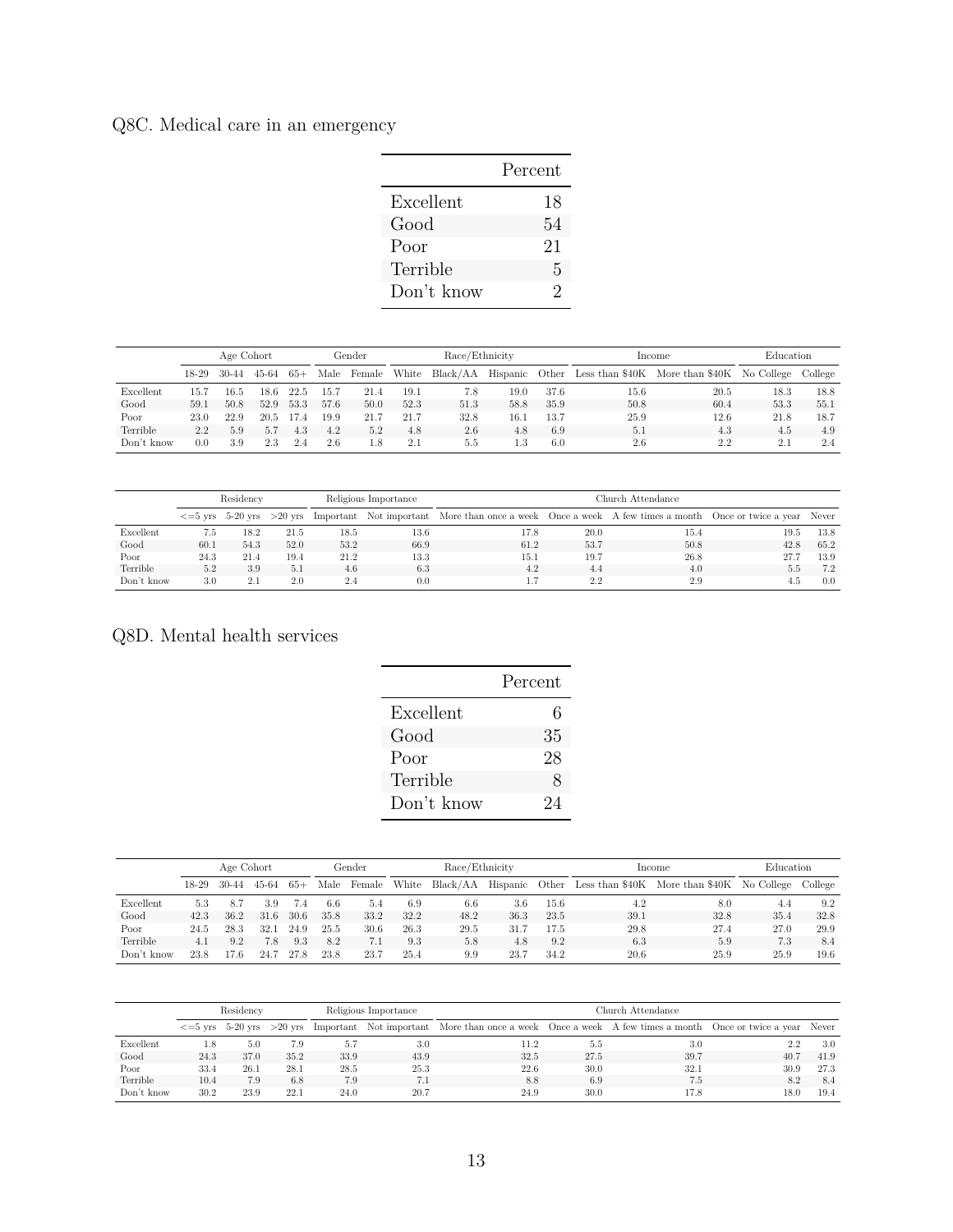Q8E. Drug abuse and addiction treatment

|            | Percent |
|------------|---------|
| Excellent  | 3       |
| Good       | 23      |
| Poor       | 27      |
| Terrible   | 12      |
| Don't know | 35      |

|            | Age Cohort |         |       |       |      | Gender | Race/Ethnicity |          |          |      | Income | Education                                        |      |         |
|------------|------------|---------|-------|-------|------|--------|----------------|----------|----------|------|--------|--------------------------------------------------|------|---------|
|            | $18-29$    | $30-44$ | 45-64 | $65+$ | Male | Female | White          | Black/AA | Hispanic |      |        | Other Less than \$40K More than \$40K No College |      | College |
| Excellent  | 3.9        | 0.4     | 3.4   | 4.0   | 3.5  | 2.5    | 2.4            | 0.7      | 4.3      | 14.3 | 3.8    | 2.5                                              | 3.0  | 3.1     |
| Good       | 22.8       | 24.0    | 24.2  | 19.6  | 23.7 | 21.8   | 22.5           | 38.9     | 19.6     | 12.6 | 27.2   | 18.6                                             | 23.8 | 20.8    |
| Poor       | 17.6       | 37.3    | 28.0  | 24.7  | 25.1 | 28.9   | 29.0           | 15.1     | 26.7     | 14.9 | 24.7   | 27.0                                             | 28.2 | 24.4    |
| Terrible   |            | -11.7   | 15.2  | 13.2  | 8.5  | 15.5   | 12.0           | 10.2     | 11.3     | 29.9 | 15.6   | 10.3                                             | 11.3 | 13.1    |
| Don't know | 50.3       | 26.6    | 29.2  | 38.5  | 39.2 | 31.4   | 34.3           | 35.1     | 38.1     | 28.3 | 28.7   | 41.6                                             | 33.6 | 38.7    |

|            | Residency |      |      |      | Religious Importance |                                                                                                                                             | Church Attendance |      |         |      |  |  |  |
|------------|-----------|------|------|------|----------------------|---------------------------------------------------------------------------------------------------------------------------------------------|-------------------|------|---------|------|--|--|--|
|            |           |      |      |      |                      | $\epsilon$ =5 yrs 5-20 yrs >20 yrs Important Not important More than once a week Once a week A few times a month Once or twice a year Never |                   |      |         |      |  |  |  |
| Excellent  | 2.8       | 2.0  | 3.9  | 2.9  | 2.0                  | 2.6                                                                                                                                         | 4.5               | 4.0  | $1.2\,$ | 0.0  |  |  |  |
| Good       | 27.0      | 18.9 | 24.8 | 23.3 | 17.3                 | 28.3                                                                                                                                        | 16.9              | 24.7 | 27.3    | 17.8 |  |  |  |
| Poor       | 23.0      | 30.8 | 24.9 | 26.8 | 26.6                 | 21.1                                                                                                                                        | 28.8              | 28.6 | 27.3    | 30.9 |  |  |  |
| Terrible   | 4.9       | 12.7 | 13.1 | 12.3 | 9.0                  | 11.3                                                                                                                                        | 15.7              | 10.8 | 12.1    | 8.2  |  |  |  |
| Don't know | 42.4      | 35.7 | 33.3 | 34.7 | 45.1                 | 36.6                                                                                                                                        | 34.1              | 31.9 | 32.0    | 43.1 |  |  |  |

Q8F. Healthcare services for the elderly

| Percent |
|---------|
| 15      |
| 51      |
| 20      |
| 5       |
| Q       |
|         |

|            |       | Age Cohort |       |       |      | Gender | Race/Ethnicity |          |      |      | Income | Education                                                 |      |         |
|------------|-------|------------|-------|-------|------|--------|----------------|----------|------|------|--------|-----------------------------------------------------------|------|---------|
|            | 18-29 | 30-44      | 45-64 | $65+$ | Male | Female | White          | Black/AA |      |      |        | Hispanic Other Less than \$40K More than \$40K No College |      | College |
| Excellent  | 18.1  | 11.6       | 13.6  | 17.6  | 15.4 | 15.0   | 17.6           | 8.7      | 11.6 | 26.2 | 11.0   | 15.9                                                      | 14.3 | 17.1    |
| Good       | 47.1  | 56.7       | 52.7  | 47.2  | 56.3 | 45.4   | 49.8           | 68.5     | 49.8 | 33.9 | 55.0   | 52.3                                                      | 51.0 | 51.1    |
| Poor       | 16.1  | 19.7       | 21.8  | 21.8  | 16.1 | 24.4   | 19.0           | 11.5     | 25.1 | 16.4 | 17.8   | 17.5                                                      | 20.3 | 20.0    |
| Terrible   | 2.7   | 5.9        | 5.6   | 4.4   | 2.8  | 6.8    | 4.9            | 5.4      | 3.5  | 18.8 | 7.0    | 4.3                                                       | 4.8  | 4.7     |
| Don't know | 15.3  | 6.1        | 6.3   | 9.0   | 9.3  | 8.3    | 8.7            | 5.8      | 10.0 | 4.8  | 9.2    | 10.0                                                      | 9.7  | 7.1     |

|            |      | Residency |      |      | Religious Importance | Church Attendance                                                                                                                           |      |      |      |      |  |  |
|------------|------|-----------|------|------|----------------------|---------------------------------------------------------------------------------------------------------------------------------------------|------|------|------|------|--|--|
|            |      |           |      |      |                      | $\epsilon$ =5 yrs 5-20 yrs >20 yrs Important Not important More than once a week Once a week A few times a month Once or twice a year Never |      |      |      |      |  |  |
| Excellent  | 14.7 | 13.5      | 16.7 | 15.5 | 10.1                 | 17.2                                                                                                                                        | 17.8 | 14.1 | 10.4 | 12.4 |  |  |
| Good       | 49.8 | 56.2      | 47.2 | 50.2 | 58.3                 | 47.7                                                                                                                                        | 46.1 | 50.3 | 61.7 | 53.8 |  |  |
| Poor       | 1.9  | 18.6      | 23.5 | 20.8 | 16.0                 | 21.4                                                                                                                                        | 21.3 | 21.1 | 22.5 | 15.1 |  |  |
| Terrible   | 3.9  | 3.7       | 5.8  | 4.2  | 11.6                 | 2.4                                                                                                                                         | 3.2  | 4.1  | 3.8  | 14.0 |  |  |
| Don't know | 19.8 | 8.0       | 6.7  | 9.3  | 3.9                  | 11.2                                                                                                                                        | 11.7 | 10.4 |      | 4.7  |  |  |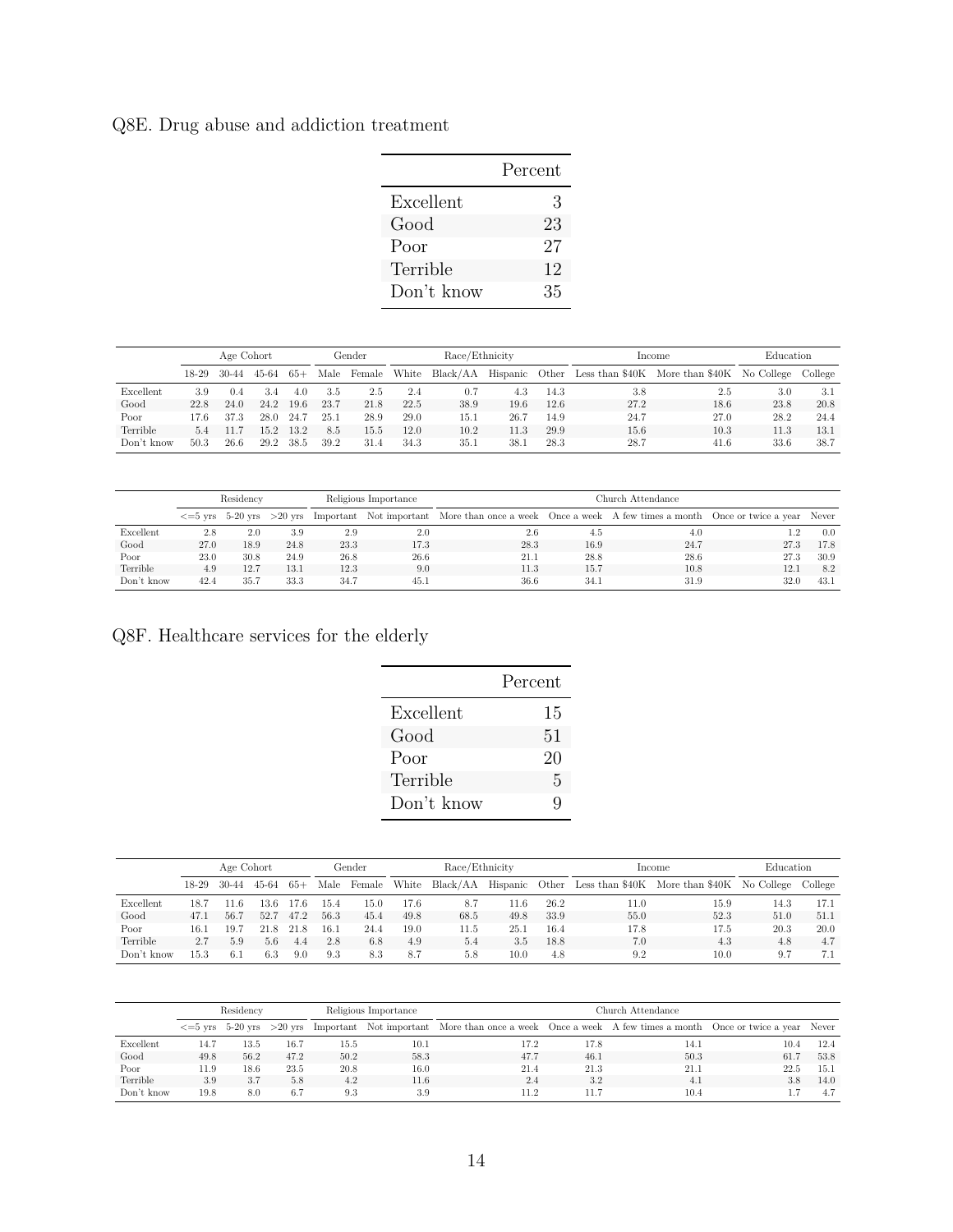#### **[RANDOMIZE Q9 - Q11]**

Q9. Next, I'd like to know your opinions about some public resources in the area where you live. Would you rate **[RANDOMLY SELECT FROM A-C BELOW]** as excellent, good, poor, terrible, or don't you have an opinion? How about **[RANDOMIZE FROM REMAINDER OF LIST; KEEP DRAWING UNTIL LIST IS COMPLETE]**? **[IF NECESSARY: Would you rate [REPEAT ITEM] as excellent, good, poor, terrible, or don't you have an opinion]**

|                                                                  |             |    |        | Excellent Good Poor Terrible Don't know |
|------------------------------------------------------------------|-------------|----|--------|-----------------------------------------|
| The quality of K through 12<br>education                         | 22          | 53 | $-1()$ |                                         |
| Local options for attending colleges<br>and universities         | 20          | 52 | 21     |                                         |
| Local cultural facilities like<br>museums and performance venues | $8^{\circ}$ | 42 | 33     |                                         |

#### Q9A. The quality of K through 12 education

|            | Percent |
|------------|---------|
| Excellent  | 22      |
| Good       | 53      |
| Poor       | 10      |
| Terrible   | 5       |
| Don't know | 10      |

|            |       | Age Cohort |       |       |      | Gender | Race/Ethnicity |          |      |      | Income | Education                                                 |      |         |
|------------|-------|------------|-------|-------|------|--------|----------------|----------|------|------|--------|-----------------------------------------------------------|------|---------|
|            | 18-29 | 30-44      | 45-64 | $65+$ | Male | Female | White          | Black/AA |      |      |        | Hispanic Other Less than \$40K More than \$40K No College |      | College |
| Excellent  | 22.7  | 23.8       | 22.8  | 19.4  | 22.7 | 21.6   | 23.9           | 10.6     | 20.9 | 37.4 | 23.6   | 22.0                                                      | 24.3 | 18.0    |
| Good       | 49.9  | 51.6       | 53.4  | 56.5  | 52.2 | 53.9   | 51.7           | 73.8     | 50.1 | 53.1 | 53.3   | 51.3                                                      | 54.9 | 49.5    |
| Poor       | 8.8   | .1.3       | 10.1  | 9.7   | 10.8 | 9.1    | 8.6            | 9.7      | 13.4 | 1.2  | 8.1    | 13.6                                                      | 7.3  | 15.1    |
| Terrible   | 6.3   | 6.9        | 4.3   | 3.5   | 4.7  | 5.5    | 4.7            | 4.3      | 5.9  | 7.1  | 3.4    | 5.4                                                       | 3.5  | 8.3     |
| Don't know | 12.3  | 6.4        | 9.4   | 10.9  | 9.6  | 9.9    | 11.1           | 1.6      | 9.7  | 1.2  | 11.6   |                                                           | 10.1 | 9.1     |

|            |      | Residency |      |      | Religious Importance | Church Attendance.                                                                                                                          |      |      |      |      |  |  |
|------------|------|-----------|------|------|----------------------|---------------------------------------------------------------------------------------------------------------------------------------------|------|------|------|------|--|--|
|            |      |           |      |      |                      | $\epsilon$ =5 yrs 5-20 yrs >20 yrs Important Not important More than once a week Once a week A few times a month Once or twice a year Never |      |      |      |      |  |  |
| Excellent  | 29.3 | 24.6      | 18.5 | 21.8 | 19.1                 | 21.1                                                                                                                                        | 27.2 | 16.6 | 21.9 | 16.8 |  |  |
| Good       | 46.4 | 49.8      | 57.3 | 52.3 | 64.3                 | 44.9                                                                                                                                        | 54.6 | 56.6 | 56.0 | 61.2 |  |  |
| Poor       | 9.8  | 9.0       | 10.8 | 10.1 | 9.5                  | 14.1                                                                                                                                        | 8.6  | 11.6 | 6.7  | 8.3  |  |  |
| Terrible   | 5.8  | 5.3       | 4.8  | 5.6  | 0.3                  | 7.6                                                                                                                                         | 2.1  | 6.8  | 3.6  | 6.4  |  |  |
| Don't know | 8.7  | 11.4      | 8.7  | 10.2 | 6.9                  | 12.3                                                                                                                                        | 7.5  | 8.5  | 11.8 | 7.3  |  |  |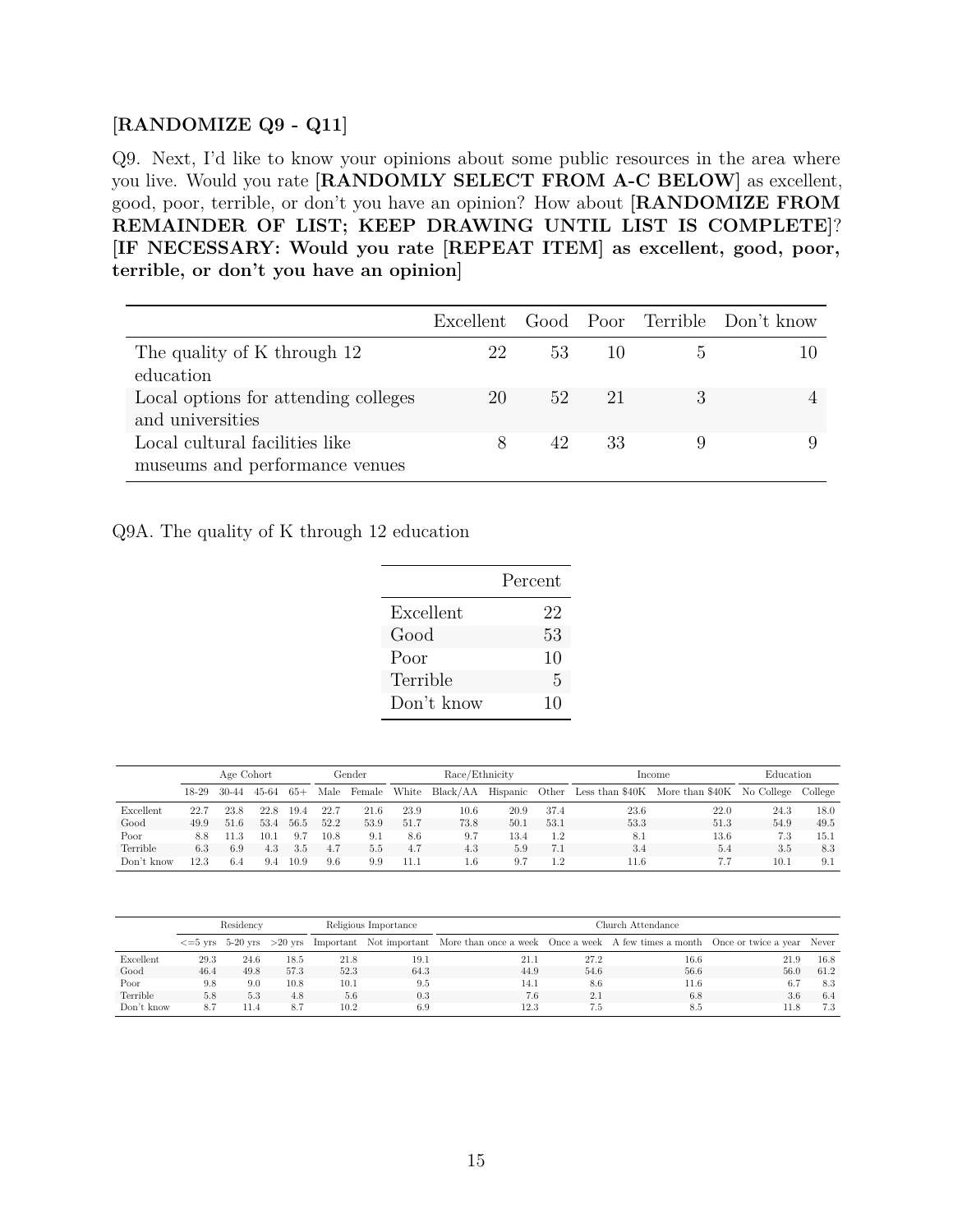Q9B. Local options for attending colleges and universities

|            | Percent |
|------------|---------|
| Excellent  | 20      |
| Good       | 52      |
| Poor       | 21      |
| Terrible   | 3       |
| Don't know |         |

|            |       | Age Cohort |       |       |         | Gender | Race/Ethnicity |          |          |      | Income | Education                             |            |         |
|------------|-------|------------|-------|-------|---------|--------|----------------|----------|----------|------|--------|---------------------------------------|------------|---------|
|            | 18-29 | 30-44      | 45-64 | $65+$ | Male    | Female | White          | Black/AA | Hispanic |      |        | Other Less than \$40K More than \$40K | No College | College |
| Excellent  | 18.2  | 21.3       | 19.5  | 21.3  | 22.9    | 17.0   | 20.6           | 8.9      | 21.3     | 30.7 | 16.7   | 22.1                                  | 18.5       | 23.1    |
| Good       | 49.6  | 51.0       | 55.1  | 51.7  | 49.7    | 54.9   | 54.6           | 53.6     | 47.3     | 51.5 | 53.3   | 53.5                                  | 52.3       | 52.2    |
| Poor       | 26.7  | 26.0       | 15.6  | 18.6  | 21.9    | 19.7   | 17.6           | 31.4     | 24.6     | 16.6 | 20.5   | 21.0                                  | 21.4       | 19.6    |
| Terrible   | 3.8   | 0.0        | 3.3   | 2.7   | $1.5\,$ | 3.7    | 2.4            | 2.5      | 3.2      | 0.0  | 4.1    | 1.4                                   | 2.5        | 2.8     |
| Don't know | . 6   |            | 6.5   | -5.7  | 4.0     | 4.6    | 4.8            | 3.6      | 3.5      | 1.2  | 5.3    | 2.1                                   | 5.3        | 2.4     |

|            |      | Residency |      |      | Religious Importance | Church Attendance.                                                                                                                          |      |      |      |      |  |
|------------|------|-----------|------|------|----------------------|---------------------------------------------------------------------------------------------------------------------------------------------|------|------|------|------|--|
|            |      |           |      |      |                      | $\epsilon$ =5 yrs 5-20 yrs >20 yrs Important Not important More than once a week Once a week A few times a month Once or twice a year Never |      |      |      |      |  |
| Excellent  | 12.9 | 19.1      | 22.6 | 19.6 | 24.4                 | 26.6                                                                                                                                        | 15.2 | 17.3 | 23.0 | 20.5 |  |
| Good       | 55.3 | 53.5      | 50.6 | 53.0 | 45.0                 | 61.1                                                                                                                                        | 57.0 | 50.7 | 39.4 | 43.2 |  |
| Poor       | 26.7 | 21.6      | 18.7 | 20.9 | 17.2                 | 8.8                                                                                                                                         | 20.9 | 24.4 | 28.6 | 27.2 |  |
| Terrible   | 1.9  | 3.5       | 2.1  | 2.5  | 5.1                  | 0.6                                                                                                                                         | -3.1 | 2.6  | 5.1  | 3.1  |  |
| Don't know | 3.2  | 2.3       | 6.1  | 4.0  |                      | 2.9                                                                                                                                         | 3.8  | 4.9  | 3.8  | 5.9  |  |

Q9C. Local cultural facilities like museums and performance venues

|            | Percent |
|------------|---------|
| Excellent  | 8       |
| Good       | 42      |
| Poor       | 33      |
| Terrible   | Q       |
| Don't know |         |

|            |       | Age Cohort |       |       |      | Gender | Race/Ethnicity |          |      |      | Income | Education                                                 |      |         |
|------------|-------|------------|-------|-------|------|--------|----------------|----------|------|------|--------|-----------------------------------------------------------|------|---------|
|            | 18-29 | 30-44      | 45-64 | $65+$ | Male | Female | White          | Black/AA |      |      |        | Hispanic Other Less than \$40K More than \$40K No College |      | College |
| Excellent  | 2.3   | 7.0        | 9.1   | 10.8  | 7.7  | 7.6    | 7.8            | 2.6      |      | 25.5 | 9.8    | 5.9                                                       |      | 8.7     |
| Good       | 46.4  | 33.7       | 40.8  | 46.5  | 38.9 | 45.0   | 41.9           | 32.2     | 45.2 | 30.3 | 39.4   | 45.3                                                      | 40.1 | 45.3    |
| Poor       | 30.5  | 37.1       | 35.4  | 26.9  | 33.2 | 32.0   | 30.6           | 49.4     | 33.1 | 18.3 | 35.3   | 32.3                                                      | 33.7 | 30.6    |
| Terrible   | 6.9   | 14.1       | 8.1   | 6.2   | 6.2  | 11.1   | 8.8            | 10.4     | 7.0  | 22.6 | 9.3    | 8.3                                                       | 8.2  | 9.3     |
| Don't know | 14.0  | 8.2        | 6.6   | 9.6   | 13.9 | 4.3    | 11.0           | 5.5      |      | 3.3  | 6.1    | 8.2                                                       | 10.9 | 6.1     |

|            |      | Residency |      |      | Religious Importance | Church Attendance                                                                                                                           |      |      |      |      |  |  |
|------------|------|-----------|------|------|----------------------|---------------------------------------------------------------------------------------------------------------------------------------------|------|------|------|------|--|--|
|            |      |           |      |      |                      | $\epsilon$ =5 yrs 5-20 yrs >20 yrs Important Not important More than once a week Once a week A few times a month Once or twice a year Never |      |      |      |      |  |  |
| Excellent  | 2.6  | 7.4       | 9.0  | 6.8  |                      | 6.9                                                                                                                                         | 9.0  | 5.1  | 6.6  | -6.2 |  |  |
| Good       | 51.8 | 42.1      | 39.3 | 43.3 | 32.5                 | 47.6                                                                                                                                        | 43.5 | 43.0 | 31.1 | 39.1 |  |  |
| Poor       | 21.9 | 32.0      | 35.8 | 32.2 | 39.2                 | 25.8                                                                                                                                        | 29.3 | 36.6 | 40.1 | 39.0 |  |  |
| Terrible   | 13.6 | 8.0       | 7.8  | 8.7  | 6.1                  | 10.4                                                                                                                                        | 9.0  |      | 9.8  | 6.3  |  |  |
| Don't know | 10.1 | 10.5      | 8.1  | 9.0  | 13.4                 | 9.2                                                                                                                                         | 9.3  |      | 12.4 | 9.4  |  |  |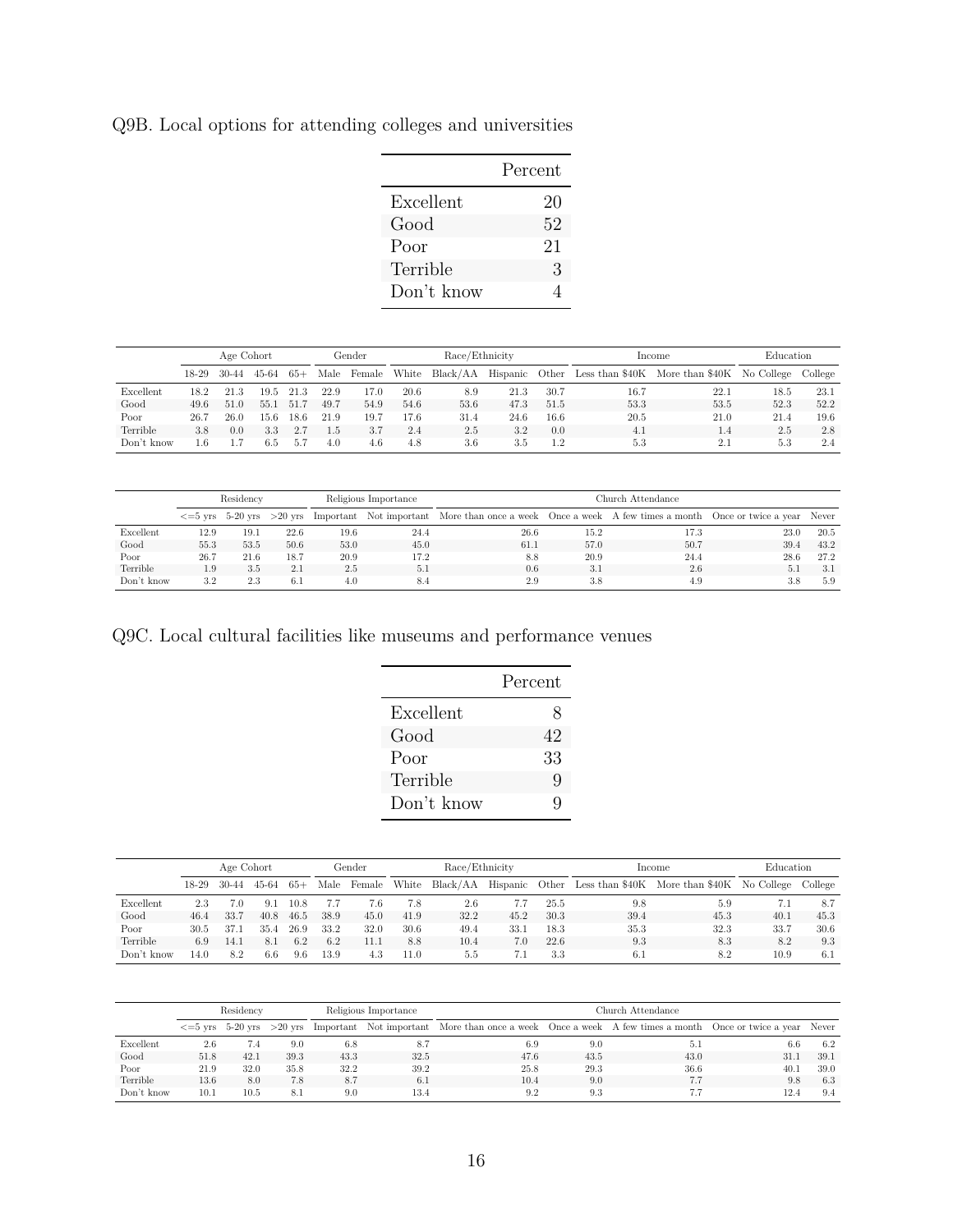Q10. Next, I'd like to know your opinions about some natural resources in the area where you live. Would you rate **[RANDOMLY SELECT FROM A-C BELOW]** as excellent, good, poor, terrible, or don't you have an opinion? How about **[RANDOMIZE FROM REMAINDER OF LIST; KEEP DRAWING UNTIL LIST IS COMPLETE]**? **[IF NECESSARY: Would you rate [REPEAT ITEM] as excellent, good, poor, terrible, or don't you have an opinion]**

|                                                                                    |    |    |               | Excellent Good Poor Terrible Don't know |
|------------------------------------------------------------------------------------|----|----|---------------|-----------------------------------------|
| The quality of the air                                                             | 33 | 61 | $\mathcal{L}$ |                                         |
| The quality of the water in the<br>rivers, lakes, or coastal areas                 | 20 | 54 | 17            |                                         |
| The availability of open spaces like<br>public parks and other natural<br>settings | 29 | 54 | 14            |                                         |

Q10A. The quality of the air

|            | Percent |
|------------|---------|
| Excellent  | 33      |
| Good       | 61      |
| Poor       | 5       |
| Terrible   | 1       |
| Don't know | 0       |
|            |         |

|            |       | Age Cohort |       |       |      | Gender        | Race/Ethnicity |          |          |      |      | Income                                           | Education |         |
|------------|-------|------------|-------|-------|------|---------------|----------------|----------|----------|------|------|--------------------------------------------------|-----------|---------|
|            | 18-29 | 30-44      | 45-64 | $65+$ | Male | Female        | White          | Black/AA | Hispanic |      |      | Other Less than \$40K More than \$40K No College |           | College |
| Excellent  | 24.7  | 29.2       | 38.3  | 35.6  | 35.6 | 30.1          | 34.5           | 25.3     | 32.3     | 23.0 | 35.8 | 34.5                                             | 33.1      | 32.5    |
| Good       | 70.4  | 60.7       | 55.4  | 59.8  | 60.9 | 60.4          | 59.9           | 69.6     | 60.5     | 50.8 | 56.6 | 62.1                                             | 61.2      | 59.7    |
| Poor       | 3.3   | 8.0        | 5.6   | 3.0   | 2.9  | 7.2           | 4.5            | 0.0      | 6.3      | 22.8 | 5.5  | 3.4                                              | 4.9       | 5.1     |
| Terrible   | 0.0   | 2.1        | 0.7   | 0.9   | 0.6  | $1.2^{\circ}$ | 0.3            | 5.1      | 0.8      | 3.3  | 2.1  | 0.0                                              | 0.2       | 2.1     |
| Don't know | 1.6   | 0.0        | 0.0   | 0.7   | 0.0  | 1.0           | 0.8            | 0.0      | 0.0      | 0.0  | 0.0  | 0.0                                              | 0.5       | 0.5     |

|            |      | Residency |      |      | Religious Importance |                                                                                                                                                | Church Attendance |      |      |      |  |  |  |
|------------|------|-----------|------|------|----------------------|------------------------------------------------------------------------------------------------------------------------------------------------|-------------------|------|------|------|--|--|--|
|            |      |           |      |      |                      | $\epsilon$ =5 yrs 5-20 yrs $>$ 20 yrs Important Not important More than once a week Once a week A few times a month Once or twice a year Never |                   |      |      |      |  |  |  |
| Excellent  | 37.2 | 34.3      | 30.8 | 32.8 | 33.7                 | 34.1                                                                                                                                           | 38.8              | 23.9 | 36.1 | 29.8 |  |  |  |
| Good       | 57.1 | 60.6      | 61.7 | 60.4 | 64.5                 | 61.3                                                                                                                                           | 54.9              | 68.9 | 60.5 | 60.5 |  |  |  |
| Poor       | 3.1  | 4.2       | 6.1  | 5.3  | 1.8                  | 1.0                                                                                                                                            | 5.6               | 7.1  | 3.4  | 8.4  |  |  |  |
| Terrible   | 2.6  | 0.6       | 0.7  | 1.0  | 0.0                  | 2.1                                                                                                                                            | 0.7               | 0.2  | 0.0  | 1.3  |  |  |  |
| Don't know | 0.0  | 0.4       | 0.7  | 0.6  | 0.0                  | 1.5                                                                                                                                            | 0.0               | 0.0  | 0.0  | 0.0  |  |  |  |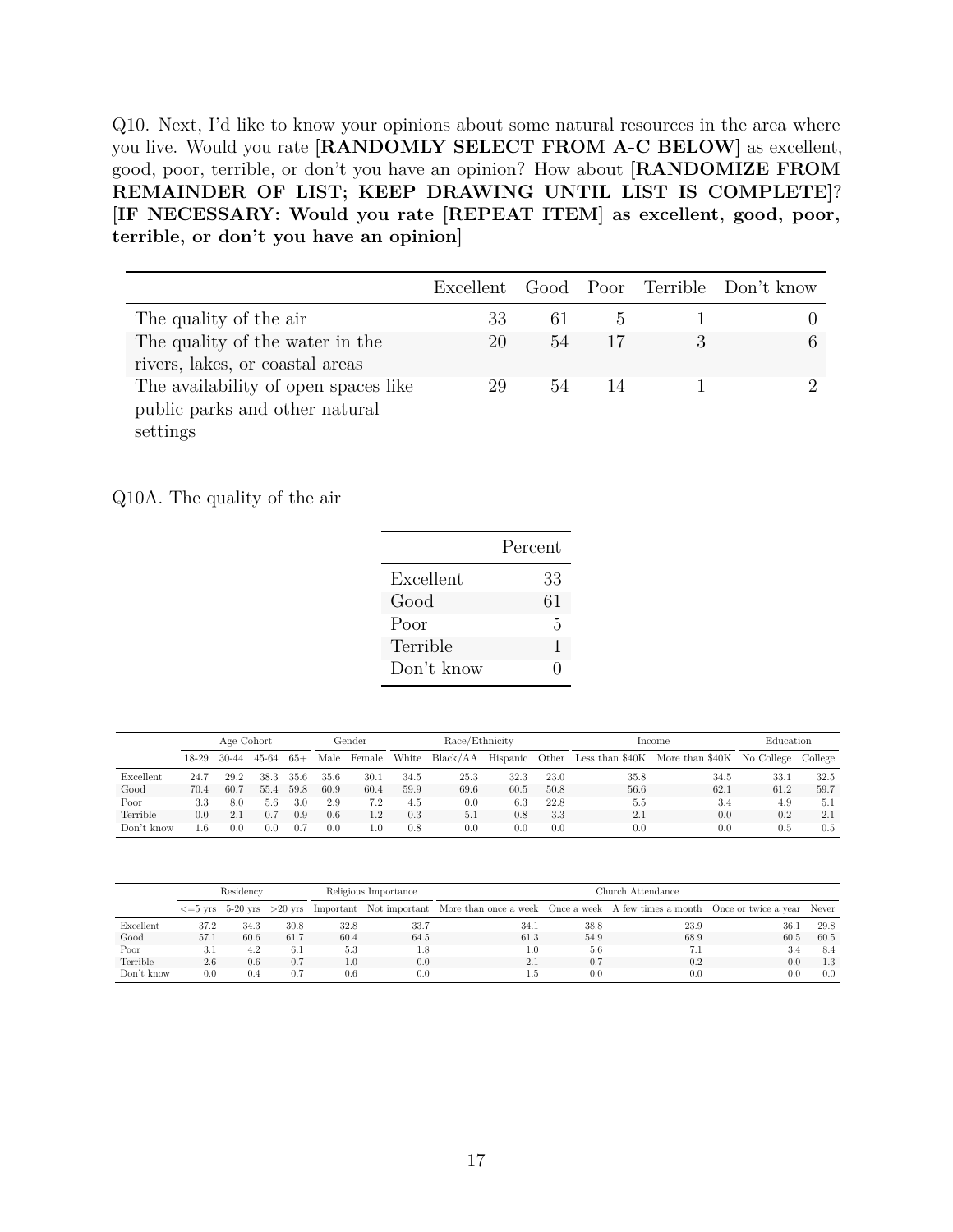|            | Percent |
|------------|---------|
| Excellent  | 20      |
| Good       | .54     |
| Poor       | 17      |
| Terrible   | 3       |
| Don't know | б       |

Q10B. The quality of the water in the rivers, lakes, or coastal areas

|            |         | Age Cohort |           |       | Gender |        |       | Race/Ethnicity |      |      | Income | Education                                                 |      |         |
|------------|---------|------------|-----------|-------|--------|--------|-------|----------------|------|------|--------|-----------------------------------------------------------|------|---------|
|            | $18-29$ | 30-44      | $45 - 64$ | $65+$ | Male   | Female | White | Black/AA       |      |      |        | Hispanic Other Less than \$40K More than \$40K No College |      | College |
| Excellent  | 22.6    | 14.4       | 20.0      | 20.9  | 20.9   | 18.3   | 20.8  | 31.0           | 14.5 | 14.3 | 21.5   | 19.5                                                      | 19.1 | 20.6    |
| Good       | 55.5    | 51.8       | 55.4      | 53.2  | 57.7   | 50.5   | 51.2  | 47.9           | 61.5 | 61.2 | 55.1   | 56.6                                                      | 52.5 | 57.4    |
| Poor       | 13.2    | 25.9       |           | 14.   | 15.5   | 19.3   | 17.4  | 13.4           | 18.4 | 17.9 | 12.6   | 19.3                                                      | 18.0 | 16.1    |
| Terrible   |         | 2.9        | 3.7       | 2.7   | 1.9    | 3.7    | 2.9   | 3.4            | 2.6  | 0.0  | 6.2    |                                                           | 3.4  | 1.5     |
| Don't know | 7.5     | 5.0        | 3.7       | 9.0   | 4.0    | 8.2    | 7.8   | 4.4            | 3.0  | 6.7  | 4.6    | 3.5                                                       | 6.9  | 4.4     |

|            |      | Residency |      |      | Religious Importance |                                                                                                                                                | Church Attendance |      |      |      |  |  |  |
|------------|------|-----------|------|------|----------------------|------------------------------------------------------------------------------------------------------------------------------------------------|-------------------|------|------|------|--|--|--|
|            |      |           |      |      |                      | $\epsilon$ =5 yrs 5-20 yrs $>$ 20 yrs Important Not important More than once a week Once a week A few times a month Once or twice a year Never |                   |      |      |      |  |  |  |
| Excellent  | 26.7 | 18.0      | 19.2 | 20.2 | 18.4                 | 20.6                                                                                                                                           | 23.1              | 16.0 | 21.4 | 15.9 |  |  |  |
| Good       | 48.0 | 56.2      | 54.1 | 52.9 | 67.0                 | 56.2                                                                                                                                           | 56.8              | 48.5 | 54.6 | 50.1 |  |  |  |
| Poor       | 14.4 | 19.8      | 16.1 | 18.1 | 7.8                  | 14.5                                                                                                                                           | 13.5              | 25.2 | 16.9 | 20.7 |  |  |  |
| Terrible   |      | 1.4       | 4.2  | 2.7  | 4.9                  | 1.9                                                                                                                                            | 1.0               | 3.1  | 3.6  | 7.3  |  |  |  |
| Don't know | 9.8  | 4.5       | 6.3  | 6.1  | 1.9                  | 6.7                                                                                                                                            | 5.6               | 7.3  | 3.4  | 6.0  |  |  |  |

Q10C. The availability of open spaces like public parks and other natural settings

|            | Percent |
|------------|---------|
| Excellent  | 29      |
| Good       | 54      |
| Poor       | 14      |
| Terrible   | 1       |
| Don't know | 2       |

|            |         | Age Cohort |           |       |      | Gender | Race/Ethnicity |          |          |      |      | Income                                           | Education |         |
|------------|---------|------------|-----------|-------|------|--------|----------------|----------|----------|------|------|--------------------------------------------------|-----------|---------|
|            | $18-29$ | $30-44$    | $45 - 64$ | $65+$ | Male | Female | White          | Black/AA | Hispanic |      |      | Other Less than \$40K More than \$40K No College |           | College |
| Excellent  | 36.6    | 18.2       | 29.8      | 30.0  | 30.3 | 27.5   | 28.5           | 40.4     | 26.4     | 35.0 | 32.7 | 28.2                                             | 28.5      | 29.6    |
| Good       | 51.0    | 64.4       | 52.8      | 50.5  | 50.1 | 58.6   | 56.2           | 50.4     | 52.1     | 43.6 | 46.6 | 59.5                                             | 53.3      | 56.0    |
| Poor       | 11 3    | 13.9       | 14.9      | 14.3  | 15.5 | 12.0   | 12.3           | 7.4      | 18.0     | 21.4 | 17.9 | 10.2                                             | 14.0      | 13.3    |
| Terrible   | 0.0     | 0.4        |           | 1.8   | 1.1  |        | L.O            | 0.7      | 1.5      | 0.0  | 2.4  | 0.3                                              | 1.4       | 0.5     |
| Don't know |         | 3.1        | 0.8       | 3.4   | 3.0  | 0.9    | 2.1            |          | 2.1      | 0.0  | 0.5  | 1.8                                              | 2.7       | 0.6     |

|            |      | Residency |      |      | Religious Importance | Church Attendance                                                                                                                           |      |      |      |      |  |  |
|------------|------|-----------|------|------|----------------------|---------------------------------------------------------------------------------------------------------------------------------------------|------|------|------|------|--|--|
|            |      |           |      |      |                      | $\epsilon$ =5 yrs 5-20 yrs >20 yrs Important Not important More than once a week Once a week A few times a month Once or twice a year Never |      |      |      |      |  |  |
| Excellent  | 34.3 | 28.3      | 28.0 | 29.2 | 24.5                 | 32.8                                                                                                                                        | 32.8 | 26.1 | 27.8 | 19.9 |  |  |
| Good       | 49.8 | 55.9      | 54.0 | 54.3 | 51.8                 | 53.1                                                                                                                                        | 52.2 | 55.0 | 52.7 | 58.3 |  |  |
| Poor       | 15.8 | 11.7      | 14.9 | 13.6 | 17.7                 | 11.9                                                                                                                                        | 12.0 | 18.1 | 13.6 | 15.9 |  |  |
| Terrible   | 0.0  | 0.6       | 1.8  | 1.0  | 2.0                  | 0.5                                                                                                                                         |      | 0.0  | 3.4  | 1.7  |  |  |
| Don't know | 0.0  | 3.4       | 1.3  | 1.8  | 4.0                  |                                                                                                                                             | .9   | 0.9  | 2.5  | 4.2  |  |  |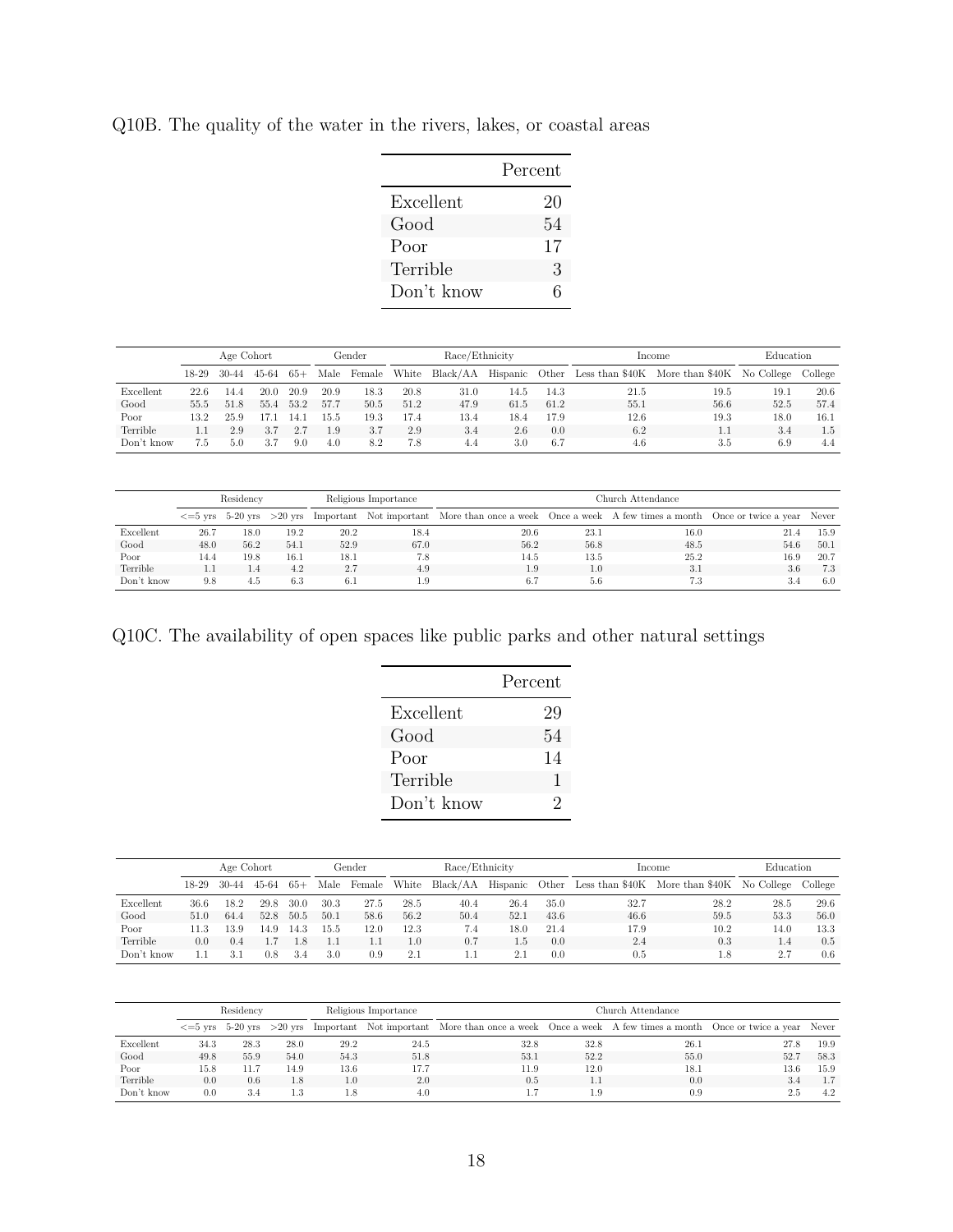Q11. Next, I'd like to know your opinions about the infrastructure in the area where you live. Would you rate **[RANDOMLY SELECT FROM A-F BELOW]** as excellent, good, poor, terrible, or don't you have an opinion? How about **[RANDOMIZE FROM REMAINDER OF LIST; KEEP DRAWING UNTIL LIST IS COMPLETE]**? **[IF NECESSARY: Would you rate [REPEAT ITEM] as excellent, good, poor, terrible, or don't you have an opinion]**

|                                  |    |    |    |    | Excellent Good Poor Terrible Don't know |
|----------------------------------|----|----|----|----|-----------------------------------------|
| The quality of the roads         | 8  | 46 | 29 | 17 |                                         |
| The cost and reliability of your | 18 | 61 | 16 |    |                                         |
| electricity                      |    |    |    |    |                                         |
| The cost and reliability of your | 19 | 62 | 11 | h, |                                         |
| water supply                     |    |    |    |    |                                         |
| Access to high speed internet    |    | 48 | 24 | 9  | 9                                       |
| Cell phone service               | 8  | 52 | 25 | 11 | 3                                       |
| Availability of housing          |    | 53 | 24 | 3  | 9                                       |

Q11A. The quality of the roads

|            | Percent |
|------------|---------|
| Excellent  | 8       |
| Good       | 46      |
| Poor       | 29      |
| Terrible   | 17      |
| Don't know |         |

|            | Age Cohort |       |          |       |      | Gender | Race/Ethnicity |                   |          |      | Income   | Education                                                |          |      |
|------------|------------|-------|----------|-------|------|--------|----------------|-------------------|----------|------|----------|----------------------------------------------------------|----------|------|
|            | 18-29      | 30-44 | 45-64    | $65+$ | Male | Female | White          | Black/AA Hispanic |          |      |          | Other Less than \$40K More than \$40K No College College |          |      |
| Excellent  | 4.6        | 6.1   | 7.1      | 12.9  | 9.3  | 6.1    | 9.8            | 6.2               | 3.9      | 9.8  | 6.2      | 9.1                                                      | 6.2      | 10.7 |
| Good       | 56.2       | 44.2  | 42.1     | 43.4  | 47.2 | 44.3   | 46.1           | 52.5              | 43.5     | 45.0 | 40.9     | 45.2                                                     | 48.7     | 40.2 |
| Poor       | 16.8       | 33.7  | 33.5     | -31.3 | 29.2 | 29.7   | 27.1           | 28.2              | 35.7     | 13.3 | 33.7     | 28.2                                                     | 28.0     | 32.3 |
| Terrible   | 22.3       | 15.2  | 17.4     | 12.3  | 14.2 | 19.4   | 17.1           | 12.6              | 16.4     | 32.0 | 18.9     | 17.3                                                     | 16.7     | 16.8 |
| Don't know | 0.0        | 0.8   | $_{0.0}$ | 0.1   | 0.0  | 0.4    | 0.0            | 0.4               | $_{0.5}$ | 0.0  | $_{0.3}$ | 0.2                                                      | $_{0.3}$ | 0.0  |

|            | Residency |      |      |      | Religious Importance |                                                                                                                                                | Church Attendance |      |      |      |  |  |  |
|------------|-----------|------|------|------|----------------------|------------------------------------------------------------------------------------------------------------------------------------------------|-------------------|------|------|------|--|--|--|
|            |           |      |      |      |                      | $\epsilon$ =5 yrs 5-20 yrs $>$ 20 yrs Important Not important More than once a week Once a week A few times a month Once or twice a year Never |                   |      |      |      |  |  |  |
| Excellent  | 1.8       | 6.2  | 10.5 |      | 6.9                  | 12.3                                                                                                                                           | 6.0               | 2.7  | 9.2  | 8.2  |  |  |  |
| Good       | 41.2      | 52.2 | 41.9 | 45.6 | 43.8                 | 44.5                                                                                                                                           | 44.9              | 40.0 | 52.3 | 46.9 |  |  |  |
| Poor       | 22.4      | 30.1 | 30.7 | 29.1 | 40.5                 | 27.4                                                                                                                                           | 28.6              | 40.4 | 24.4 | 28.4 |  |  |  |
| Terrible   | 34.6      | 11.5 | 16.4 | 17.4 | 8.8                  | 15.6                                                                                                                                           | 20.4              | 16.1 | 14.1 | 16.5 |  |  |  |
| Don't know | 0.0       | 0.0  | 0.4  | 0.2  | 0.0                  | 0.2                                                                                                                                            | 0.0               | 0.8  | 0.0  | 0.0  |  |  |  |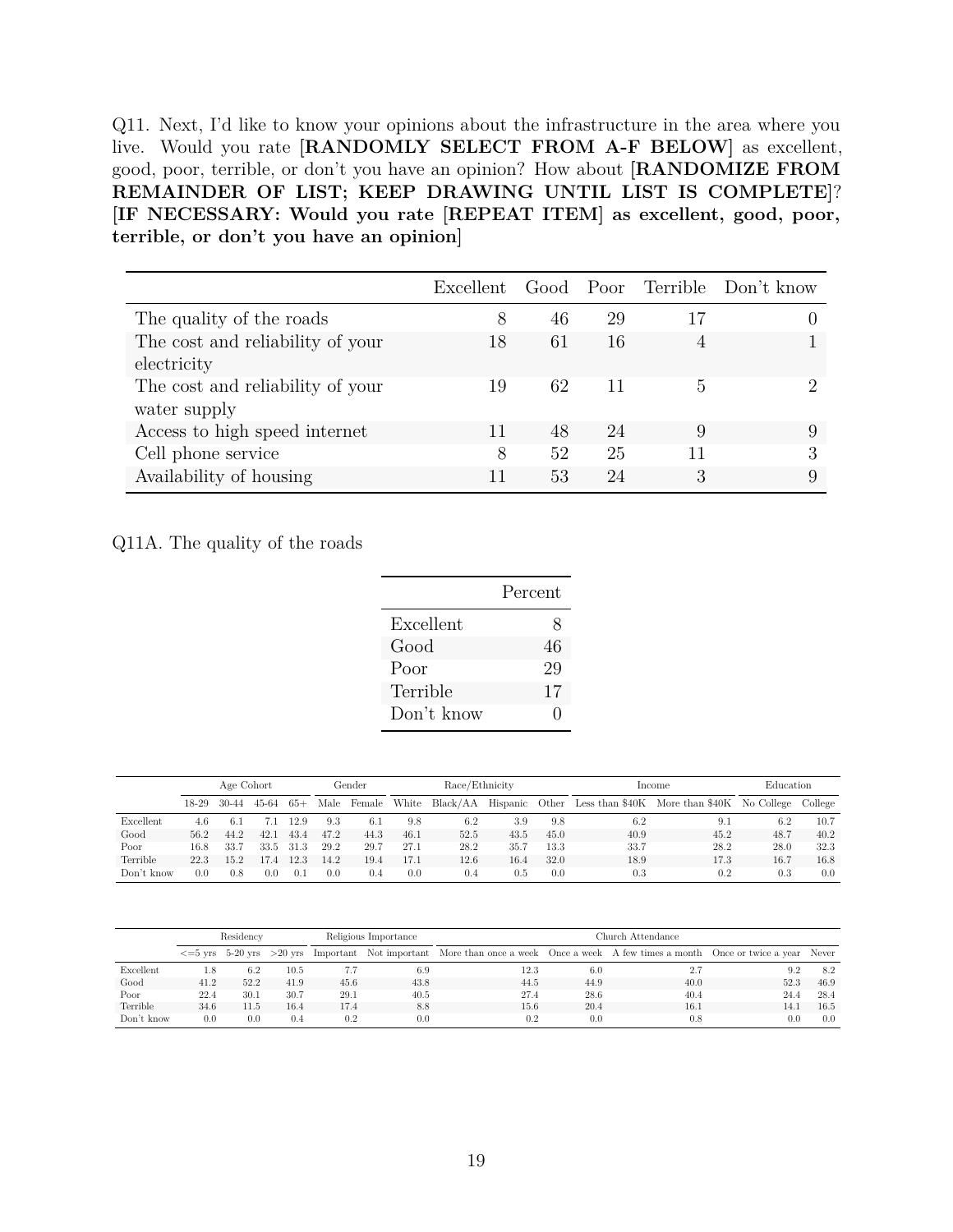Q11B. The cost and reliability of your electricity

|            | Percent |
|------------|---------|
| Excellent  | 18      |
| Good       | 61      |
| Poor       | 16      |
| Terrible   | 4       |
| Don't know | 1       |

|            | Age Cohort |       |           |       |      | Gender | Race/Ethnicity |      |      |      | Income | Education                                                                  |      |      |
|------------|------------|-------|-----------|-------|------|--------|----------------|------|------|------|--------|----------------------------------------------------------------------------|------|------|
|            | 18-29      | 30-44 | $45 - 64$ | $65+$ | Male | Female | White          |      |      |      |        | Black/AA Hispanic Other Less than \$40K More than \$40K No College College |      |      |
| Excellent  | 22.8       | 15.1  | 16.4      | 17.6  | 21.0 | 14.4   | 18.5           | 10.6 | 18.4 | 15.9 | 17.5   | 18.0                                                                       | 17.7 | 17.9 |
| Good       | 55.7       | 68.4  | 62.5      | 57.8  | 58.0 | 64.4   | 61.7           | 56.5 | 61.2 | 60.6 | 61.3   | 65.8                                                                       | 59.4 | 64.4 |
| Poor       | 14.7       | 12.4  | 16.3      | 19.9  | 17.1 | 15.0   | 15.2           | 30.1 | 14.5 | 8.1  | 17.6   | 11.9                                                                       | 16.5 | 15.1 |
| Terrible   | 5.8        | 3.4   | 3.7       | 3.2   | 3.3  | 4.6    | 3.5            | 2.8  | 4.6  | 13.1 | 3.0    | 3.6                                                                        | 4.9  | 2.1  |
| Don't know | . . 1      | 0.8   |           | L.b   | 0.6  |        |                | 0.0  | 1.3  | 2.4  | 0.7    | 0.8                                                                        | 1.4  | 0.5  |

|            | Residency |      |      |      | Religious Importance |                                                                                                                                             | Church Attendance. |      |      |      |  |  |  |
|------------|-----------|------|------|------|----------------------|---------------------------------------------------------------------------------------------------------------------------------------------|--------------------|------|------|------|--|--|--|
|            |           |      |      |      |                      | $\epsilon$ =5 yrs 5-20 yrs >20 yrs Important Not important More than once a week Once a week A few times a month Once or twice a year Never |                    |      |      |      |  |  |  |
| Excellent  | 17.4      | 18.8 | 17.1 | 18.2 | 15.0                 | 16.2                                                                                                                                        | 22.3               | 16.0 | 17.8 | 15.5 |  |  |  |
| Good       | 68.5      | 62.6 | 58.2 | 59.5 | 72.7                 | 65.9                                                                                                                                        | 58.6               | 61.2 | 55.3 | 61.0 |  |  |  |
| Poor       | 8.2       | 14.8 | 19.0 | 17.1 | 9.0                  | 13.1                                                                                                                                        | 13.8               | 17.7 | 21.8 | 19.8 |  |  |  |
| Terrible   | 3.3       | 3.6  | 4.4  | 4.2  | 2.2                  | 3.8                                                                                                                                         | 5.3                | 3.1  | 3.3  | -3.1 |  |  |  |
| Don't know | 2.6       | 0.2  | 1.4  | 1.2  | 1.0                  | $1.0\,$                                                                                                                                     | 0.1                | 2.0  |      | 0.6  |  |  |  |

Q11C. The cost and reliability of your water supply

|            | Percent                     |
|------------|-----------------------------|
| Excellent  | 19                          |
| Good       | 62                          |
| Poor       | 11                          |
| Terrible   | 5                           |
| Don't know | $\mathcal{D}_{\mathcal{L}}$ |

|            | Age Cohort |         |           |       |      | Gender | Race/Ethnicity |          |          |      | Income | Education                                        |      |         |
|------------|------------|---------|-----------|-------|------|--------|----------------|----------|----------|------|--------|--------------------------------------------------|------|---------|
|            | $18-29$    | $30-44$ | $45 - 64$ | $65+$ | Male | Female | White          | Black/AA | Hispanic |      |        | Other Less than \$40K More than \$40K No College |      | College |
| Excellent  | 22.9       | 18.9    | 18.6      | 17.3  | 22.5 | 15.9   | 20.4           | 14.9     | 17.5     | 30.2 | 21.7   | 19.4                                             | 18.5 | 20.7    |
| Good       | 61.0       | 64.5    | 59.3      | 64.9  | 61.9 | 62.3   | 63.1           | 68.2     | 59.0     | 50.5 | 62.1   | 65.8                                             | 61.8 | 62.6    |
| Poor       | 11 2       | 8.4     | 13.3      | 10.4  | 9.4  | 12.9   | 9.6            | 14.0     | 13.4     | 14.5 | 6.7    | 9.2                                              | 11.0 | 11.4    |
| Terrible   | 2.7        | 4.8     | 7.7       | 4.5   | 3.8  | 6.8    | 4.7            | 2.9      | 7.2      | 3.6  | 7.3    | 3.6                                              | 6.4  | 3.2     |
| Don't know | 2.2        | 3.4     | r. 0      | 2.9   | 2.4  | 2.1    | 2.2            | 0.0      | 2.9      | 1.2  | 2.2    | 2.0                                              | 2.3  | 2.1     |

|            | Residency |      |      |      | Religious Importance | Church Attendance                                                                                                                           |      |      |      |      |  |  |
|------------|-----------|------|------|------|----------------------|---------------------------------------------------------------------------------------------------------------------------------------------|------|------|------|------|--|--|
|            |           |      |      |      |                      | $\epsilon$ =5 yrs 5-20 yrs >20 yrs Important Not important More than once a week Once a week A few times a month Once or twice a year Never |      |      |      |      |  |  |
| Excellent  | 23.4      | 20.2 | 17.5 | 18.5 | 24.7                 | 15.5                                                                                                                                        | 24.8 | 14.9 | 24.5 | 14.3 |  |  |
| Good       | 53.1      | 63.3 | 63.3 | 62.4 | 55.8                 | 66.4                                                                                                                                        | 56.6 | 62.8 | 57.5 | 67.2 |  |  |
| Poor       | 17.4      | 8.3  | 11.9 | 11.4 | 11.6                 | 13.1                                                                                                                                        | 9.7  | 16.4 | 5.5  | 10.5 |  |  |
| Terrible   | 4.0       | 4.5  | 6.2  | 5.3  | 7.1                  | 4.7                                                                                                                                         | 7.0  | 1.8  | 6.8  | 7.5  |  |  |
| Don't know | 2.1       | 3.7  |      | 2.4  | 0.8                  | 0.3                                                                                                                                         |      |      | 5.6  | 0.5  |  |  |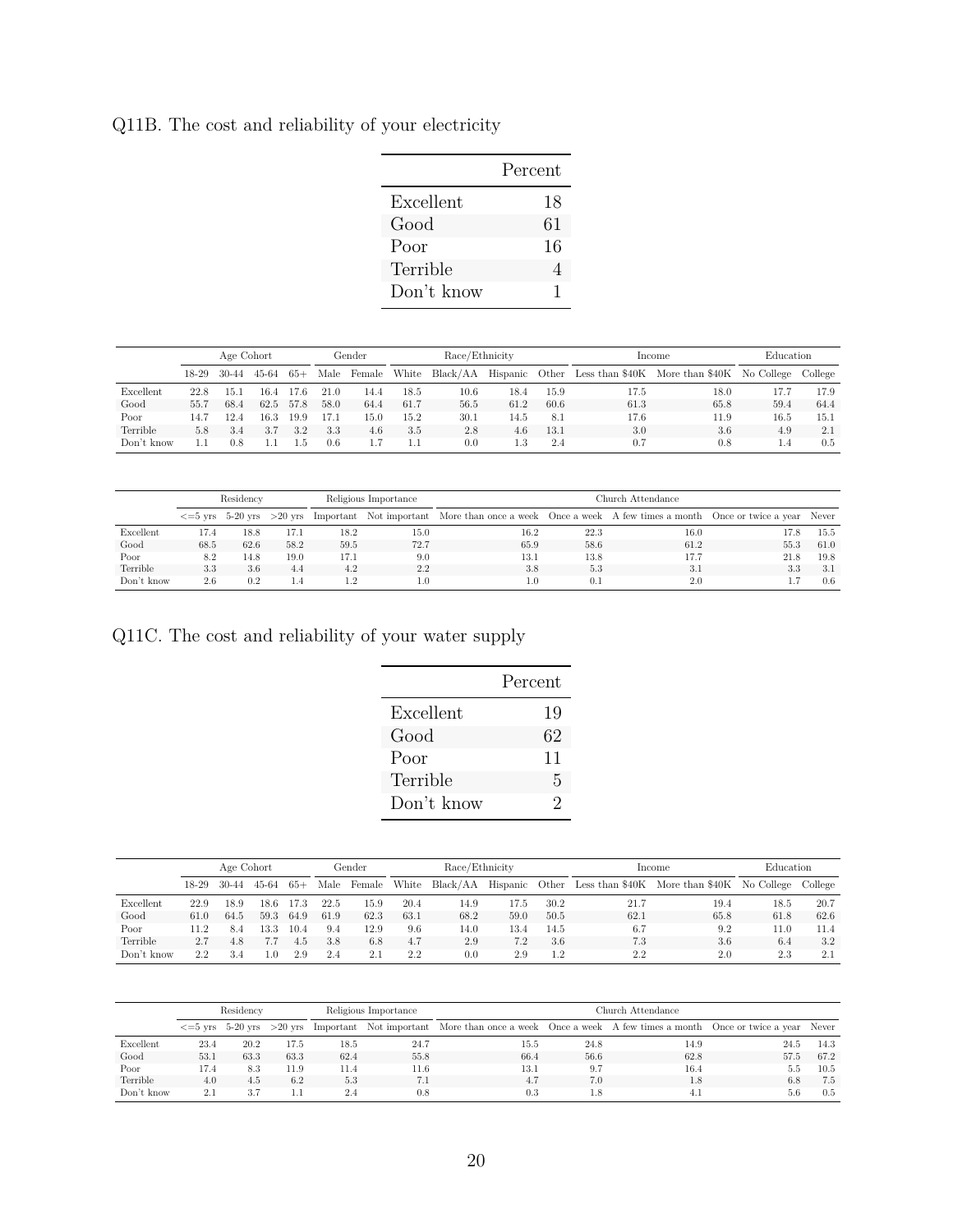## Q11D. Access to high speed internet

|            | Percent |
|------------|---------|
| Excellent  | 11      |
| Good       | 48      |
| Poor       | 24      |
| Terrible   | Q       |
| Don't know | Q       |

|            | Age Cohort |         |       |       |      | Gender | Race/Ethnicity |          |          |      | Income | Education                                        |      |         |
|------------|------------|---------|-------|-------|------|--------|----------------|----------|----------|------|--------|--------------------------------------------------|------|---------|
|            | $18-29$    | $30-44$ | 45-64 | $65+$ | Male | Female | White          | Black/AA | Hispanic |      |        | Other Less than \$40K More than \$40K No College |      | College |
| Excellent  | 6.9        | 10.2    | 12.2  | 12.6  | 11.4 | 10.2   | 10.5           | 14.2     | 9.7      | 21.5 | 13.1   | 8.2                                              | 12.0 | 8.4     |
| Good       | 44.6       | 50.2    | 49.4  | 46.0  | 45.0 | 50.6   | 47.4           | 58.3     | 46.9     | 26.2 | 48.4   | 48.6                                             | 49.0 | 45.2    |
| Poor       | 31.1       | 24.8    | 21.2  | 22.2  | 22.6 | 26.0   | 23.8           | 19.9     | 26.1     | 29.4 | 20.7   | 29.1                                             | 22.9 | 27.0    |
| Terrible   | 3.8        | 13.5    | 9.4   | 7.3   | 9.8  | 7.3    | 9.3            | 2.6      | 8.3      | 13.7 | 7.6    | 9.1                                              | 6.0  | 13.4    |
| Don't know | 13.5       | 1.3     |       | 119   | 11.2 | 6.0    | 8.9            | 4.9      | 9.0      | 9.1  | 10.2   | 5.1                                              | 10.0 | 5.9     |

|            | Residency |      |      |      | Religious Importance |                                                                                                                                                | Church Attendance |      |      |      |  |  |  |
|------------|-----------|------|------|------|----------------------|------------------------------------------------------------------------------------------------------------------------------------------------|-------------------|------|------|------|--|--|--|
|            |           |      |      |      |                      | $\epsilon$ =5 yrs 5-20 yrs $>$ 20 yrs Important Not important More than once a week Once a week A few times a month Once or twice a year Never |                   |      |      |      |  |  |  |
| Excellent  | 6.1       | 7.4  | 14.6 | 11.0 |                      | 14.2                                                                                                                                           | 6.7               | 10.5 | 12.9 | 11.2 |  |  |  |
| Good       | 44.3      | 47.2 | 49.0 | 46.9 | 53.3                 | 44.2                                                                                                                                           | 45.5              | 48.3 | 53.5 | 49.8 |  |  |  |
| Poor       | 29.6      | 24.9 | 22.4 | 25.0 | 20.9                 | 30.6                                                                                                                                           | 30.8              | 17.7 | 20.6 | 17.5 |  |  |  |
| Terrible   | 13.2      | 8.7  | 7.3  | 7.8  | 16.0                 | 7.2                                                                                                                                            | 5.0               | 9.6  | 10.6 | 13.8 |  |  |  |
| Don't know | 6.8       | 11.9 | 6.6  | 9.2  | 1.8                  | 3.8                                                                                                                                            | 12.0              | 13.9 |      | 7.7  |  |  |  |

### Q11E. Cell phone service

|            | Percent |
|------------|---------|
| Excellent  | 8       |
| Good       | 52      |
| Poor       | 25      |
| Terrible   | 11      |
| Don't know | З       |

l,

|            | Age Cohort |       |           |       |      | Gender | Race/Ethnicity |          |          |      | Income                | Education                  |      |         |
|------------|------------|-------|-----------|-------|------|--------|----------------|----------|----------|------|-----------------------|----------------------------|------|---------|
|            | $18-29$    | 30-44 | $45 - 64$ | $65+$ | Male | Female | White          | Black/AA | Hispanic |      | Other Less than \$40K | More than \$40K No College |      | College |
| Excellent  | 5.8        | 5.4   | 8.9       | 10.8  | 8.0  | 8.0    | 8.3            | 7.1      | 6.8      | 20.7 | 11.1                  | 6.8                        | 9.1  | 5.9     |
| Good       | 44.7       | 45.3  | 55.7      | 59.1  | 52.5 | 51.6   | 54.2           | 51.7     | 49.2     | 27.8 | 56.0                  | 52.8                       | 52.9 | 50.5    |
| Poor       | 38.6       | 27.2  | 22.0      | 16.9  | 24.6 | 26.1   | 23.5           | 24.6     | 29.8     | 17.2 | 18.3                  | 26.1                       | 24.2 | 27.5    |
| Terrible   | 8.1        | 20.4  | 10.2      | 7.8   | 11.5 | 11.1   | 11.2           | 12.7     | 10.1     | 27.8 | 8.3                   | 12.8                       | 9.2  | 15.3    |
| Don't know |            |       | 3.2       | 5.4   | 3.5  | 3.2    | 2.8            | 3.9      | 4.1      | 6.4  | 6.3                   | 1.4                        | 4.6  | 0.8     |

|            | Residency |      |      |      | Religious Importance | Church Attendance                                                                                                                           |      |      |      |      |  |  |
|------------|-----------|------|------|------|----------------------|---------------------------------------------------------------------------------------------------------------------------------------------|------|------|------|------|--|--|
|            |           |      |      |      |                      | $\epsilon$ =5 yrs 5-20 yrs >20 yrs Important Not important More than once a week Once a week A few times a month Once or twice a year Never |      |      |      |      |  |  |
| Excellent  | 3.8       | 6.5  | 10.2 | 7.8  | 8.3                  | 11.0                                                                                                                                        | 5.9  | 7.8  | 8.5  | -6.6 |  |  |
| Good       | 51.8      | 49.6 | 54.1 | 51.2 | 62.3                 | 47.3                                                                                                                                        | 48.2 | 59.9 | 53.8 | 49.0 |  |  |
| Poor       | 19.7      | 28.8 | 24.0 | 26.4 | 19.3                 | 25.4                                                                                                                                        | 29.5 | 19.6 | 22.0 | 34.6 |  |  |
| Terrible   | 18.4      | 11.6 | 9.3  | 11.1 | 10.1                 | 14.7                                                                                                                                        | 12.7 | 9.1  | 10.4 | 7.0  |  |  |
| Don't know | 6.3       | 3.5  | 2.4  | 3.6  | 0.0                  | 1.6                                                                                                                                         |      | 3.5  | 5.3  | 2.9  |  |  |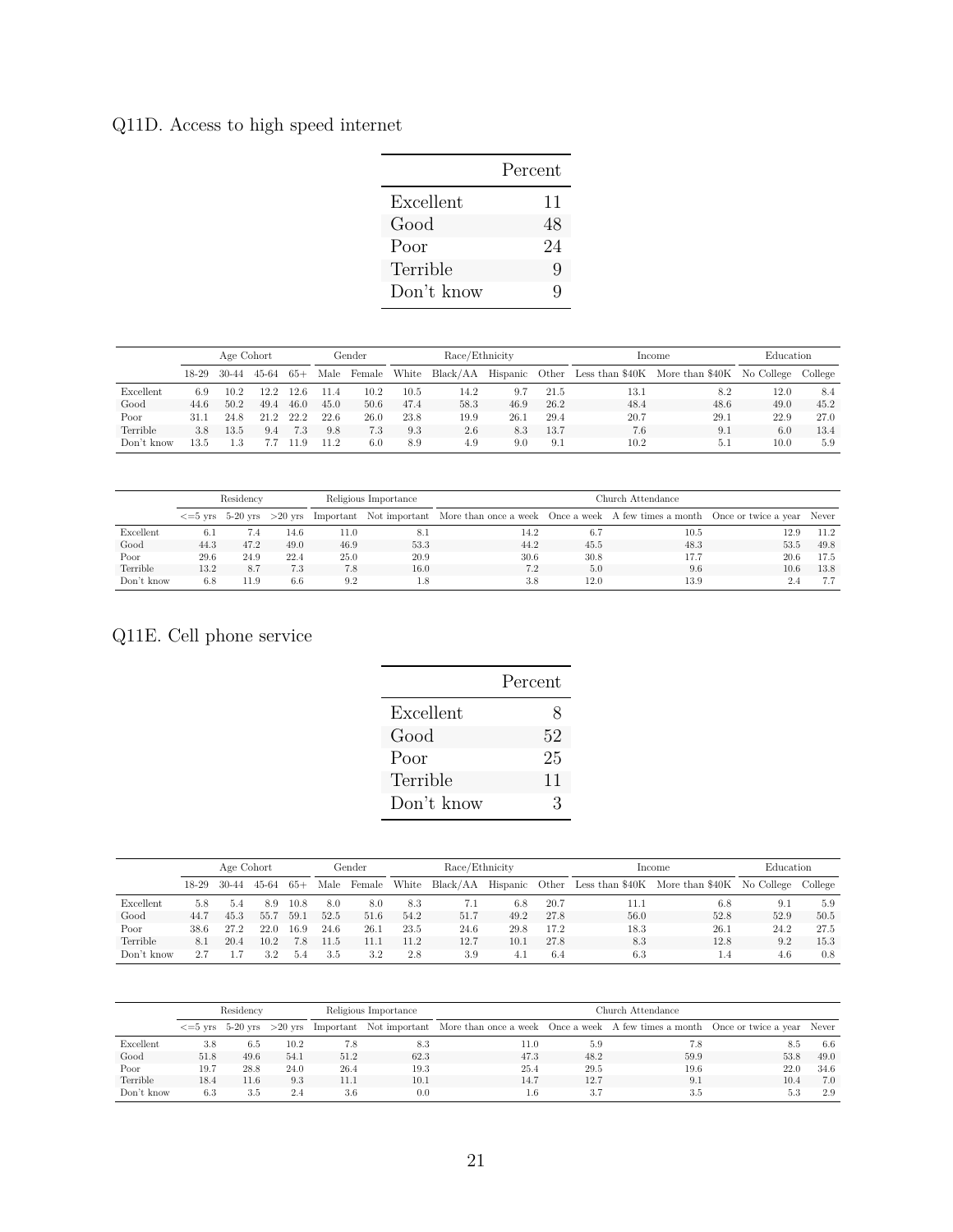# Q11F. Availability of housing

|            | Percent |
|------------|---------|
| Excellent  | 11      |
| Good       | 53      |
| Poor       | 24      |
| Terrible   | 3       |
| Don't know | Q       |

 $\overline{a}$ 

|            | Age Cohort |       |       |       |      | Gender | Race/Ethnicity |          |          |      | Income | Education                                        |      |         |
|------------|------------|-------|-------|-------|------|--------|----------------|----------|----------|------|--------|--------------------------------------------------|------|---------|
|            | 18-29      | 30-44 | 45-64 | $65+$ | Male | Female | White          | Black/AA | Hispanic |      |        | Other Less than \$40K More than \$40K No College |      | College |
| Excellent  | 9.4        | 8.1   | 12 1  | 12.9  | 14.0 | 7.6    | 11.1           | 4.0      | 12.5     | 7.6  | 12.7   | 10.6                                             | 10.2 | 12.2    |
| Good       | 41.4       | 61.3  | 55.6  | 52.4  | 57.0 | 48.8   | 56.4           | 53.5     | 44.7     | 73.9 | 48.5   | 54.9                                             | 50.7 | 57.4    |
| Poor       | 25.2       | 27.3  | 23.9  | 19.9  | 19.1 | 29.0   | 21.2           | 34.5     | 27.3     | 11.4 | 27.2   | 20.9                                             | 26.2 | 19.5    |
| Terrible   | 4.8        | 0.8   | 3.5   | 4.1   | 0.8  | 6.1    | 3.2            | 3.7      | 3.6      | 4.5  | 4.4    | 2.5                                              | 4.2  | 1.8     |
| Don't know | 19.2       | 2.5   | 4.9   | 10.8  | 9.1  | 8.5    | 8.1            | 4.4      | 11.9     | 2.6  |        | 11.2                                             | -8.7 | 9.0     |

|            | Residency |                             |      |      | Religious Importance |                                                                                                                  | Church Attendance |      |      |      |  |  |  |  |
|------------|-----------|-----------------------------|------|------|----------------------|------------------------------------------------------------------------------------------------------------------|-------------------|------|------|------|--|--|--|--|
|            |           | $\epsilon = 5$ vrs 5-20 vrs |      |      |                      | >20 yrs Important Not important More than once a week Once a week A few times a month Once or twice a year Never |                   |      |      |      |  |  |  |  |
| Excellent  | 13.5      | 10.4                        | 10.7 | 10.9 | 10.0                 | 9.9                                                                                                              | 12.7              | 11.8 | 11.6 | 6.8  |  |  |  |  |
| Good       | 49.3      | 59.0                        | 49.2 | 53.4 | 49.6                 | 55.4                                                                                                             | 55.6              | 50.8 | 57.1 | 38.3 |  |  |  |  |
| Poor       | 23.0      | 20.5                        | 26.8 | 23.8 | 24.9                 | 21.8                                                                                                             | 18.3              | 30.0 | 17.2 | 41.8 |  |  |  |  |
| Terrible   | 1.6       | 3.1                         | 4.0  | 3.1  | 7.3                  | 3.7                                                                                                              | 3.9               | 1.3  | 4.6  | 4.3  |  |  |  |  |
| Don't know | 12.7      | 7.1                         | 9.3  | 8.9  | 8.2                  | 9.2                                                                                                              | 9.6               | 6.1  | 9.5  | 8.8  |  |  |  |  |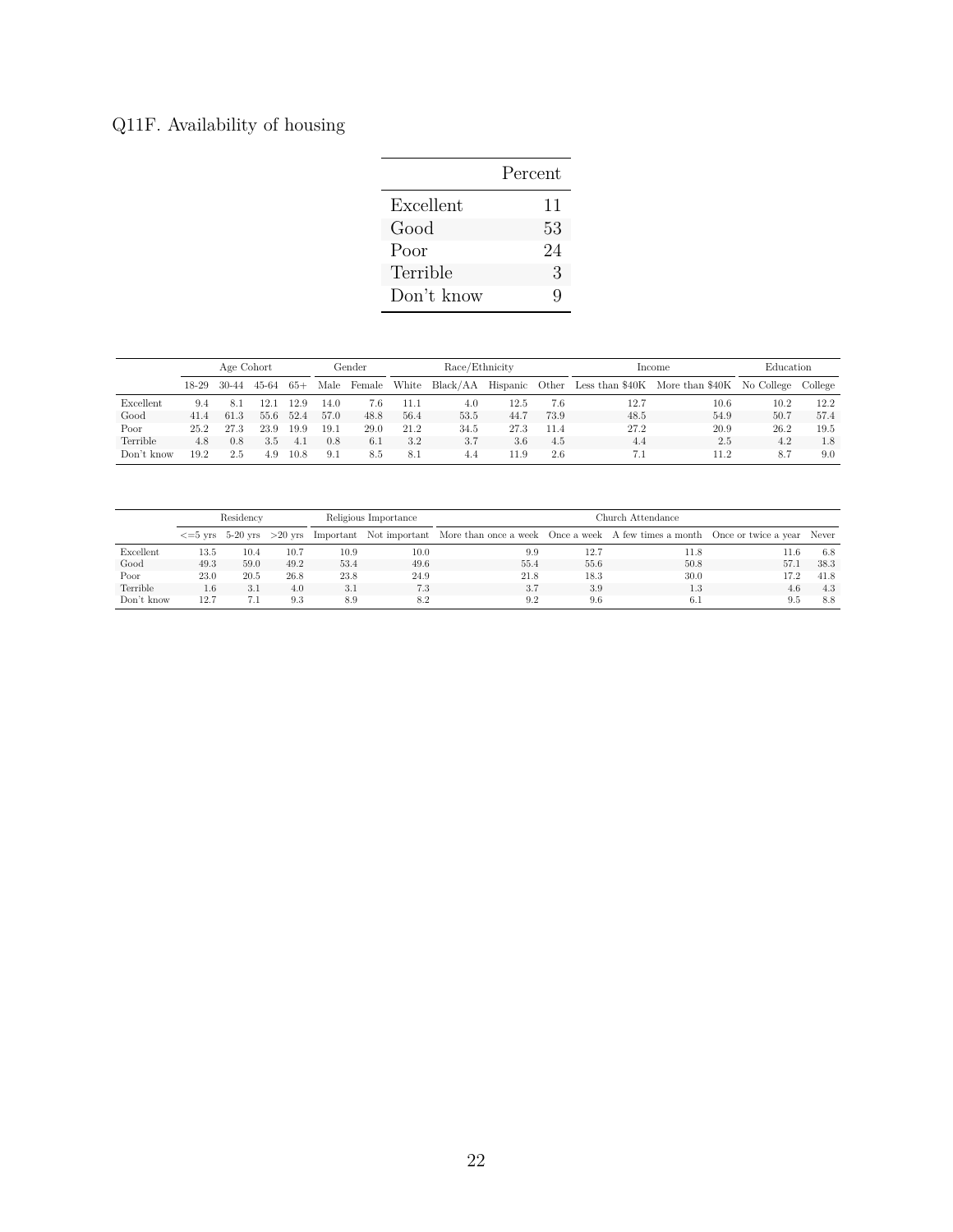*Finally, we'd like to ask a few questions about your feelings towards voting and representation. . .*

Q12. Which statement comes closer to your views, even if neither is exactly right? **[RAN-DOMIZE 1-2]**

Voting gives people like me some say about how government runs things or Voting by people like me doesn't really affect how government runs things

|                                | Percent |
|--------------------------------|---------|
| Gives people like me some say  | 75      |
| Doesn't affect government runs | 25      |

|                                                             | Age Cohort |                               |      |              | Gender | Race/Ethnicity |      |      |      | Income | Education                                                                                    |  |      |
|-------------------------------------------------------------|------------|-------------------------------|------|--------------|--------|----------------|------|------|------|--------|----------------------------------------------------------------------------------------------|--|------|
|                                                             |            | $18-29$ $30-44$ $45-64$ $65+$ |      |              |        |                |      |      |      |        | Male Female White Black/AA Hispanic Other Less than \$40K More than \$40K No College College |  |      |
| Gives people like me some say                               | 72.5       | 75.9                          |      | 75 76.3 75.2 | 74.8   | 75             | -68  | 76.1 | 87.4 | 70.9   | 78                                                                                           |  | 79.3 |
| Doesn't affect government runs<br>27.5<br>- 24.1<br>25 23.7 |            | 24.8                          | 25.2 | 25           | 32     | 23.9           | 12.6 | 29.1 | 22   | 27.3   | 20.7                                                                                         |  |      |

|                                | Residency |      |      |      | Religious Importance | Church Attendance                                                                                                                            |      |      |      |      |  |  |
|--------------------------------|-----------|------|------|------|----------------------|----------------------------------------------------------------------------------------------------------------------------------------------|------|------|------|------|--|--|
|                                |           |      |      |      |                      | $\epsilon = 5$ yrs 5-20 yrs >20 yrs Important Not important More than once a week Once a week A few times a month Once or twice a year Never |      |      |      |      |  |  |
| Gives people like me some say  | 69.3      | 76.1 | 75.5 | 75.3 |                      | 81.4                                                                                                                                         | 66.5 | 83.8 | 74.4 | 71.2 |  |  |
| Doesn't affect government runs | 30.7      | 23.9 | 24.5 |      | 26                   | 18.6                                                                                                                                         | 33.5 | 16.2 | 25.6 | 28.8 |  |  |

Q13. Finally, do you think the state government pays too little, the right amount, or too much attention to the problems and challenges facing communities like yours?

|                    | Percent |
|--------------------|---------|
| Too little         | 54      |
| The right amount   | 30      |
| Too much           | 3       |
| Don't Know/Refused | 13      |

|                    | Age Cohort |         |       |       |      | Gender | Race/Ethnicity |          |      |      | Income | Education                                                 |      |         |
|--------------------|------------|---------|-------|-------|------|--------|----------------|----------|------|------|--------|-----------------------------------------------------------|------|---------|
|                    | 18-29      | $30-44$ | 45-64 | $65+$ | Male | Female | White          | Black/AA |      |      |        | Hispanic Other Less than \$40K More than \$40K No College |      | College |
| Too little         | 46.7       | 64.1    | 55.0  | 49.5  | 46.3 | 61.6   | 51.5           | 74.5     | 52.5 | 61.8 | 59.7   | 51.2                                                      | 54.6 | 52.2    |
| The right amount   | 33.2       | 23.9    | 31.9  | 30.7  | 35.6 | 24.7   | 29.7           | 19.4     | 33.8 | 38.2 | 27.3   | 29.7                                                      | 29.4 | 31.9    |
| Too much           | 7.2        | L.5     |       | 1.9   | 5.8  | LO.    | 4.3            | 0.0      | 2.8  | 0.0  | 3.4    | 4.9                                                       | 3.3  | 3.7     |
| Don't Know/Refused | 12.9       | 10.5    | 9.8   | 17.9  | 12.4 | 12.7   | 14.5           | 6.1      | 10.9 | 0.0  | 9.6    | 14.2                                                      | 12.7 | 12.3    |

|                    | Residency |                             |      |      | Religious Importance |                                                                                                                  | Church Attendance |      |         |      |  |  |  |
|--------------------|-----------|-----------------------------|------|------|----------------------|------------------------------------------------------------------------------------------------------------------|-------------------|------|---------|------|--|--|--|
|                    |           | $\epsilon = 5$ yrs 5-20 yrs |      |      |                      | >20 yrs Important Not important More than once a week Once a week A few times a month Once or twice a year Never |                   |      |         |      |  |  |  |
| Too little         | 60.4      | 51.8                        | 53.7 | 54.1 | 57.1                 | 46.5                                                                                                             | 54.1              | 53.4 | 61.2    | 65.7 |  |  |  |
| The right amount   | 26.7      | 34.3                        | 28.0 | 29.6 | 29.8                 | 33.1                                                                                                             | 25.6              | 36.6 | 28.0    | 20.8 |  |  |  |
| Too much           | 6.6       | 1.4                         | 4.2  | 3.8  | 0.0                  | 5.8                                                                                                              |                   | 3.1  | $1.6\,$ | 0.0  |  |  |  |
| Don't Know/Refused | 6.3       | 12.4                        | 14.2 | 12.5 | 13.1                 | 14.6                                                                                                             | 15.7              | 6.9  | 9.2     | 13.6 |  |  |  |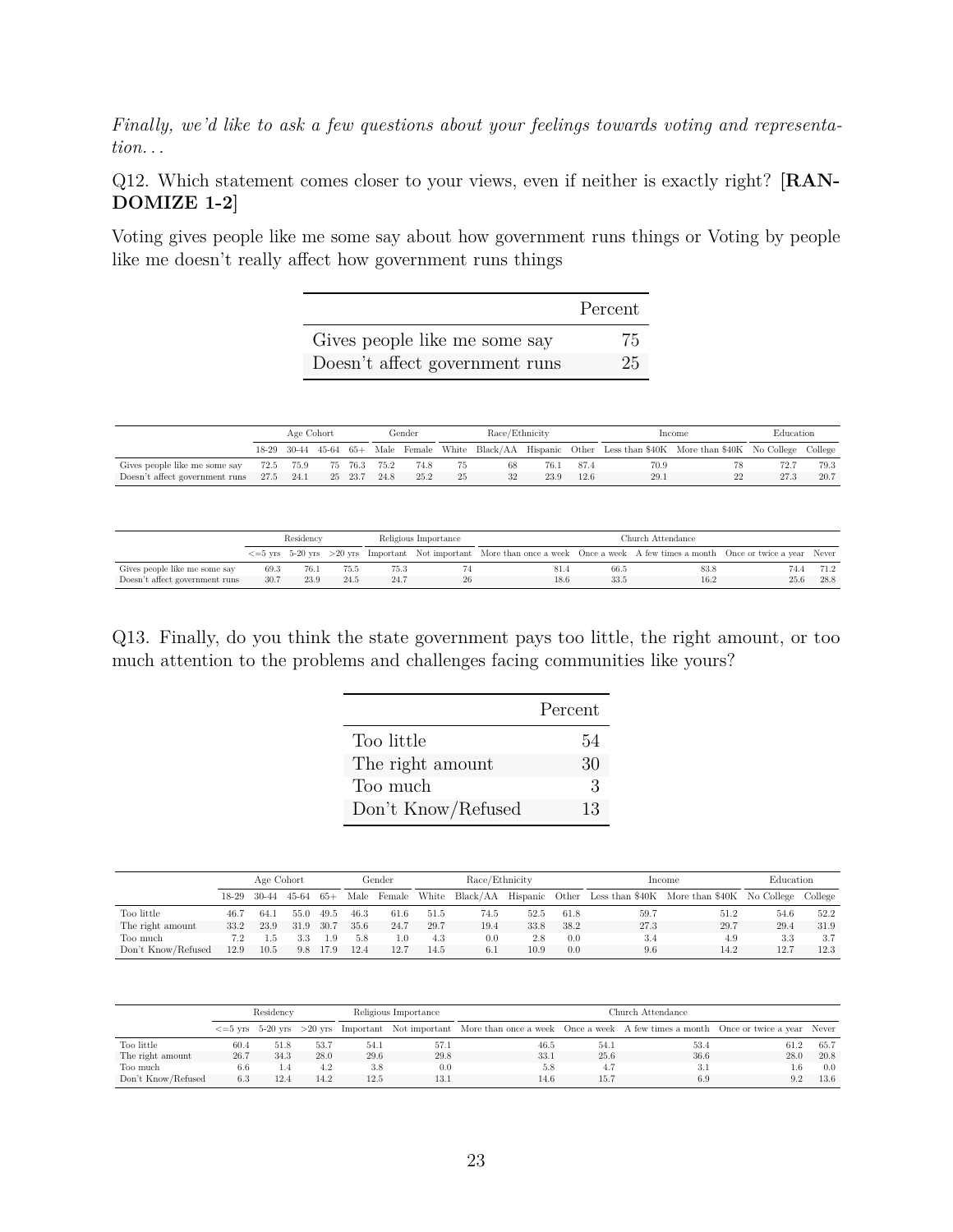*We have just a few more questions for statistical purposes. . .* AGEG

|       | Percent |
|-------|---------|
| 18-29 | 21      |
| 30-44 | 21      |
| 45-64 | 34      |
| 65+   | 24      |

EDUC. What is the highest level of education that you have completed? **[READ RE-SPONSE OPTIONS]**

|                      | Percent |
|----------------------|---------|
| Less than HS         |         |
| High school          | 28      |
| Some college         | 30      |
| College degree       | 24      |
| Post-graduate degree | 10      |
| Don't know/Refuse    |         |

INCOME. What was your total household income for 2017?

|                   | Percent |
|-------------------|---------|
| Less than $$40K$  | 33      |
| More than \$40K   | 39      |
| Don't know/Refuse | 28      |

RACE. Would you say that you are...

|          | Percent |
|----------|---------|
| White    | 60      |
| Black/AA | 8       |
| Hispanic | 30      |
| Other    | 2       |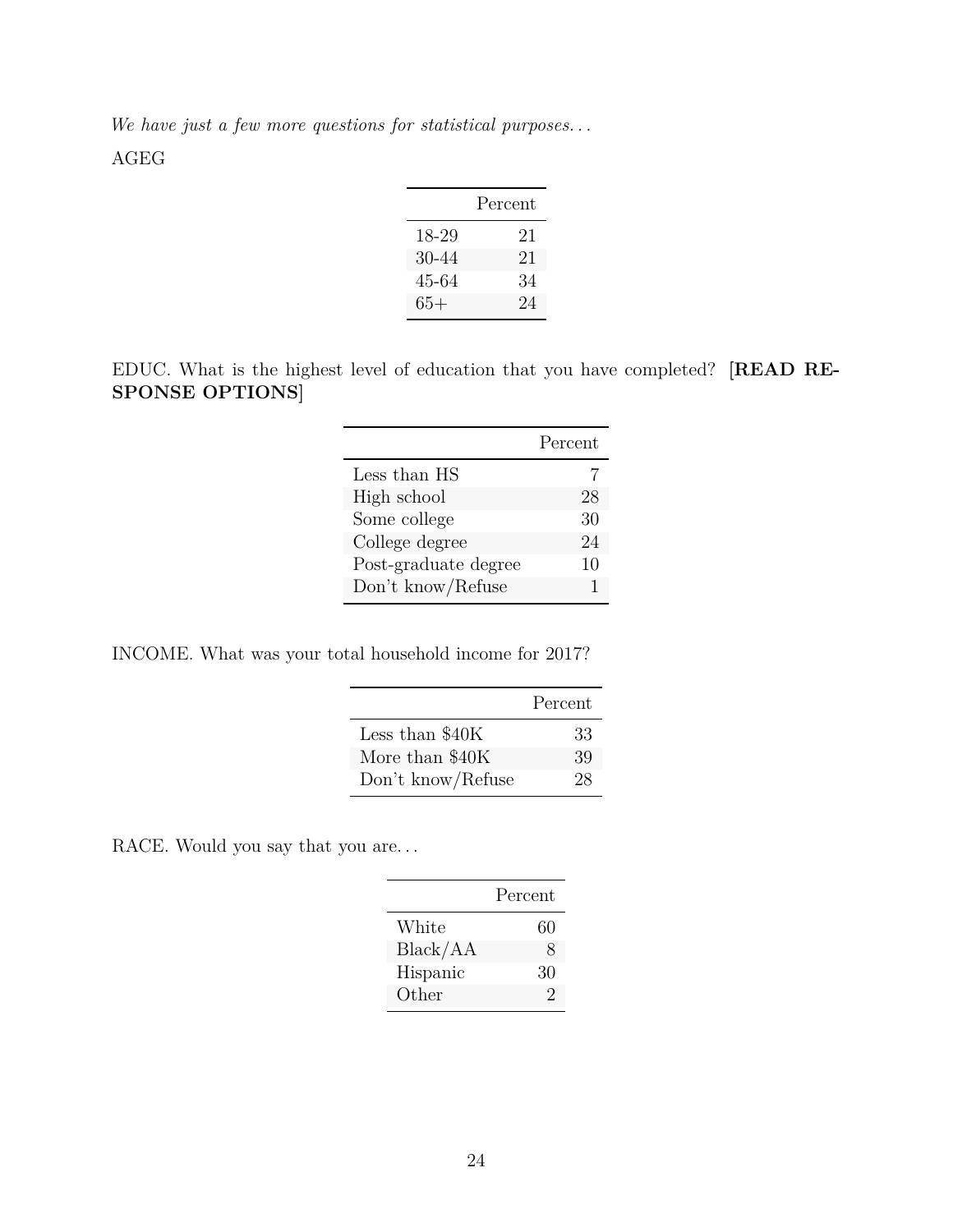IMPORT. How important is religion in your life?

|                      | Percent |
|----------------------|---------|
| Extremely important  | 69      |
| Somewhat important   | 21      |
| Not very important   |         |
| Not at all important |         |
| Don't know/Refuse    | 2       |

ATTEND. Aside from weddings and funerals, how often do you attend religious services or participate in religious activities?

|                       | Percent |
|-----------------------|---------|
| More than once a week | 22      |
| Once a week           | 27      |
| A few times a month   | 20      |
| Once or twice a year  | 14      |
| Never                 | 13      |
| Don't know/Refuse     | З       |

GENDER. (by observation)

|        | Percent |
|--------|---------|
| Male   | 51      |
| Female | 49      |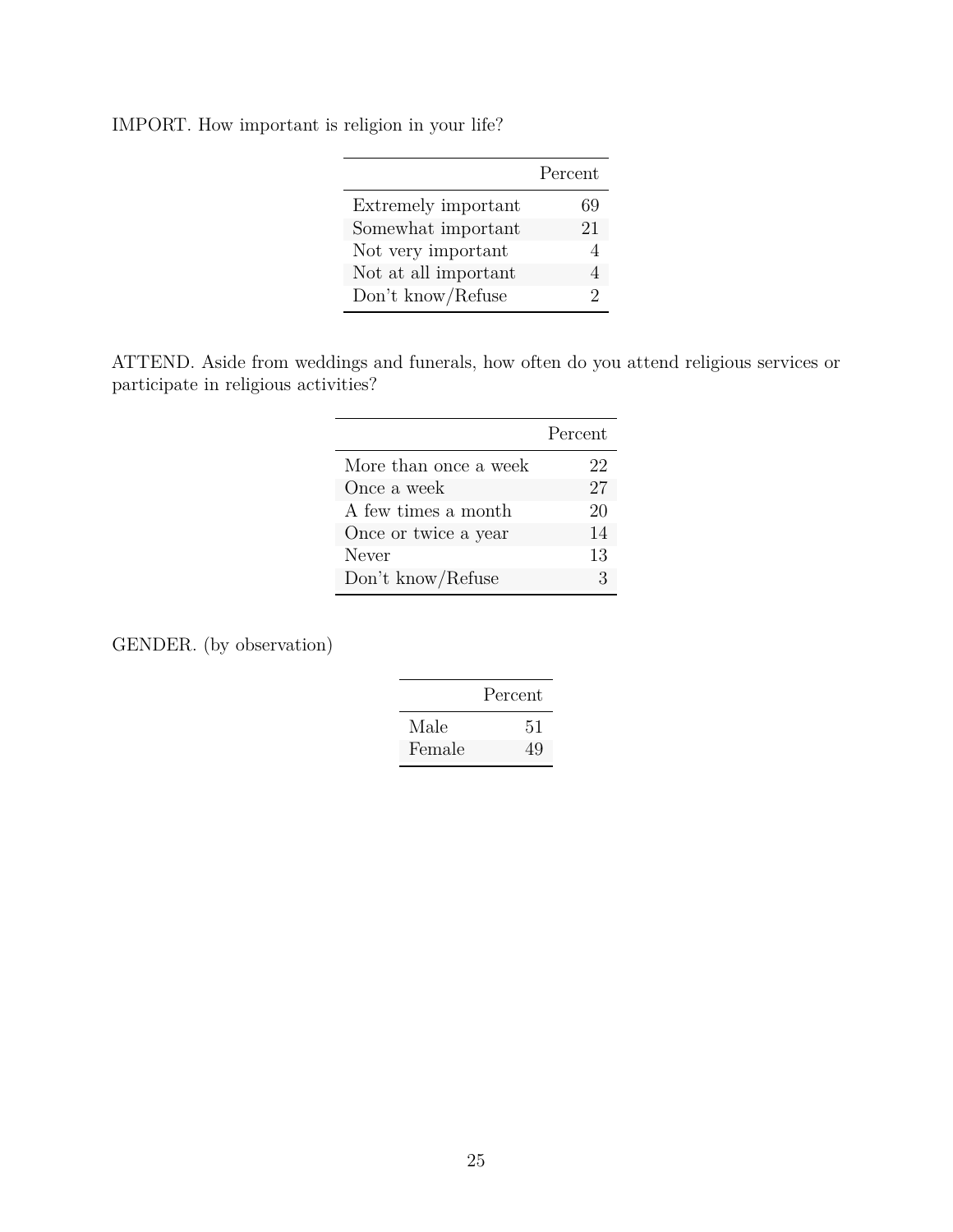# **Appendix A: Open-Ended Item Crosstabs**

Q3A. What would you say is the most important problem facing Texas today? **[OPEN-ENDED]**

|                                 | Age Cohort |           |           |       |      | Gender |       | Race/Ethnicity |          |       | Income          | Education                  |      |         |
|---------------------------------|------------|-----------|-----------|-------|------|--------|-------|----------------|----------|-------|-----------------|----------------------------|------|---------|
|                                 | 18-29      | $30 - 44$ | $45 - 64$ | $65+$ | Male | Female | White | Black/AA       | Hispanic | Other | Less than \$40K | More than \$40K No College |      | College |
| Other                           | 2.3        | 1.6       | 3.0       | 3.0   | 2.1  | 3.0    | 2.7   | 2.0            | 2.4      | 4.0   | 2.5             | 2.6                        | 1.9  | 3.9     |
| Border security                 | 18.7       | 30.0      | 19.2      | 16.6  | 19.9 | 21.4   | 22.1  | 15.3           | 19.1     | 22.9  | 12.9            | 30.1                       | 19.9 | 22.1    |
| Crime and drugs                 | 9.6        | 6.2       | 7.3       | 6.6   | 10.0 | 4.6    | 5.6   | 22.3           | 7.0      | 2.8   | 17.6            | 2.2                        | 8.5  | 5.1     |
| Don't know/none                 | 10.2       | 11.7      | 13.4      | 14.6  | 11.7 | 13.7   | 10.5  | 19.9           | 14.7     | 22.2  | 18.3            | 7.6                        | 13.6 | 10.9    |
| Education                       | 0.0        | 8.5       | 2.6       | 3.6   | 2.0  | 5.1    | 4.1   | 5.5            | 1.8      | 5.7   | 1.2             | 6.3                        | 2.4  | 5.8     |
| Government/politics in general  | 13.2       | 6.8       | 6.7       | 5.8   | 10.5 | 5.1    | 7.4   | 1.9            | 10.6     | 5.4   | 10.3            | 5.1                        | 8.8  | 5.9     |
| Health care                     | 1.2        | 4.7       | 2.6       | 4.0   | 2.5  | 3.7    | 3.4   | 1.5            | 3.1      | 0.0   | 2.1             | 4.2                        | 2.7  | 3.8     |
| Immigration                     | 20.1       | 15.0      | 19.9      | 19.9  | 19.6 | 18.3   | 19.7  | 7.7            | 20.9     | 11.2  | 9.7             | 22.4                       | 17.6 | 21.6    |
| Moral decline                   | 0.0        | 2.2       | 0.5       | 0.0   | 0.0  | 1.3    | 1.0   | 0.0            | 0.0      | 2.6   | 0.1             | 1.5                        | 0.7  | 0.4     |
| Opioid/prescription drug abuse  | 0.0        | 2.1       | 1.5       | 0.7   | 1.0  | 1.2    | 0.6   | 2.2            | 1.9      | 0.0   | 3.1             | 0.2                        | 1.1  | 1.1     |
| Political corruption/leadership | 2.8        | 1.6       | 1.6       | 1.7   | 1.1  | 2.7    | 1.3   | 5.0            | 2.1      | 3.0   | 1.2             | 0.7                        | 1.8  | 1.9     |
| Political incivility            | 6.6        | 0.0       | 1.5       | 0.5   | 3.0  | 0.9    | 1.5   | 0.0            | 3.7      | 1.6   | 1.0             | 2.5                        | 2.6  | 0.8     |
| Political opposition            | 0.0        | 2.2       | 2.7       | 4.9   | 2.5  | 2.6    | 3.0   | 1.8            | 1.8      | 4.7   | 0.9             | 2.5                        | 2.4  | 3.0     |
| Social welfare programs         | 0.0        | 0.0       | 1.0       | 0.7   | 0.1  | 0.9    | 0.8   | 0.0            | 0.0      | 0.0   | 0.7             | 0.5                        | 0.5  | 0.5     |
| State government spending       | 1.2        | 0.9       | 2.9       | 1.9   | 1.0  | 2.9    | 1.4   | 1.8            | 2.8      | 2.6   | 1.1             | 2.0                        | 1.3  | 3.2     |
| Taxes                           | 1.7        | 0.8       | 5.2       | 4.3   | 3.1  | 3.7    | 4.1   | 2.3            | 1.9      | 8.8   | 4.4             | 3.7                        | 3.6  | 2.9     |
| The economy                     | 4.2        | 2.0       | 1.7       | 1.5   | 2.7  | 1.7    | 2.9   | 5.0            | 0.3      | 0.0   | 3.2             | 2.1                        | 2.8  | 1.1     |
| Trade agreements                | 3.2        | 0.0       | 0.0       | 0.0   | 1.3  | 0.0    | 1.1   | 0.0            | 0.0      | 0.0   | 0.0             | 0.0                        | 0.0  | 1.9     |
| Transportation/roads/traffic    | 2.2        | 0.0       | 0.4       | 4.2   | 1.5  | 1.7    | 1.7   | 4.6            | 0.8      | 0.0   | 1.8             | 1.4                        | 1.6  | 1.7     |
| Unemployment/jobs               | 2.8        | 3.9       | 4.8       | 4.7   | 3.7  | 4.7    | 4.6   | 0.9            | 4.3      | 2.6   | 7.8             | 2.0                        | 5.2  | 2.2     |
| Water supply                    | 0.0        | 0.0       | 1.3       | 0.8   | 0.6  | 0.7    | 0.6   | 0.4            | 0.8      | 0.0   | 0.2             | 0.4                        | 0.9  | 0.2     |

|                                 |                    | Residency  |           |      | Religious Importance    | Church Attendance                                     |      |      |                      |       |  |  |
|---------------------------------|--------------------|------------|-----------|------|-------------------------|-------------------------------------------------------|------|------|----------------------|-------|--|--|
|                                 | $\epsilon = 5$ vrs | $5-20$ yrs | $>20$ yrs |      | Important Not important | More than once a week Once a week A few times a month |      |      | Once or twice a year | Never |  |  |
| Other                           | 4.9                | 3.1        | 1.5       | 2.2  | 7.3                     | 1.4                                                   | 1.9  | 2.8  | 3.1                  | 5.8   |  |  |
| Border security                 | 15.2               | 22.4       | 20.7      | 20.0 | 22.7                    | 26.0                                                  | 17.7 | 17.8 | 16.1                 | 22.5  |  |  |
| Crime and drugs                 | 3.0                | 5.6        | 9.9       | 7.9  | 2.9                     | 8.1                                                   | 4.5  | 9.9  | 12.1                 | 3.8   |  |  |
| Don't know/none                 | 15.6               | 11.3       | 13.0      | 12.6 | 9.5                     | 16.5                                                  | 10.5 | 15.6 | 11.8                 | 7.7   |  |  |
| Education                       | 4.9                | 5.4        | 1.7       | 3.7  | 2.2                     | 5.7                                                   | 0.1  | 5.2  | 5.6                  | 1.9   |  |  |
| Government/politics in general  | 12.0               | 8.6        | 6.2       | 8.0  | 8.6                     | 3.1                                                   | 13.4 | 4.9  | 12.0                 | 5.8   |  |  |
| Health care                     | 3.9                | 3.4        | 2.6       | 3.3  | 1.6                     | 2.2                                                   | 3.9  | 6.1  | 1.2                  | 1.0   |  |  |
| Immigration                     | 19.9               | 19.2       | 18.5      | 19.7 | 13.4                    | 16.8                                                  | 20.3 | 19.6 | 18.0                 | 21.1  |  |  |
| Moral decline                   | 0.0                | 1.6        | 0.0       | 0.7  | 0.0                     | 0.6                                                   | 1.6  | 0.0  | 0.0                  | 0.3   |  |  |
| Opioid/prescription drug abuse  | 0.5                | 1.1        | 1.2       | 0.9  | 3.7                     | 2.0                                                   | 1.1  | 0.3  | 0.6                  | 1.6   |  |  |
| Political corruption/leadership | 3.1                | 0.8        | 2.4       | 1.9  | 1.7                     | 1.5                                                   | 0.7  | 1.5  | 1.7                  | 6.4   |  |  |
| Political incivility            | 1.7                | 2.3        | 1.8       | 1.5  | 8.3                     | 1.6                                                   | 0.3  | 1.0  | 5.0                  | 5.3   |  |  |
| Political opposition            | 1.7                | 1.1        | 4.0       | 2.6  | 1.1                     | 1.6                                                   | 2.1  | 5.0  | 1.0                  | 2.7   |  |  |
| Social welfare programs         | 0.0                | 0.7        | 0.5       | 0.4  | 2.1                     | 0.3                                                   | 1.3  | 0.0  | 0.5                  | 0.0   |  |  |
| State government spending       | 0.6                | 2.1        | 2.1       | 1.9  | 3.1                     | $1.6\,$                                               | 2.9  | 1.4  | 2.8                  | 0.7   |  |  |
| Taxes                           | 1.7                | 1.9        | 4.9       | 3.5  | 1.9                     | 2.6                                                   | 4.4  | 1.2  | 5.3                  | 3.0   |  |  |
| The economy                     | 5.8                | 2.6        | 1.0       | 2.4  | 1.0                     | 2.7                                                   | 2.5  | 1.2  | 1.1                  | 4.4   |  |  |
| Trade agreements                | 0.0                | 1.7        | 0.0       | 0.7  | 0.0                     | 0.0                                                   | 2.4  | 0.0  | 0.0                  | 0.0   |  |  |
| Transportation/roads/traffic    | 1.8                | 1.5        | 1.7       | 1.8  | 0.0                     | 1.8                                                   | 3.3  | 1.3  | 0.4                  | 0.0   |  |  |
| Unemployment/jobs               | 3.1                | 3.3        | 5.2       | 3.8  | 8.9                     | 3.3                                                   | 4.3  | 4.9  | 1.6                  | 5.8   |  |  |
| Water supply                    | 0.6                | 0.4        | 0.9       | 0.4  | 0.0                     | 0.6                                                   | 0.7  | 0.4  | 0.0                  | 0.0   |  |  |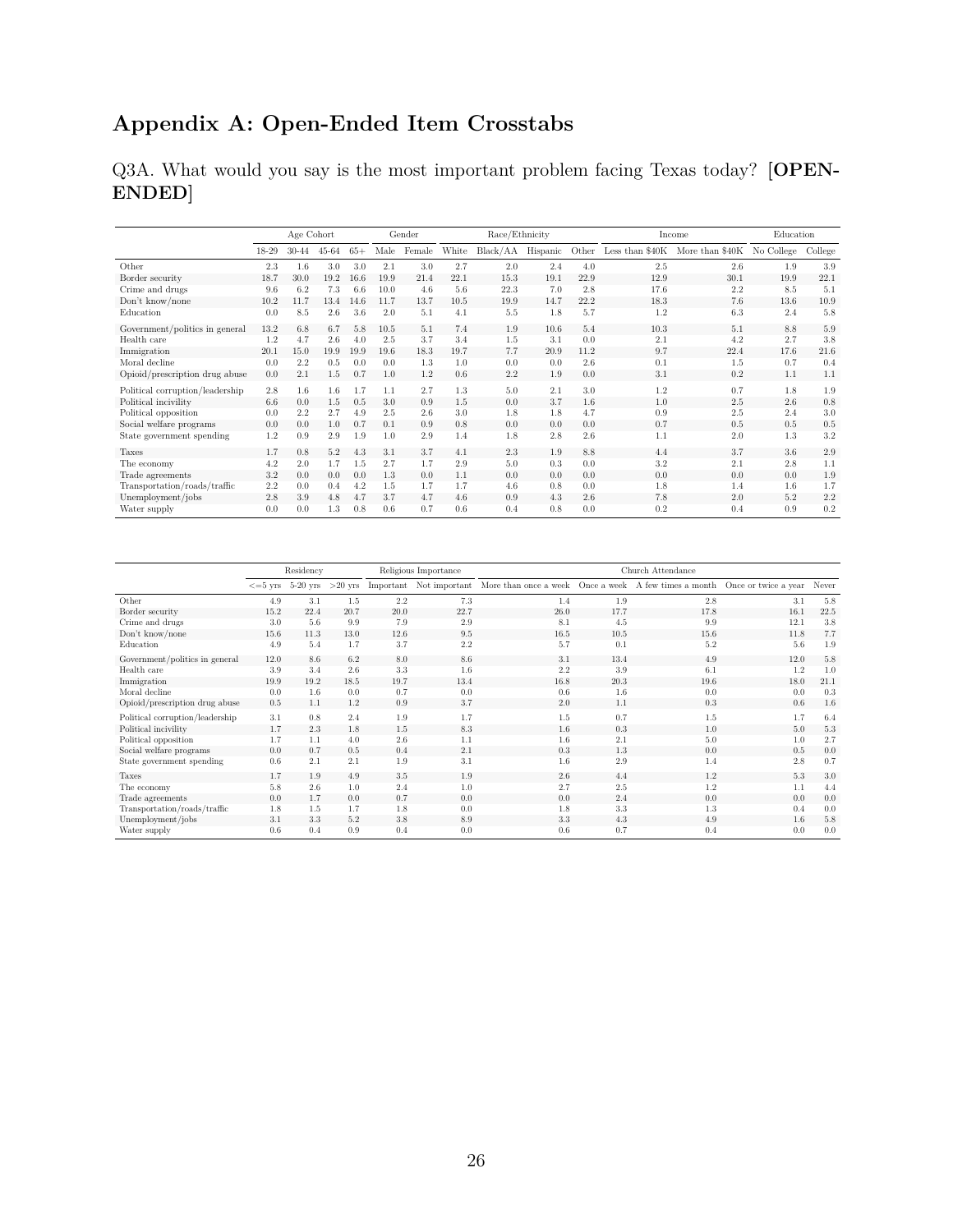Q3B. What would you say is the most important problem facing the place where you live today? **[OPEN-ENDED]**

|                                 |       | Age Cohort |           |       |      | Gender |       | Race/Ethnicity    |      |       |                  | Income          | Education  |         |
|---------------------------------|-------|------------|-----------|-------|------|--------|-------|-------------------|------|-------|------------------|-----------------|------------|---------|
|                                 | 18-29 | 30-44      | $45 - 64$ | $65+$ | Male | Female | White | Black/AA Hispanic |      | Other | Less than $$40K$ | More than \$40K | No College | College |
| Other                           | 2.8   | 2.2        | 2.5       |       | 2.2  | 2.5    | 2.7   | 4.5               | 0.0  | 19.3  | 1.6              | 1.3             | 2.5        | 2.0     |
| Community feel                  | 0.0   | 1.5        | 2.0       | 2.0   | 1.8  | 1.2    | 0.8   | 4.7               | 2.0  | 1.2   | 2.1              | 0.9             | 1.4        | 1.6     |
| Drugs and attendant crime       | 13.2  | 24.3       | 21.0      | 14.0  | 18.1 | 18.6   | 18.0  | 20.9              | 19.2 | 3.8   | 16.4             | 19.6            | 17.9       | 19.2    |
| Don't know/none                 | 14.2  | 12.5       | 13.8      | 28.3  | 13.7 | 20.6   | 19.1  | 22.7              | 11.4 | 16.5  | 17.0             | 17.4            | 18.3       | 14.7    |
| Education                       | 7.7   | 5.9        | 9.2       | 6.3   | 8.5  | 6.5    | 5.8   | 1.5               | 12.2 | 14.1  | 7.9              | 7.5             | 6.3        | 9.8     |
| Government/politics in general  | 1.6   | 5.0        | 1.5       | 2.4   | 1.9  | 3.0    | 2.8   | 0.0               | 2.5  | 0.0   | 2.5              | 2.2             | 2.6        | 2.2     |
| Health care                     | 9.4   | 2.4        | 6.3       | 6.6   | 5.0  | 7.5    | 6.7   | 1.5               | 6.7  | 2.2   | 6.3              | 5.4             | 5.5        | 7.6     |
| Housing                         | 3.0   | 0.0        | 0.2       | 0.1   | 1.4  | 0.1    | 1.2   | 0.4               | 0.0  | 0.0   | 0.1              | 0.0             | 0.2        | 1.9     |
| Immigration                     | 1.1   | 2.3        | 5.1       | 5.1   | 4.3  | 3.0    | 4.0   | 2.2               | 3.4  | 3.5   | 1.8              | 5.1             | 2.6        | 5.8     |
| Infrastructure                  | 1.1   | 0.0        | 2.7       | 0.0   | 0.9  | 1.4    | 0.8   | 0.7               | 2.1  | 0.0   | 1.7              | 1.2             | 1.0        | 1.5     |
| Lack of resources               | 4.1   | 4.3        | 1.1       | 1.5   | 2.1  | 2.9    | 3.3   | 4.7               | 0.4  | 0.0   | 1.8              | 4.1             | 3.1        | 1.3     |
| Political corruption/leadership | 6.0   | 9.7        | 2.5       | 1.5   | 4.6  | 4.4    | 3.5   | 1.1               | 7.5  | 4.5   | 2.2              | 4.8             | 4.2        | 5.0     |
| Political opposition            | 4.1   | 0.0        | 0.4       | 1.8   | 2.2  | 0.7    | 1.6   | 0.0               | 1.6  | 0.0   | 0.0              | 2.6             | 0.3        | 3.6     |
| Population aging                | 1.6   | 0.0        | 0.0       | 0.7   | 0.0  | 1.0    | 0.8   | 0.0               | 0.0  | 0.0   | 1.5              | 0.0             | 0.8        | 0.0     |
| Population growth               | 1.0   | 0.0        | 0.8       | 0.5   | 0.1  | 1.1    | 0.2   | 2.7               | 0.8  | 0.0   | 0.8              | 0.3             | 0.6        | 0.6     |
| Poverty                         | 0.0   | 0.0        | 1.2       | 0.7   | 0.6  | 0.5    | 0.7   | 0.0               | 0.5  | 0.0   | 0.7              | 0.2             | 0.3        | 1.1     |
| Race relations                  | 0.0   | 1.5        | 1.3       | 0.0   | 1.1  | 0.4    | 0.6   | 0.0               | 1.3  | 0.0   | 0.0              | 1.3             | 0.6        | 1.1     |
| Taxes                           | 0.0   | 3.4        | 5.4       | 7.9   | 5.5  | 3.2    | 5.2   | 5.2               | 2.6  | 4.8   | 6.4              | 3.9             | 4.0        | 5.3     |
| The economy                     | 1.6   | 13.3       | 4.5       | 2.2   | 4.2  | 6.1    | 5.8   | 0.0               | 4.5  | 18.0  | 6.1              | 6.1             | 6.1        | 3.3     |
| Transportation/roads/traffic    | 15.4  | 2.9        | 6.1       | 7.5   | 9.4  | 6.0    | 7.3   | 4.1               | 9.8  | 5.8   | 8.5              | 6.8             | 9.4        | 4.6     |
| Unemployment/jobs               | 11.9  | 8.7        | 11.6      | 7.5   | 11.5 | 8.7    | 8.2   | 22.7              | 10.9 | 5.0   | 13.7             | 8.9             | 11.8       | 6.9     |
| Water supply                    | 0.0   | 0.0        | 0.8       | 1.7   | 0.8  | 0.5    | 0.8   | 0.4               | 0.5  | 1.2   | 0.8              | 0.5             | 0.6        | 0.9     |

|                                 |                    | Residency  |           |      | Religious Importance |                                               | Church Attendance |                                 |                      |       |  |  |  |  |
|---------------------------------|--------------------|------------|-----------|------|----------------------|-----------------------------------------------|-------------------|---------------------------------|----------------------|-------|--|--|--|--|
|                                 | $\epsilon = 5$ vrs | $5-20$ yrs | $>20$ yrs |      |                      | Important Not important More than once a week |                   | Once a week A few times a month | Once or twice a year | Never |  |  |  |  |
| Other                           | 0.5                | 2.5        | 2.7       | 2.3  | 0.5                  | 1.6                                           | 1.3               | 2.7                             | 1.0                  | 5.3   |  |  |  |  |
| Community feel                  | 3.1                | 1.2        | 1.3       | 1.4  | 0.0                  | 2.5                                           | 1.7               | 0.4                             | 0.0                  | 0.9   |  |  |  |  |
| Drugs and attendant crime       | 16.5               | 18.3       | 18.8      | 18.4 | 20.8                 | 16.8                                          | 14.1              | 23.1                            | 23.8                 | 19.3  |  |  |  |  |
| Don't know/none                 | 21.9               | 18.8       | 14.4      | 17.1 | 13.9                 | 17.6                                          | 20.9              | 16.5                            | 14.6                 | 11.6  |  |  |  |  |
| Education                       | 5.0                | 8.2        | 7.6       | 8.1  | 2.8                  | 8.3                                           | 6.1               | 10.0                            | 4.8                  | 9.3   |  |  |  |  |
| Government/politics in general  | 2.3                | 1.6        | 3.2       | 2.7  | 0.0                  | 5.8                                           | 0.5               | 1.8                             | 0.6                  | 1.3   |  |  |  |  |
| Health care                     | 10.7               | 5.8        | 5.4       | 6.1  | 7.7                  | 2.9                                           | 8.1               | 10.3                            | 2.2                  | 6.9   |  |  |  |  |
| Housing                         | 0.0                | 1.7        | 0.2       | 0.8  | 0.0                  | 0.2                                           | 2.3               | 0.0                             | 0.5                  | 0.0   |  |  |  |  |
| Immigration                     | 1.2                | 2.3        | 5.4       | 3.8  | 2.9                  | 3.2                                           | 3.5               | 6.4                             | 3.6                  | 1.8   |  |  |  |  |
| Infrastructure                  | 0.0                | 1.3        | 1.4       | 1.3  | 0.0                  | 1.0                                           | 2.9               | 0.0                             | 0.5                  | 0.6   |  |  |  |  |
| Lack of resources               | 2.1                | 3.4        | 1.8       | 2.7  | 0.9                  | 4.1                                           | 3.5               | 0.4                             | 0.0                  | 4.1   |  |  |  |  |
| Political corruption/leadership | 8.8                | 4.1        | 3.7       | 4.3  | 8.3                  | 2.3                                           | 8.2               | 1.0                             | 5.3                  | 6.0   |  |  |  |  |
| Political opposition            | 0.6                | 0.0        | 2.8       | 1.5  | 0.0                  | 2.9                                           | 0.4               | 2.8                             | 0.0                  | 0.0   |  |  |  |  |
| Population aging                | 0.0                | 0.0        | 1.0       | 0.6  | 0.0                  | 0.0                                           | 1.8               | 0.0                             | 0.0                  | 0.0   |  |  |  |  |
| Population growth               | 0.0                | 0.7        | 0.7       | 0.7  | 0.0                  | 0.6                                           | 0.0               | 0.0                             | 1.8                  | 1.7   |  |  |  |  |
| Poverty                         | 1.1                | 0.4        | 0.6       | 0.4  | 2.7                  | 0.0                                           | 0.2               | 0.9                             | 1.1                  | 1.6   |  |  |  |  |
| Race relations                  | 2.6                | 1.2        | 0.0       | 0.9  | 0.0                  | 0.3                                           | 0.5               | 2.8                             | 0.0                  | 0.0   |  |  |  |  |
| Taxes                           | 1.9                | 4.2        | 5.2       | 4.0  | 7.8                  | 4.9                                           | 4.2               | 3.1                             | 6.1                  | 3.3   |  |  |  |  |
| The economy                     | 1.0                | 9.7        | 2.6       | 4.4  | 7.7                  | 5.0                                           | 3.9               | 1.0                             | 8.5                  | 5.5   |  |  |  |  |
| Transportation/roads/traffic    | 9.2                | 8.1        | 7.1       | 7.6  | 10.9                 | 5.4                                           | 7.0               | 11.6                            | 8.9                  | 8.0   |  |  |  |  |
| Unemployment/jobs               | 11.4               | 5.8        | 13.2      | 10.3 | 11.4                 | 14.1                                          | 8.0               | 5.1                             | 15.1                 | 12.2  |  |  |  |  |
| Water supply                    | 0.2                | 0.7        | 0.8       | 0.6  | 1.8                  | 0.6                                           | 0.7               | 0.0                             | 1.7                  | 0.7   |  |  |  |  |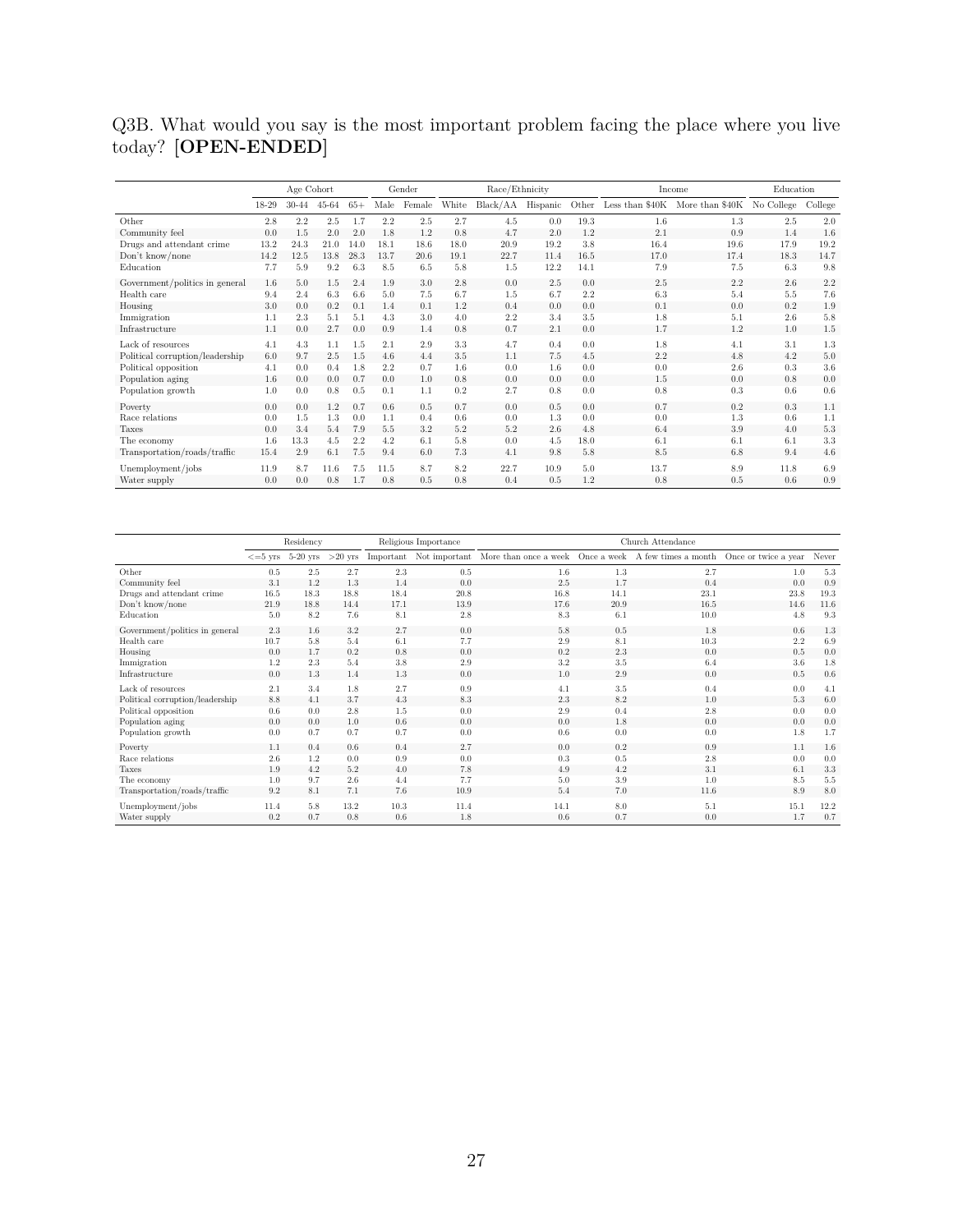Q4A. What do you like most about the place where you live? **[OPEN-ENDED]**

|                     |       | Age Cohort |         |       |      | Gender |       | Race/Ethnicity |          |      |      | Income                                           | Education |         |
|---------------------|-------|------------|---------|-------|------|--------|-------|----------------|----------|------|------|--------------------------------------------------|-----------|---------|
|                     | 18-29 | $30 - 44$  | 45-64   | $65+$ | Male | Female | White | Black/AA       | Hispanic |      |      | Other Less than \$40K More than \$40K No College |           | College |
| Cost of living      | 1.1   | 1.6        | 0.6     | 0.4   |      | 0.6    | 0.9   | 1.3            | 0.8      | 0.0  | 1.0  | 1.3                                              | 0.2       | 2.2     |
| Other               | 0.0   | 1.6        | 1.4     | 0.5   | 1.3  | 0.5    | 0.9   | 1.3            | 0.8      | 2.5  | 0.3  | 1.3                                              | 0.6       | 1.6     |
| Don't know/none     | 2.8   | 7.4        | 4.4     | 5.0   | 4.4  | 5.2    | 5.4   | 6.5            | 3.0      | 7.3  | 7.5  | 1.8                                              | 5.5       | 3.6     |
| Education           | 0.0   | 2.2        | 0.2     | 0.0   | 0.0  | 1.1    | 0.9   | 0.0            | 0.0      | 0.0  | 0.2  | 1.2                                              | 0.8       | 0.0     |
| Familiarity         | 7.4   | 1.5        | 5.5     | 7.0   | 6.2  | 4.5    | 6.8   | 0.4            | 4.0      | 5.7  | 9.6  | 2.9                                              | 5.0       | 6.2     |
| Family around       | 0.0   | 1.9        | 0.2     | 0.6   | 1.0  | 0.2    | 0.7   | 0.0            | 0.7      | 0.0  | 0.7  | 1.0                                              | 0.4       | 1.0     |
| Local government    | 3.4   | 0.0        | 0.4     | 0.0   | 1.7  | 0.0    | 0.3   | 0.0            | 2.4      | 0.0  | 0.2  | 2.0                                              | 0.2       | 2.1     |
| Location            | 3.3   | 8.6        | 5.7     | 4.7   | 4.6  | 6.6    | 6.2   | 1.6            | 4.8      | 14.5 | 5.1  | 7.1                                              | 6.0       | 4.8     |
| Neighbors/community | 24.6  | 18.1       | 14.0    | 14.6  | 14.5 | 20.0   | 16.3  | 11.2           | 21.0     | 11.2 | 12.0 | 18.6                                             | 14.8      | 21.9    |
| Outdoor activities  | 0.0   | 4.1        | 2.5     | 2.1   | 3.1  | 1.3    | 2.0   | 0.0            | 3.3      | 0.0  | 4.8  | 0.9                                              | 2.9       | 0.8     |
| Peaceful/quiet      | 10.7  | 8.0        | 14.0    | 16.3  | 13.3 | 11.9   | 9.9   | 18.9           | 16.8     | 8.4  | 13.8 | 11.3                                             | 14.3      | 9.4     |
| Rural               | 27.0  | 35.2       | 39.6    | 32.5  | 33.4 | 35.4   | 35.6  | 32.4           | 33.0     | 24.6 | 28.8 | 35.7                                             | 35.4      | 32.4    |
| Safe                | 1.1   | 0.6        | $1.6\,$ | 3.1   | 1.2  | 2.1    | 1.7   | 3.5            | $1.2\,$  | 0.0  | 1.0  | 2.8                                              | 1.3       | 2.4     |
| Scenery             | 7.4   | 0.4        | 1.3     | 0.0   | 2.9  | 1.2    | 2.8   | 0.0            | 1.1      | 1.3  | 2.6  | 2.7                                              | 2.5       | 1.3     |
| Town size           | 11.2  | 8.5        | 7.3     | 11.9  | 9.8  | 9.1    | 9.3   | 22.8           | 5.3      | 24.5 | 11.5 | 8.6                                              | 9.3       | 9.7     |
| Weather             | 0.0   | 0.6        | 1.1     | 1.3   | 1.3  | 0.3    | 0.5   | 0.0            | 1.7      | 0.0  | 0.9  | 0.8                                              | 0.9       | 0.7     |

|                     |                    | Residency            |      |           | Religious Importance | Church Attendance                                                   |      |      |                      |       |  |  |
|---------------------|--------------------|----------------------|------|-----------|----------------------|---------------------------------------------------------------------|------|------|----------------------|-------|--|--|
|                     | $\epsilon = 5$ vrs | $5-20$ yrs $>20$ yrs |      | Important |                      | Not important More than once a week Once a week A few times a month |      |      | Once or twice a year | Never |  |  |
| Cost of living      | 0.6                | 1.0                  | 0.9  | 0.6       | 4.0                  | 0.5                                                                 | 0.3  | 1.9  | 0.5                  | 1.8   |  |  |
| Other               | 2.6                | 1.2                  | 0.3  | 0.9       | 0.8                  | 0.3                                                                 | 0.3  | 3.4  | 0.0                  | 0.5   |  |  |
| Don't know/none     | 6.5                | 5.0                  | 4.3  | 4.8       | 6.2                  | 8.6                                                                 | 2.2  | 1.9  | 5.6                  | 8.5   |  |  |
| Education           | 0.0                | 1.3                  | 0.0  | 0.5       | 0.8                  | 0.0                                                                 | 1.6  | 0.0  | 0.0                  | 0.5   |  |  |
| Familiarity         | 5.6                | 5.0                  | 5.7  | 5.9       | 1.4                  | 5.4                                                                 | 9.9  | 2.3  | 3.9                  | 3.8   |  |  |
| Family around       | 0.0                | 1.4                  | 0.2  | 0.7       | 0.0                  | 1.8                                                                 | 0.0  | 0.7  | 0.5                  | 0.0   |  |  |
| Local government    | 5.7                | 0.4                  | 0.0  | 1.0       | 0.0                  | 3.3                                                                 | 0.0  | 0.0  | 0.5                  | 0.6   |  |  |
| Location            | 1.9                | 7.1                  | 5.3  | 5.4       | 4.0                  | 6.5                                                                 | 5.9  | 4.1  | 3.9                  | 4.7   |  |  |
| Neighbors/community | 14.3               | 19.3                 | 16.3 | 18.6      | 6.0                  | 20.5                                                                | 15.5 | 15.3 | 16.7                 | 17.3  |  |  |
| Outdoor activities  | 1.9                | 2.9                  | 1.8  | 2.2       | 1.9                  | 1.9                                                                 | 3.0  | 0.0  | 3.8                  | 1.6   |  |  |
| Peaceful/quiet      | 13.1               | 12.5                 | 12.6 | 12.1      | 16.0                 | 10.8                                                                | 13.1 | 11.0 | 17.3                 | 10.4  |  |  |
| Rural               | 34.9               | 30.8                 | 37.1 | 34.1      | 37.8                 | 27.3                                                                | 36.1 | 42.4 | 31.6                 | 36.1  |  |  |
| Safe                | 0.0                | 2.0                  | 1.8  | 1.6       | 2.9                  | 1.7                                                                 | 1.4  | 2.2  | 0.8                  | 2.6   |  |  |
| Scenery             | 5.3                | 2.6                  | 0.8  | 1.5       | 9.2                  | 0.0                                                                 | 3.8  | 1.0  | 1.1                  | 4.9   |  |  |
| Town size           | 7.1                | 7.5                  | 11.6 | 9.7       | 5.7                  | 10.0                                                                | 6.6  | 13.8 | 12.4                 | 4.9   |  |  |
| Weather             | 0.5                | 0.0                  | 1.5  | 0.6       | 3.2                  | 1.4                                                                 | 0.2  | 0.0  | 1.2                  | 1.9   |  |  |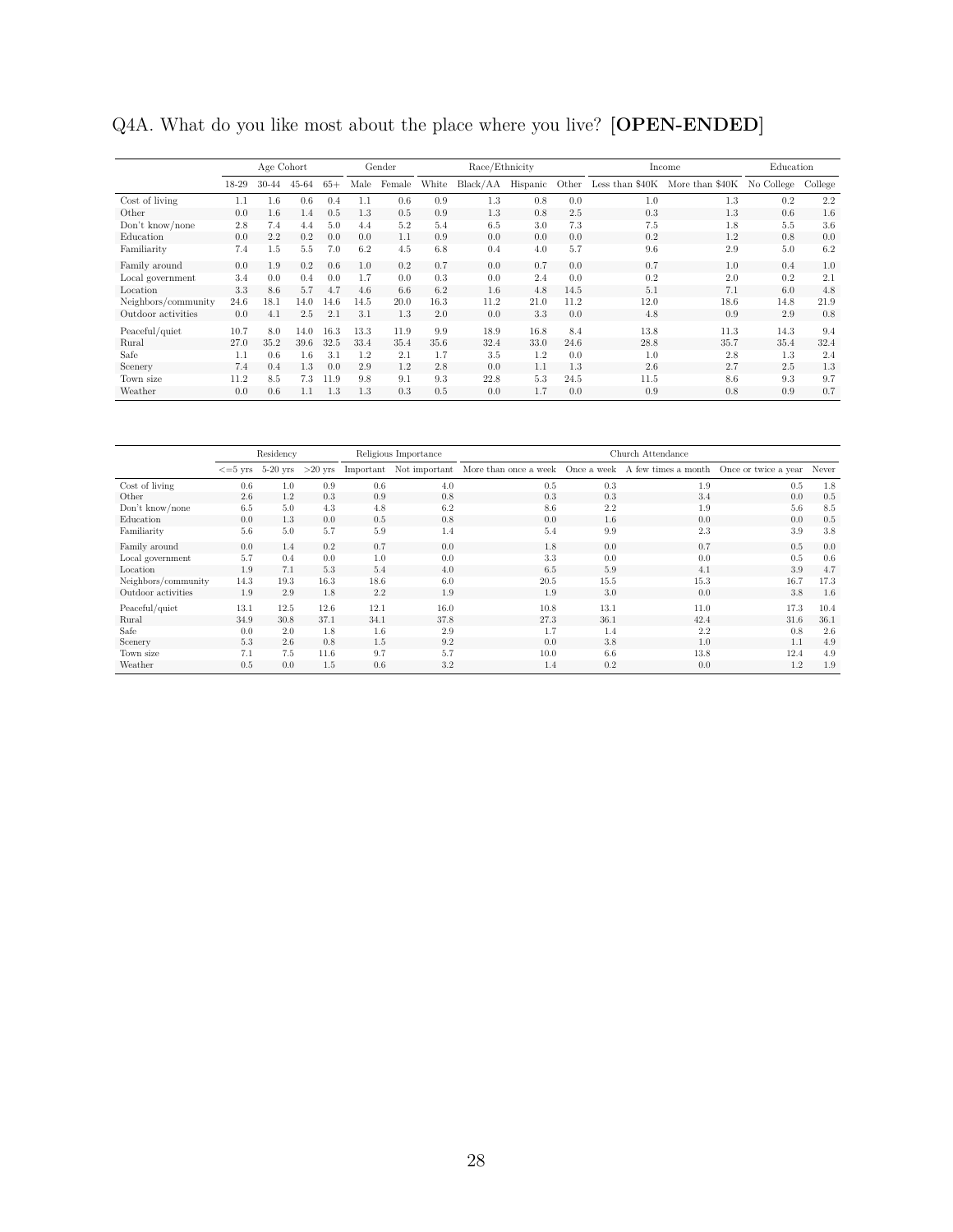Q4B. What do you think would most improve the overall quality of life in the place where you live? **[OPEN-ENDED]**

|                                            | Age Cohort |           |           |       | Gender  |        | Race/Ethnicity |                   |      |      | Income |                                                  | Education |         |
|--------------------------------------------|------------|-----------|-----------|-------|---------|--------|----------------|-------------------|------|------|--------|--------------------------------------------------|-----------|---------|
|                                            | 18-29      | $30 - 44$ | $45 - 64$ | $65+$ | Male    | Female | White          | Black/AA Hispanic |      |      |        | Other Less than \$40K More than \$40K No College |           | College |
| Better economy                             | 0.0        | 0.6       |           | 0.2   | 0.8     | 0.3    | 0.6            | 0.7               | 0.4  | 0.0  | 0.6    | 0.9                                              | 0.5       | 0.6     |
| Better education                           | 0.0        | 1.6       | 4.1       | 0.7   | 2.1     | 1.7    | 2.3            | 2.2               | 1.0  | 0.0  | 2.0    | 2.8                                              | 1.9       | 1.9     |
| Better health care                         | 1.2        | 0.0       | 2.0       | 1.7   | $1.1\,$ | 1.6    | 1.0            | 0.0               | 2.6  | 0.0  | 0.8    | 1.8                                              | 1.4       | 1.2     |
| Better infrastructure                      | 5.9        | 1.1       | 2.7       | 1.0   | 2.3     | 3.1    | 2.6            | 0.4               | 3.5  | 2.5  | 1.9    | 3.6                                              | 2.3       | 3.4     |
| Better job opportunities                   | 12.8       | 8.9       | 8.4       | 7.4   | 10.5    | 7.9    | 7.5            | 27.1              | 7.6  | 10.5 | 14.1   | 7.4                                              | 9.7       | 8.3     |
| Better local government                    | 1.2        | 0.8       | 1.2       | 1.5   | 0.9     | 1.5    | 1.2            | 0.0               | 1.4  | 0.0  | 2.0    | 1.3                                              | 0.7       | 2.0     |
| Other                                      | 1.2        | 2.0       | 2.5       | 3.4   | 2.3     | 2.4    | 2.6            | 1.8               | 1.2  | 16.1 | 1.7    | 3.0                                              | 2.8       | 1.6     |
| Better roads/transportation                | 4.8        | 3.8       | 4.3       | 8.1   | 4.9     | 5.6    | 6.7            | 4.1               | 2.0  | 14.4 | 4.4    | 7.3                                              | 6.1       | 3.6     |
| Better water supply                        | 1.7        | 0.4       | 0.9       | 2.6   | 0.7     | 2.1    | 1.5            | 1.1               | 1.2  | 0.0  | 1.5    | 1.3                                              | 0.7       | 2.7     |
| Don't know/none                            | 63.0       | 60.3      | 47.4      | 47.9  | 54.1    | 53.0   | 52.6           | 47.5              | 57.7 | 43.2 | 50.0   | 48.6                                             | 55.3      | 50.1    |
| Fewer people                               | 1.2        | 5.9       | 2.2       | 4.9   | 2.7     | 4.1    | 3.3            | 2.2               | 4.0  | 1.3  | 3.3    | 4.1                                              | 3.4       | 3.4     |
| Improved local aesthetics                  | 0.0        | 0.4       | 2.5       | 1.2   | 2.1     | 0.3    | 0.4            | 0.9               | 2.9  | 3.1  | 1.9    | 0.8                                              | 1.5       | 0.6     |
| Improved local amenities/more things to do | 1.7        | 4.2       | 5.1       | 4.0   | 3.2     | 4.6    | 3.9            | 2.3               | 4.3  | 4.8  | 5.0    | 2.9                                              | 4.3       | 3.2     |
| Increased border security                  | 0.0        | 0.6       | 1.4       | 2.3   | 1.9     | 0.4    | 1.2            | 0.4               | 1.3  | 0.0  | 0.0    | 2.6                                              | 0.5       | 2.4     |
| Increased revenue                          | 0.0        | 2.2       | 0.2       | 0.0   | 0.0     | 1.1    | 0.9            | 0.0               | 0.0  | 0.0  | 1.6    | 0.0                                              | 0.8       | 0.0     |
| Increased social harmony                   | 1.2        | 1.6       | 1.0       | 2.0   | 1.3     | 1.5    | 1.0            | 4.7               | 1.3  | 0.0  | 1.4    | 1.2                                              | 0.7       | 2.8     |
| Less political opposition                  | 3.1        | 0.0       | 0.7       | 0.9   | 2.2     | 0.0    | 1.8            | 0.0               | 0.0  | 1.9  | 0.8    | 1.9                                              | 0.4       | 2.5     |
| Lower taxes                                | 1.2        | 0.0       | 4.5       | 3.9   | 2.9     | 2.5    | 2.8            | 2.6               | 2.6  | 2.2  | 2.8    | 2.6                                              | 2.7       | 2.7     |
| More affordable housing                    | 0.0        | 3.2       | 1.5       | 0.7   | 0.9     | 1.8    | 1.6            | 0.0               | 1.2  | 0.0  | 0.5    | 2.0                                              | 0.8       | 2.4     |
| More policing/less crime and drugs         | 0.0        | 2.5       | 6.4       | 5.5   | 3.4     | 4.7    | 4.4            | 1.9               | 4.1  | 0.0  | 3.7    | 3.9                                              | 3.7       | 4.7     |

|                                            |                        | Residency  |           |      | Religious Importance | Church Attendance                                                                                  |      |      |      |       |  |
|--------------------------------------------|------------------------|------------|-----------|------|----------------------|----------------------------------------------------------------------------------------------------|------|------|------|-------|--|
|                                            | $\leq$ =5 $_{\rm VTS}$ | $5-20$ yrs | $>20$ yrs |      |                      | Important Not important More than once a week Once a week A few times a month Once or twice a year |      |      |      | Never |  |
| Better economy                             | 0.0                    | 0.8        | 0.5       | 0.5  | 1.0                  | 0.0                                                                                                | 0.3  | 1.6  | 1.0  | 0.0   |  |
| Better education                           | 2.6                    | 2.0        | 1.7       | 2.1  | 0.0                  | 1.2                                                                                                | 2.1  | 0.9  | 3.6  | 1.8   |  |
| Better health care                         | 1.8                    | 1.6        | 1.0       | 1.5  | 0.0                  | 1.4                                                                                                | 1.8  | 1.6  | 1.0  | 0.5   |  |
| Better infrastructure                      | 1.6                    | 4.8        | 1.3       | 2.2  | 8.6                  | 2.2                                                                                                | 3.0  | 0.3  | 1.9  | 7.9   |  |
| Better job opportunities                   | 10.0                   | 7.6        | 10.2      | 9.6  | 7.3                  | 9.4                                                                                                | 6.4  | 9.7  | 15.5 | 8.2   |  |
| Better local government                    | 0.6                    | 1.2        | 1.2       | 1.0  | 3.1                  | 0.3                                                                                                | 0.0  | 1.6  | 2.2  | 3.7   |  |
| Other                                      | 1.2                    | 2.7        | 2.4       | 1.9  | 5.1                  | 2.3                                                                                                | 1.4  | 1.6  | 2.0  | 4.4   |  |
| Better roads/transportation                | 6.6                    | 6.7        | 3.8       | 5.5  | 3.8                  | 5.9                                                                                                | 6.6  | 4.2  | 6.1  | 3.0   |  |
| Better water supply                        | 0.0                    | 2.1        | 1.2       | 1.4  | 1.0                  | 0.0                                                                                                | 2.3  | 2.2  | 2.4  | 0.0   |  |
| Don't know/none                            | 63.7                   | 49.6       | 53.9      | 53.9 | 50.3                 | 55.9                                                                                               | 59.7 | 56.3 | 43.3 | 47.9  |  |
| Fewer people                               | 1.9                    | 3.6        | 3.6       | 3.2  | 1.0                  | 3.7                                                                                                | 2.6  | 4.7  | 1.3  | 1.5   |  |
| Improved local aesthetics                  | 0.0                    | 0.6        | 2.0       | 1.0  | 3.2                  | 1.4                                                                                                | 1.7  | 0.2  | 0.6  | 1.9   |  |
| Improved local amenities/more things to do | 0.3                    | 4.2        | 4.6       | 3.4  | 7.2                  | 2.5                                                                                                | 2.9  | 4.3  | 3.2  | 7.8   |  |
| Increased border security                  | 0.6                    | 1.0        | 1.4       | 1.3  | 0.0                  | 0.0                                                                                                | 0.7  | 1.7  | 2.8  | 1.9   |  |
| Increased revenue                          | 0.0                    | 1.4        | 0.0       | 0.6  | 0.0                  | 0.0                                                                                                | 0.0  | 0.3  | 3.3  | 0.0   |  |
| Increased social harmony                   | 2.6                    | 1.3        | 1.2       | 1.6  | 0.0                  | 2.7                                                                                                | 0.3  | 2.6  | 1.4  | 0.0   |  |
| Less political opposition                  | 0.6                    | 0.1        | 2.0       | 1.2  | 0.0                  | 3.8                                                                                                | 0.3  | 0.4  | 0.6  | 0.0   |  |
| Lower taxes                                | 1.8                    | 2.0        | 3.5       | 2.7  | 2.9                  | 4.0                                                                                                | 2.5  | 1.8  | 0.0  | 5.3   |  |
| More affordable housing                    | 0.5                    | 2.5        | 0.6       | 1.4  | 0.8                  | 1.2                                                                                                | 0.6  | 1.8  | 0.0  | 0.5   |  |
| More policing/less crime and drugs         | 3.4                    | 4.2        | 4.1       | 4.0  | 5.0                  | 2.1                                                                                                | 4.9  | 2.1  | 7.7  | 3.7   |  |